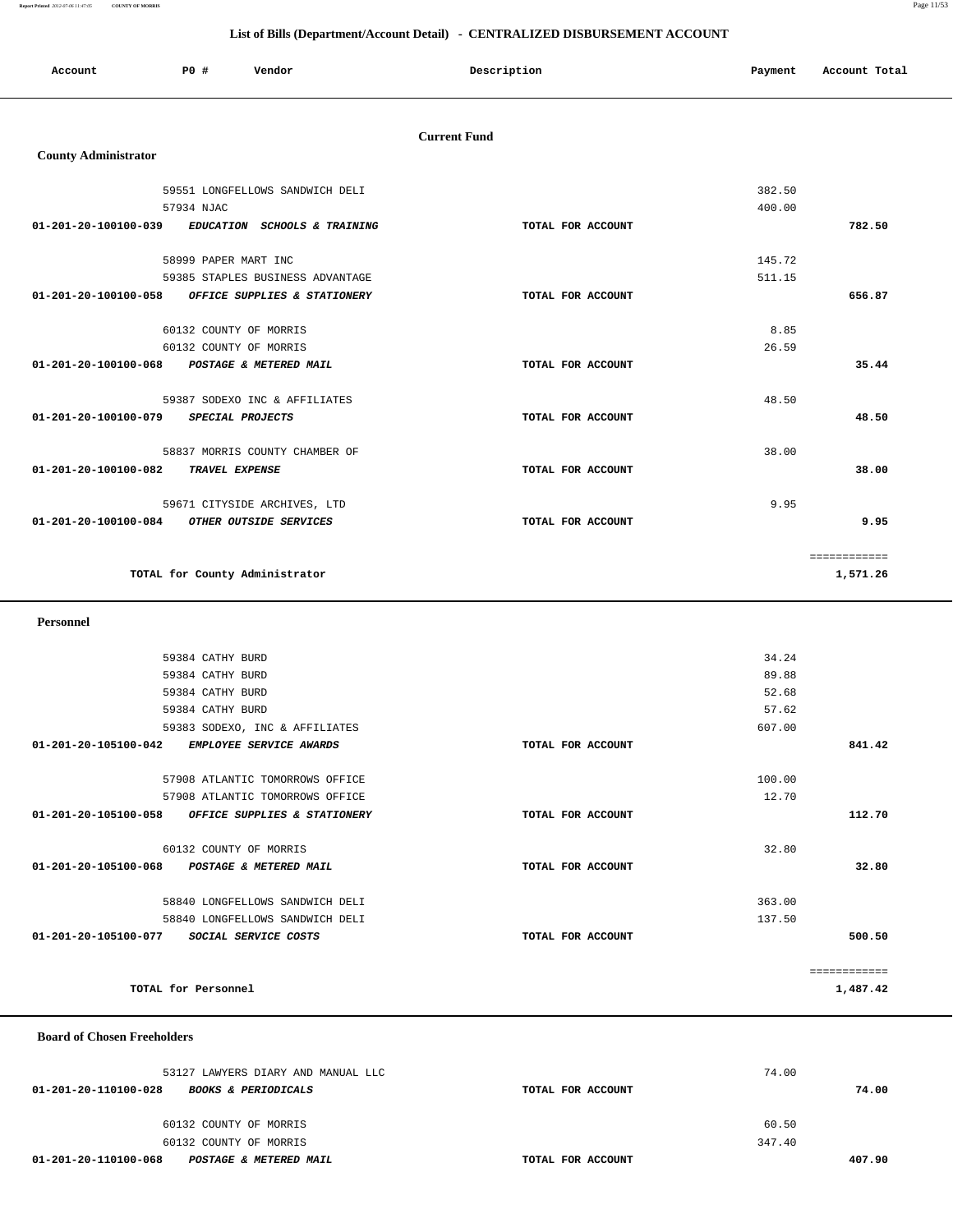**Report Printed** *2012-07-06 11:47:05* **COUNTY OF MORRIS** Page 12/53

 **County Board of Elections**

### **List of Bills (Department/Account Detail) - CENTRALIZED DISBURSEMENT ACCOUNT**

| Account                            | P0 #             | Vendor                                            | Description       | Payment   | Account Total         |
|------------------------------------|------------------|---------------------------------------------------|-------------------|-----------|-----------------------|
| <b>Board of Chosen Freeholders</b> |                  |                                                   |                   |           |                       |
|                                    |                  |                                                   |                   |           |                       |
|                                    |                  | 59359 ARTS COUNCIL OF THE MORRIS AREA             |                   | 3,625.00  |                       |
|                                    |                  | 59359 ARTS COUNCIL OF THE MORRIS AREA             |                   | 5,062.50  |                       |
|                                    |                  | 59505 MC HUMAN RELATIONS COMMISSION               |                   | 1,800.00  |                       |
|                                    |                  | 59352 MC TOURISM BUREAU                           |                   | 46,500.00 |                       |
|                                    |                  | 59675 RIOS' ENGRAVING                             |                   | 58.00     |                       |
| 01-201-20-110100-079               |                  | SPECIAL PROJECTS                                  | TOTAL FOR ACCOUNT |           | 57,045.50             |
|                                    |                  | 59178 AMERICAN VENDING COFFEE                     |                   | 38.00     |                       |
|                                    |                  | 59178 AMERICAN VENDING COFFEE                     |                   | 40.00     |                       |
|                                    |                  | 59178 AMERICAN VENDING COFFEE                     |                   | 5.00      |                       |
| 01-201-20-110100-084               |                  | OTHER OUTSIDE SERVICES                            | TOTAL FOR ACCOUNT |           | 83.00                 |
|                                    |                  |                                                   |                   |           | ============          |
|                                    |                  | TOTAL for Board of Chosen Freeholders             |                   |           | 57,610.40             |
|                                    |                  |                                                   |                   |           |                       |
| <b>Clerk of the Board</b>          |                  |                                                   |                   |           |                       |
|                                    |                  | 59179 STAPLES BUSINESS ADVANTAGE                  |                   | 18.03     |                       |
|                                    |                  | 59179 STAPLES BUSINESS ADVANTAGE                  |                   | 32.30     |                       |
|                                    |                  | 59270 STAPLES BUSINESS ADVANTAGE                  |                   | 13.16     |                       |
|                                    |                  | 59270 STAPLES BUSINESS ADVANTAGE                  |                   | 2.95      |                       |
|                                    |                  | 59270 STAPLES BUSINESS ADVANTAGE                  |                   | 12.90     |                       |
|                                    |                  | 59270 STAPLES BUSINESS ADVANTAGE                  |                   | 11.85     |                       |
| 01-201-20-110105-058               |                  | OFFICE SUPPLIES & STATIONERY                      | TOTAL FOR ACCOUNT |           | 91.19                 |
|                                    |                  | TOTAL for Clerk of the Board                      |                   |           | ============<br>91.19 |
|                                    |                  |                                                   |                   |           |                       |
| <b>County Clerk</b>                |                  |                                                   |                   |           |                       |
|                                    |                  | 58798 STRAUB AUDIO/VIDEO SYSTEMS LLC              |                   | 210.00    |                       |
|                                    | 59410 XEROX CORP |                                                   |                   | 36.15     |                       |
|                                    | 59410 XEROX CORP |                                                   |                   | 67.24     |                       |
|                                    | 59410 XEROX CORP |                                                   |                   | 74.85     |                       |
|                                    | 59410 XEROX CORP |                                                   |                   | 56.13     |                       |
|                                    |                  | 01-201-20-120100-044 EQUIPMENT SERVICE AGREEMENTS | TOTAL FOR ACCOUNT |           | 444.37                |
|                                    |                  | 59408 JOAN BRAMHALL                               |                   | 41.04     |                       |
|                                    |                  | 01-201-20-120100-058 OFFICE SUPPLIES & STATIONERY | TOTAL FOR ACCOUNT |           | 41.04                 |
|                                    |                  | 60132 COUNTY OF MORRIS                            |                   | 2,090.44  |                       |
|                                    |                  | 01-201-20-120100-068 POSTAGE & METERED MAIL       | TOTAL FOR ACCOUNT |           | 2,090.44              |
|                                    |                  | 59416 UNITED PARCEL SERVICE                       |                   | 153.06    |                       |
|                                    |                  | 01-201-20-120100-084 OTHER OUTSIDE SERVICES       | TOTAL FOR ACCOUNT |           | 153.06                |
|                                    |                  |                                                   |                   |           |                       |

 59426 POLAND SPRING 43.70  **01-201-20-120100-095 OTHER ADMINISTRATIVE SUPPLIES TOTAL FOR ACCOUNT 43.70** ============ **TOTAL for County Clerk 2,772.61**

# 58683 DAILY RECORD 2,345.88 58683 DAILY RECORD 87.00 58683 DAILY RECORD 80.24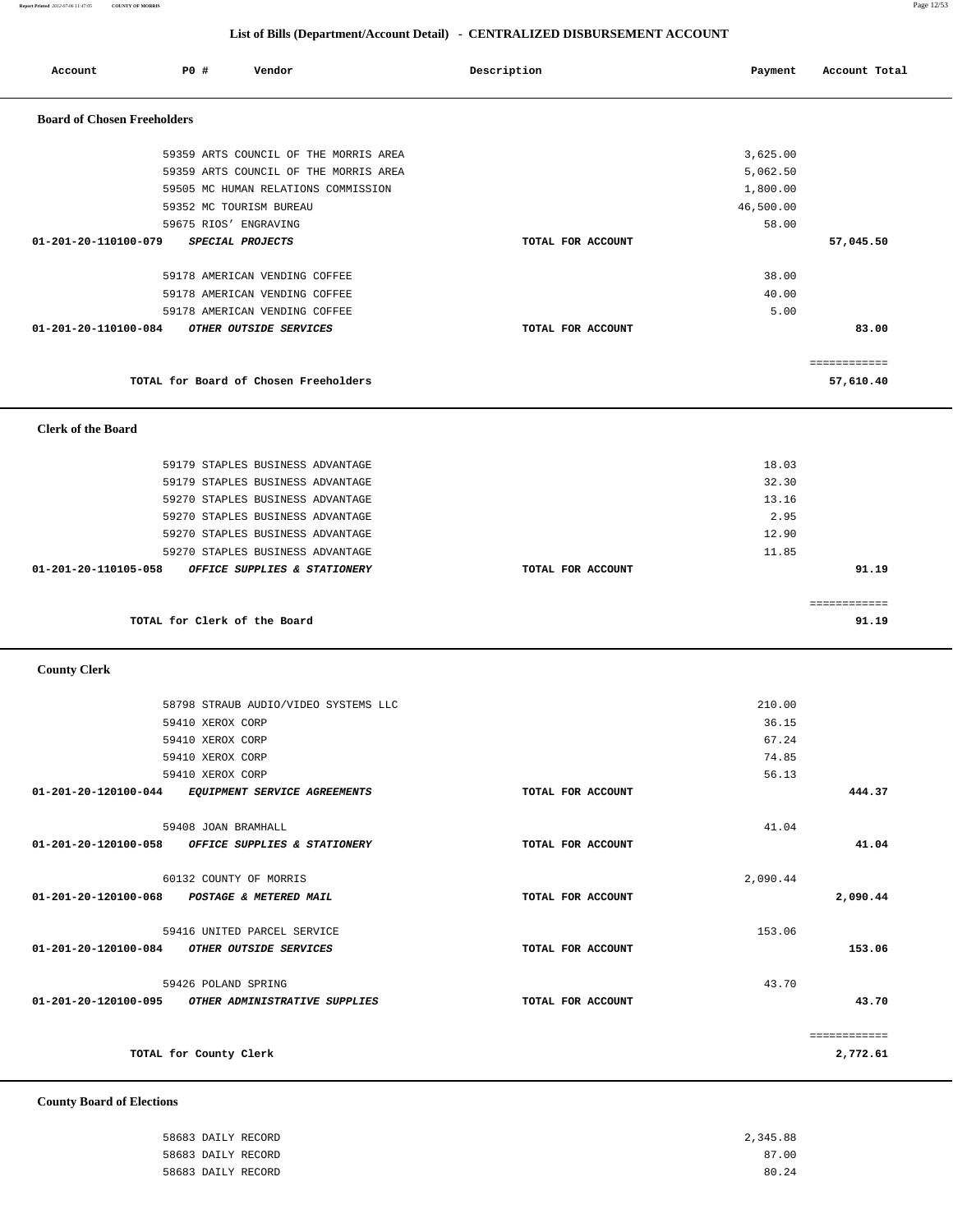**Report Printed** *2012-07-06 11:47:05* **COUNTY OF MORRIS** Page 13/53

# **List of Bills (Department/Account Detail) - CENTRALIZED DISBURSEMENT ACCOUNT**

| Account                            | P0 #<br>Vendor                                      | Description       | Payment         | Account Total |
|------------------------------------|-----------------------------------------------------|-------------------|-----------------|---------------|
| <b>County Board of Elections</b>   |                                                     |                   |                 |               |
|                                    | 58683 DAILY RECORD                                  |                   | 46.44           |               |
|                                    | 58683 DAILY RECORD                                  |                   | 58.92           |               |
|                                    | 58683 DAILY RECORD                                  |                   | 64.12           |               |
| 01-201-20-121100-022               | <i><b>ADVERTISING</b></i>                           | TOTAL FOR ACCOUNT |                 | 2,682.60      |
|                                    |                                                     |                   |                 |               |
|                                    | 58680 CABLEVISION                                   |                   | 112.15          |               |
|                                    | 58682 DEER PARK<br>58674 VERIZON                    |                   | 4.18<br>26.88   |               |
|                                    | 58688 WEST PAYMENT CENTER                           |                   | 196.00          |               |
| 01-201-20-121100-059               | OTHER GENERAL EXPENSES                              | TOTAL FOR ACCOUNT |                 | 339.21        |
|                                    |                                                     |                   |                 |               |
|                                    | 60132 COUNTY OF MORRIS                              |                   | 24.45           |               |
| 01-201-20-121100-068               | POSTAGE & METERED MAIL                              | TOTAL FOR ACCOUNT |                 | 24.45         |
|                                    | 58694 ALEXANDER O'CONNOR                            |                   | 200.00          |               |
|                                    | 58698 BARBARASUE PRATT SCHMIDT                      |                   | 200.00          |               |
|                                    | 58710 BARBARA MITCHELL                              |                   | 275.00          |               |
|                                    | 58710 BARBARA MITCHELL                              |                   | 100.00          |               |
|                                    | 58691 DIANA KRUG                                    |                   | 590.00          |               |
|                                    | 58691 DIANA KRUG                                    |                   | 212.50          |               |
|                                    | 58697 GINA A VANDERHOOF                             |                   | 200.00          |               |
|                                    | 58709 HELEN PENNELLA                                |                   | 275.00          |               |
|                                    | 58709 HELEN PENNELLA                                |                   | 115.00          |               |
|                                    | 58704 HELEN HACKNEY                                 |                   | 275.00          |               |
|                                    | 58704 HELEN HACKNEY                                 |                   | 155.00          |               |
|                                    | 58714 HOUSE PARTY INC                               |                   | 183.00          |               |
|                                    | 58690 JAMES SCHONER                                 |                   | 625.00          |               |
|                                    | 58692 JAMES SCHONER                                 |                   | 90.00           |               |
|                                    | 58706 JAMES WHEPLEY                                 |                   | 300.00          |               |
|                                    | 58695 JESSICA SCHONER                               |                   | 200.00          |               |
|                                    | 58695 JESSICA SCHONER<br>58699 LEONARDO A. FARIELLO |                   | 50.00<br>200.00 |               |
|                                    | 58696 LORRAINE O'CONNOR                             |                   | 200.00          |               |
|                                    | 58693 MARIA O'CONNOR                                |                   | 200.00          |               |
|                                    | 58708 MARY JENKINS                                  |                   | 275.00          |               |
|                                    | 58708 MARY JENKINS                                  |                   | 155.00          |               |
|                                    | 58708 MARY JENKINS                                  |                   | 120.00          |               |
|                                    | 58700 PAULINE MARIA HEIZMANN                        |                   | 200.00          |               |
|                                    | 58705 PHILOMENA BREDBENNER                          |                   | 275.00          |               |
|                                    | 58705 PHILOMENA BREDBENNER                          |                   | 155.00          |               |
|                                    | 58701 PAUL CHASE                                    |                   | 200.00          |               |
|                                    | 58707 ROBERTA HERSH                                 |                   | 300.00          |               |
|                                    | 58707 ROBERTA HERSH                                 |                   | 620.00          |               |
|                                    | 58715 RIDGEDALE PIZZA & PASTA                       |                   | 110.00          |               |
|                                    | 58703 SCOTT S HERSH                                 |                   | 300.00          |               |
|                                    | 58702 WILLIAM ROTH                                  |                   | 1,015.00        |               |
|                                    | 58702 WILLIAM ROTH                                  |                   | 300.00          |               |
| 01-201-20-121100-096               | ELECTION OFFICER                                    | TOTAL FOR ACCOUNT |                 | 8,670.50      |
|                                    |                                                     |                   |                 | ============  |
|                                    | TOTAL for County Board of Elections                 |                   |                 | 11,716.76     |
| <b>Superintendent of Elections</b> |                                                     |                   |                 |               |

 58991 REDMONDBCMS, INC. 30,446.59  **01-201-20-121105-026 BALLOT ADDRESSING TOTAL FOR ACCOUNT 30,446.59** 59266 D. C. EXPRESS INC 23,790.00 59266 D. C. EXPRESS INC 23,790.00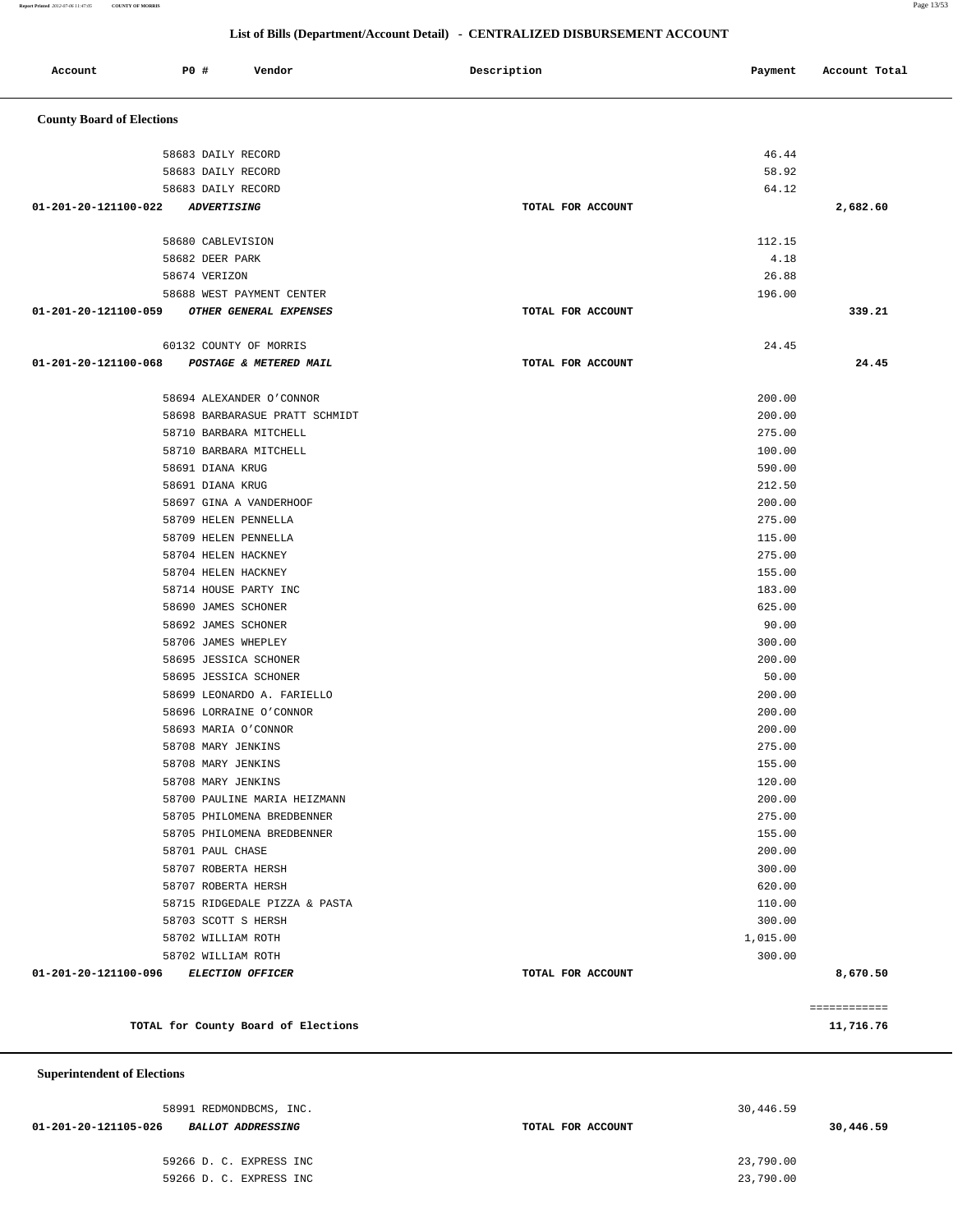# **List of Bills (Department/Account Detail) - CENTRALIZED DISBURSEMENT ACCOUNT**

| LIST OF BIIIS (Department/Account Detail) - CENTRALIZED DISBURSEMENT ACCOUNT |                   |                             |                   |          |               |
|------------------------------------------------------------------------------|-------------------|-----------------------------|-------------------|----------|---------------|
| Account                                                                      | P0 #              | Vendor                      | Description       | Payment  | Account Total |
| <b>Superintendent of Elections</b>                                           |                   |                             |                   |          |               |
|                                                                              |                   | 59266 D. C. EXPRESS INC     |                   | 1,980.00 |               |
|                                                                              |                   | 59266 D. C. EXPRESS INC     |                   | 1,980.00 |               |
| 01-201-20-121105-030                                                         | CARTAGE           |                             | TOTAL FOR ACCOUNT |          | 51,540.00     |
|                                                                              |                   |                             |                   |          |               |
|                                                                              | 59269 DALE KRAMER |                             |                   | 35.51    |               |
|                                                                              | 59269 DALE KRAMER |                             |                   | 4.59     |               |
|                                                                              | 59269 DALE KRAMER |                             |                   | 2.49     |               |
|                                                                              | 59269 DALE KRAMER |                             |                   | 2.14     |               |
|                                                                              |                   | 59678 PHYLLIS COPPOLA       |                   | 56.65    |               |
|                                                                              |                   | 59548 HOUSE PARTY INC       |                   | 285.00   |               |
|                                                                              |                   | 59548 HOUSE PARTY INC       |                   | 12.00    |               |
| 01-201-20-121105-057                                                         |                   | NATIONAL VOTER REGISTRATION | TOTAL FOR ACCOUNT |          | 398.38        |
|                                                                              |                   |                             |                   |          |               |

|                      | 59338 STAPLES BUSINESS ADVANTAGE |                   | 185.97 |        |
|----------------------|----------------------------------|-------------------|--------|--------|
| 01-201-20-121105-058 | OFFICE SUPPLIES & STATIONERY     | TOTAL FOR ACCOUNT |        | 185.97 |
|                      |                                  |                   |        |        |
|                      | 60132 COUNTY OF MORRIS           |                   | 625.55 |        |
| 01-201-20-121105-068 | POSTAGE & METERED MAIL           | TOTAL FOR ACCOUNT |        | 625.55 |
|                      |                                  |                   |        |        |
|                      |                                  |                   |        |        |

============

| TOTAL for Superintendent of Elections | 83,196.49 |
|---------------------------------------|-----------|
|                                       |           |

# **County Elections (Cty Clerk)**

| 60132 COUNTY OF MORRIS                         |                   | 29.70       |
|------------------------------------------------|-------------------|-------------|
| 01-201-20-121110-068<br>POSTAGE & METERED MAIL | TOTAL FOR ACCOUNT | 29.70       |
| 59408 JOAN BRAMHALL                            |                   | 220.87      |
| 01-201-20-121110-185<br><i>FOOD</i>            | TOTAL FOR ACCOUNT | 220.87      |
|                                                |                   | ----------- |
| TOTAL for County Elections (Cty Clerk)         |                   | 250.57      |

# **County Treasurer**

| 58196 INSTITUTE FOR PROF.DEVELOPMENT                                      |                   | 99.00        |
|---------------------------------------------------------------------------|-------------------|--------------|
| 01-201-20-130100-039<br><i>EDUCATION</i><br><b>SCHOOLS &amp; TRAINING</b> | TOTAL FOR ACCOUNT | 99.00        |
|                                                                           |                   |              |
| 60132 COUNTY OF MORRIS                                                    |                   | 193.15       |
| 01-201-20-130100-068<br><b>POSTAGE &amp; METERED MAIL</b>                 | TOTAL FOR ACCOUNT | 193.15       |
|                                                                           |                   |              |
| 60129 DRINKER, BIDDLE & REATH, LLP                                        |                   | 300.00       |
| 60129 DRINKER, BIDDLE & REATH, LLP                                        |                   | 300.00       |
| 60129 DRINKER, BIDDLE & REATH, LLP                                        |                   | 300.00       |
| 60129 DRINKER, BIDDLE & REATH, LLP                                        |                   | 300.00       |
| 01-201-20-130100-084<br>OTHER OUTSIDE SERVICES                            | TOTAL FOR ACCOUNT | 1,200.00     |
|                                                                           |                   |              |
|                                                                           |                   | ------------ |
| TOTAL for County Treasurer                                                |                   | 1,492.15     |
|                                                                           |                   |              |

### **Purchasing Division**

| 59855 W.B. MASON COMPANY INC                         | 299.50            |        |
|------------------------------------------------------|-------------------|--------|
| 59855 W.B. MASON COMPANY INC                         | 394.98            |        |
| 01-201-20-130105-058<br>OFFICE SUPPLIES & STATIONERY | TOTAL FOR ACCOUNT | 694.48 |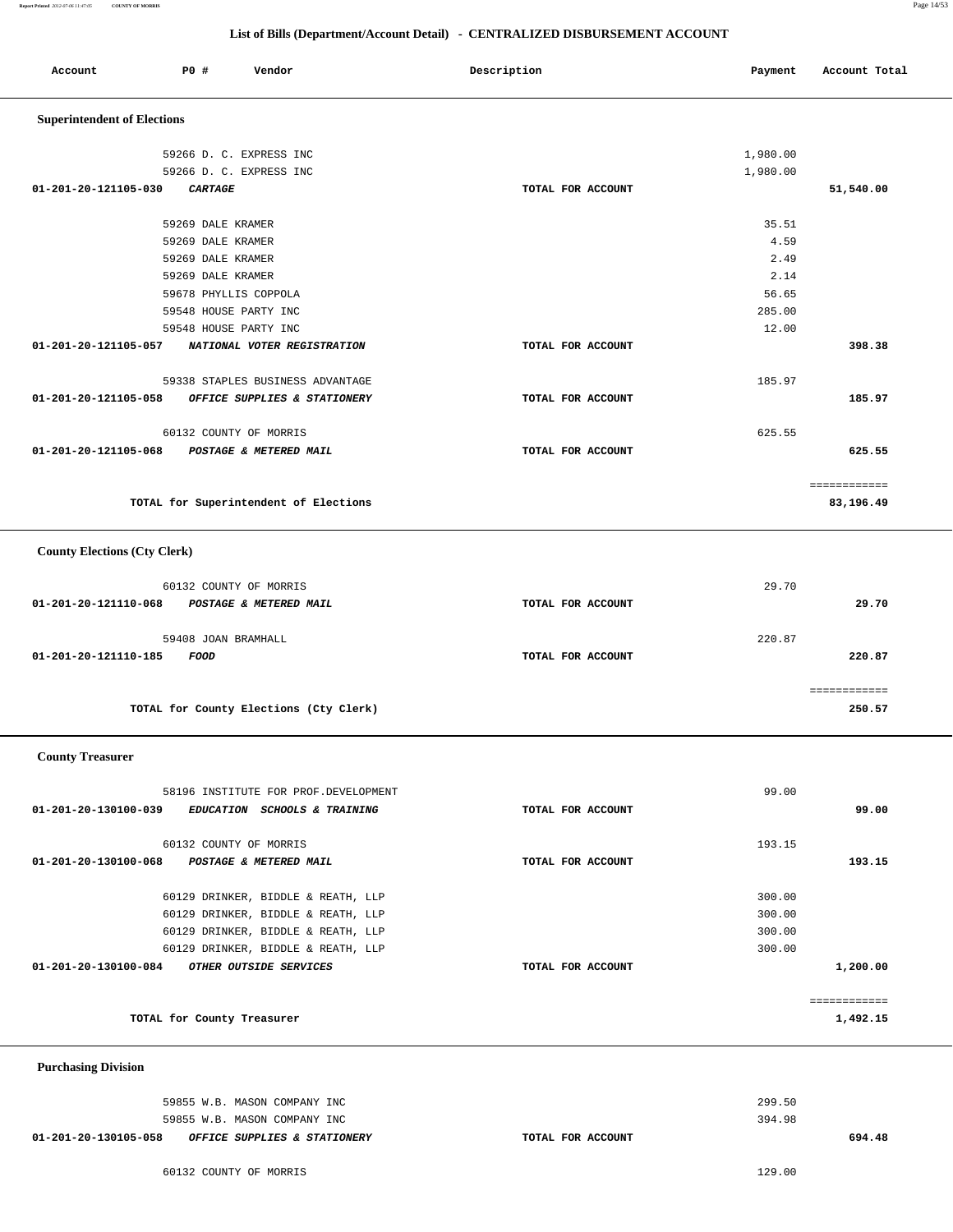| TOTAL for Medical Services                                |                   |           | 36,922.55    |
|-----------------------------------------------------------|-------------------|-----------|--------------|
|                                                           |                   |           | ============ |
| 01-201-20-130115-205<br>"HEPATITIS ""B"" PROGRAM"         | TOTAL FOR ACCOUNT |           | 275.00       |
| 59717 ATLANTIC HEALTH SERVICES                            |                   | 275.00    |              |
| 01-201-20-130115-084 OTHER OUTSIDE SERVICES               | TOTAL FOR ACCOUNT |           | 35, 333.75   |
| 59163 FASTER URGENT CARE                                  |                   | 98.00     |              |
| 59717 ATLANTIC HEALTH SERVICES                            |                   | 50.00     |              |
| 59717 ATLANTIC HEALTH SERVICES                            |                   | 707.25    |              |
| 59717 ATLANTIC HEALTH SERVICES                            |                   | 832.50    |              |
| 59717 ATLANTIC HEALTH SERVICES                            |                   | 8,096.00  |              |
| 59717 ATLANTIC HEALTH SERVICES                            |                   | 25,550.00 |              |
| 01-201-20-130115-058<br>OFFICE SUPPLIES & STATIONERY      | TOTAL FOR ACCOUNT |           | 60.53        |
| 59166 STAPLES BUSINESS ADVANTAGE                          |                   | 60.53     |              |
|                                                           |                   |           |              |
| 01-201-20-130115-049<br><i><b>LABORATORY SERVICES</b></i> | TOTAL FOR ACCOUNT |           | 1,253.27     |
| 59153 PSS WORLD MEDICAL INC.                              |                   | 10.45     |              |
| 59153 PSS WORLD MEDICAL INC.                              |                   | 59.00     |              |
| 59153 PSS WORLD MEDICAL INC.                              |                   | 90.00     |              |
| 59153 PSS WORLD MEDICAL INC.                              |                   | 128.52    |              |
| 59153 PSS WORLD MEDICAL INC.                              |                   | 185.31    |              |
| 59183 CLINICAL REFERENCE LABORATORY                       |                   | 15.45     |              |
| 59183 CLINICAL REFERENCE LABORATORY                       |                   | 600.00    |              |

 **Medical Services** 

|              | TUTAL FOR ACCOUNT | OFFICE MACHINES - RENIAL       | 01-401-40-130103-104   |
|--------------|-------------------|--------------------------------|------------------------|
| ============ |                   | TOTAL for Purchasing Division  |                        |
|              |                   |                                | <b>Office Services</b> |
| 12.54        |                   | 59481 DEER PARK                |                        |
|              | TOTAL FOR ACCOUNT | OFFICE SUPPLIES & STATIONERY   | 01-201-20-130110-058   |
| 2.70         |                   | 60132 COUNTY OF MORRIS         |                        |
|              | TOTAL FOR ACCOUNT | POSTAGE & METERED MAIL         | 01-201-20-130110-068   |
| 15, 333.34   |                   | 59718 COUNTY COLLEGE OF MORRIS |                        |
| 15,333.34    | TOTAL FOR ACCOUNT | <i><b>PRINTING</b></i>         | 01-201-20-130110-069   |
| ------------ |                   |                                |                        |
| 15,348.58    |                   | TOTAL for Office Services      |                        |

59182 BIO- REFERENCE LABORATORIES 164.54

| <b>Purchasing Division</b> |                                   |                   |            |
|----------------------------|-----------------------------------|-------------------|------------|
| 01-201-20-130105-068       | POSTAGE & METERED MAIL            | TOTAL FOR ACCOUNT | 129.00     |
|                            | 59389 DEER PARK                   |                   | 18.81      |
| 01-201-20-130105-095       | OTHER ADMINISTRATIVE SUPPLIES     | TOTAL FOR ACCOUNT | 18.81      |
|                            | 58894 ADVANCED MICRO DISTRIBUTION |                   | 148.00     |
|                            | 58894 ADVANCED MICRO DISTRIBUTION |                   | 95.00      |
| 01-201-20-130105-164       | OFFICE MACHINES - RENTAL          | TOTAL FOR ACCOUNT | 243.00     |
|                            |                                   |                   | eeeeeeeeee |

 **List of Bills (Department/Account Detail) - CENTRALIZED DISBURSEMENT ACCOUNT**

Account **PO #** Vendor **Payment Payment Payment** Payment Payment Payment Account Total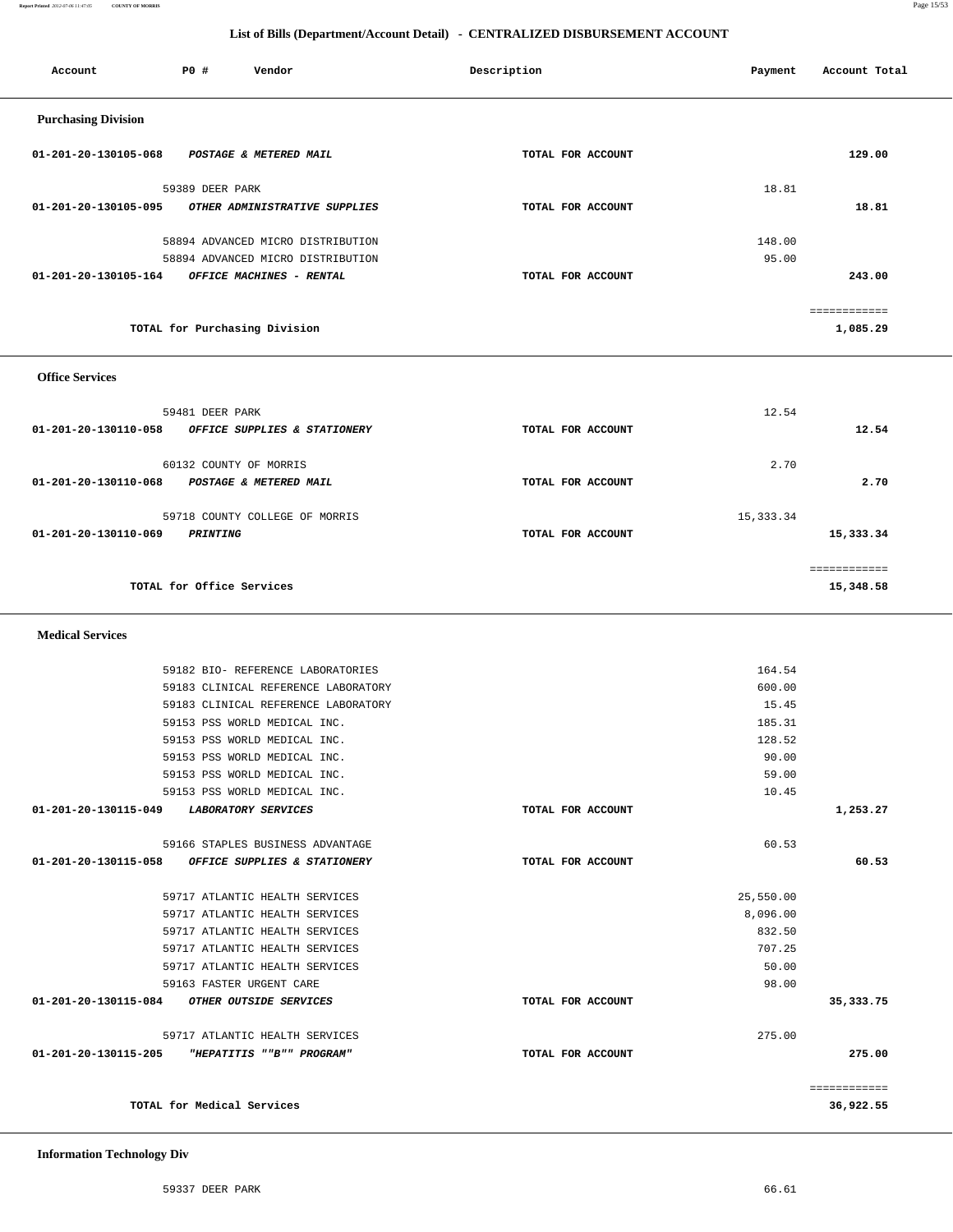**Report Printed** *2012-07-06 11:47:05* **COUNTY OF MORRIS** Page 16/53

# **List of Bills (Department/Account Detail) - CENTRALIZED DISBURSEMENT ACCOUNT**

| Account                           | P0 #                     | Vendor                                                                                                                                                                       | Description       | Payment                                    | Account Total            |
|-----------------------------------|--------------------------|------------------------------------------------------------------------------------------------------------------------------------------------------------------------------|-------------------|--------------------------------------------|--------------------------|
| <b>Information Technology Div</b> |                          |                                                                                                                                                                              |                   |                                            |                          |
| 01-201-20-140100-058              |                          | 58804 STAPLES BUSINESS ADVANTAGE<br>OFFICE SUPPLIES & STATIONERY                                                                                                             | TOTAL FOR ACCOUNT | 39.99                                      | 106.60                   |
| 01-201-20-140100-073              |                          | 59354 CITYSIDE ARCHIVES, LTD<br>RECORDS MANAGMENT SERVICES                                                                                                                   | TOTAL FOR ACCOUNT | 3,187.73                                   | 3,187.73                 |
| 01-201-20-140100-084              |                          | 58375 MICROSOFT SERVICES<br>OTHER OUTSIDE SERVICES                                                                                                                           | TOTAL FOR ACCOUNT | 1,289.00                                   | 1,289.00                 |
| 01-203-20-140100-054              |                          | 58373 ALTERNATIVE MICROGRAPHICS INC<br>(2011) MICROFILMING                                                                                                                   | TOTAL FOR ACCOUNT | 1,917.99                                   | 1,917.99                 |
|                                   |                          | TOTAL for Information Technology Div                                                                                                                                         |                   |                                            | ============<br>6,501.32 |
| O.L.LS.                           |                          |                                                                                                                                                                              |                   |                                            |                          |
| 01-201-20-140105-039              | 59369 JENNIFER LEU       | EDUCATION SCHOOLS & TRAINING                                                                                                                                                 | TOTAL FOR ACCOUNT | 30.10                                      | 30.10                    |
|                                   | TOTAL for O.L.I.S.       |                                                                                                                                                                              |                   |                                            | ============<br>30.10    |
| <b>County Board of Taxation</b>   |                          |                                                                                                                                                                              |                   |                                            |                          |
|                                   |                          | 58595 STAPLES BUSINESS ADVANTAGE<br>58595 STAPLES BUSINESS ADVANTAGE<br>58595 STAPLES BUSINESS ADVANTAGE<br>58595 STAPLES BUSINESS ADVANTAGE<br>58598 W.B. MASON COMPANY INC |                   | 83.82<br>5.00<br>46.11<br>266.43<br>271.92 |                          |
| 01-201-20-150100-058              |                          | OFFICE SUPPLIES & STATIONERY                                                                                                                                                 | TOTAL FOR ACCOUNT |                                            | 673.28                   |
| 01-201-20-150100-068              |                          | 60132 COUNTY OF MORRIS<br>POSTAGE & METERED MAIL                                                                                                                             | TOTAL FOR ACCOUNT | 595.44                                     | 595.44                   |
|                                   |                          | TOTAL for County Board of Taxation                                                                                                                                           |                   |                                            | ============<br>1,268.72 |
| <b>County Counsel</b>             |                          |                                                                                                                                                                              |                   |                                            |                          |
| 01-201-20-155100-023              |                          | 58352 NJ STATE BAR ASSOCIATION<br>ASSOCIATIONS AND MEMBERSHIPS                                                                                                               | TOTAL FOR ACCOUNT | 190.00                                     | 190.00                   |
| 01-201-20-155100-050              | LAW BOOKS                | 58348 WEST PAYMENT CENTER<br>58351 WEST PAYMENT CENTER                                                                                                                       | TOTAL FOR ACCOUNT | 556.08<br>82.93                            | 639.01                   |
| 01-201-20-155100-068              |                          | 60132 COUNTY OF MORRIS<br>POSTAGE & METERED MAIL                                                                                                                             | TOTAL FOR ACCOUNT | 7.55                                       | 7.55                     |
|                                   | TOTAL for County Counsel |                                                                                                                                                                              |                   |                                            | ============<br>836.56   |

 **County Surrogate**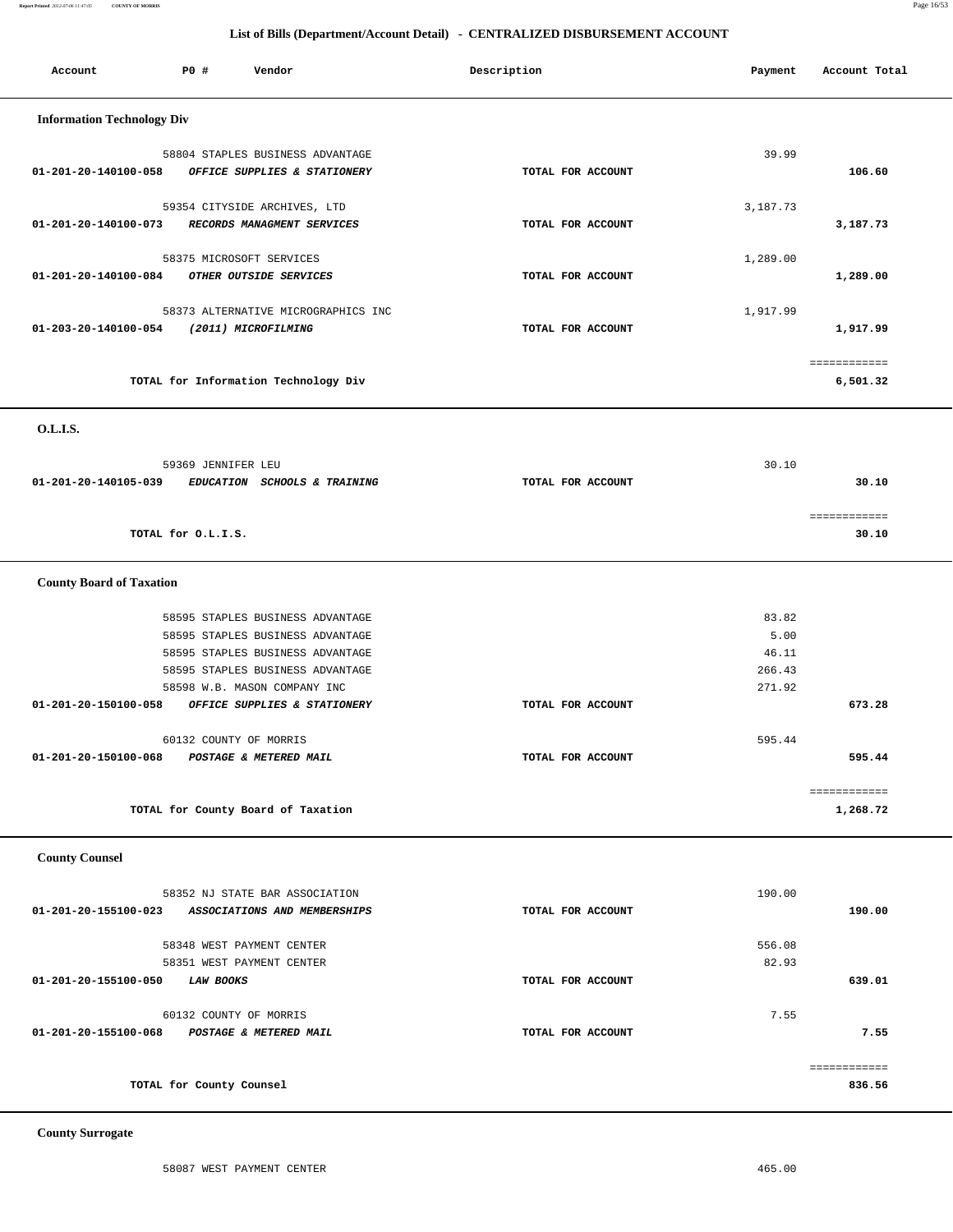**Report Printed** *2012-07-06 11:47:05* **COUNTY OF MORRIS** Page 17/53

# **List of Bills (Department/Account Detail) - CENTRALIZED DISBURSEMENT ACCOUNT**

| Account                 | PO#<br>Vendor                    | Description       | Payment  | Account Total |
|-------------------------|----------------------------------|-------------------|----------|---------------|
| <b>County Surrogate</b> |                                  |                   |          |               |
| 01-201-20-160100-050    | <b>LAW BOOKS</b>                 | TOTAL FOR ACCOUNT |          | 465.00        |
|                         | 59503 STAPLES BUSINESS ADVANTAGE |                   | 457.70   |               |
|                         | 59451 W.B. MASON COMPANY INC     |                   | 59.17    |               |
| 01-201-20-160100-058    | OFFICE SUPPLIES & STATIONERY     | TOTAL FOR ACCOUNT |          | 516.87        |
|                         | 60132 COUNTY OF MORRIS           |                   | 217.00   |               |
| 01-201-20-160100-068    | POSTAGE & METERED MAIL           | TOTAL FOR ACCOUNT |          | 217.00        |
|                         | 59360 E-PROBATE LLC              |                   | 2,250.00 |               |
|                         | 59360 E-PROBATE LLC              |                   | 450.00   |               |
| 01-201-20-160100-078    | SOFTWARE MAINTENANCE             | TOTAL FOR ACCOUNT |          | 2,700.00      |
|                         | 59452 DEER PARK                  |                   | 11.95    |               |
|                         | 57085 GOVERNMENT TECHNOLOGIES    |                   | 936.00   |               |
| 01-201-20-160100-095    | OTHER ADMINISTRATIVE SUPPLIES    | TOTAL FOR ACCOUNT |          | 947.95        |
|                         |                                  |                   |          | ============  |
|                         | TOTAL for County Surrogate       |                   |          | 4,846.82      |
| <b>Engineering</b>      |                                  |                   |          |               |
|                         | 57325 FEDEX                      |                   | 25.94    |               |
|                         | 60132 COUNTY OF MORRIS           |                   | 8.20     |               |
|                         | 60132 COUNTY OF MORRIS           |                   | 94.57    |               |
| 01-201-20-165100-068    |                                  | TOTAL FOR ACCOUNT |          | 128.71        |
|                         | POSTAGE & METERED MAIL           |                   |          |               |
|                         | 58656 R.S. KNAPP CO. INC.        |                   | 79.00    |               |
|                         | 58656 R.S. KNAPP CO. INC.        |                   | 152.20   |               |
| 01-201-20-165100-164    | OFFICE MACHINES - RENTAL         | TOTAL FOR ACCOUNT |          | 231.20        |

| 59089 GEN-EL SAFETY & INDUSTRIAL<br>01-201-20-165100-207<br>UNIFORM & CLOTHING ALLOWANCE | TOTAL FOR ACCOUNT | 6.00   | 6.00     |
|------------------------------------------------------------------------------------------|-------------------|--------|----------|
| 56894 AGWAY MORRISTOWN                                                                   |                   | 15.18  |          |
| 56894 AGWAY MORRISTOWN                                                                   |                   | 17.98  |          |
| 59188 ARBORCHEM PRODUCTS                                                                 |                   | 840.00 |          |
| 59188 ARBORCHEM PRODUCTS                                                                 |                   | 27.25  |          |
| 01-201-20-165100-225<br>CHEMICALS & SPRAYS                                               | TOTAL FOR ACCOUNT |        | 900.41   |
| 59079 THE RONED GROUP                                                                    |                   | 66.00  |          |
| 01-201-20-165100-258<br><i>EQUIPMENT</i>                                                 | TOTAL FOR ACCOUNT |        | 66.00    |
|                                                                                          |                   |        |          |
| TOTAL for Engineering                                                                    |                   |        | 1,332.32 |

 **Heritage Commission** 

| 52744 ASSOCIATION OF NJ COUNTY                              |                   | 25.00 |
|-------------------------------------------------------------|-------------------|-------|
| 01-201-20-175100-023<br>ASSOCIATIONS AND MEMBERSHIPS        | TOTAL FOR ACCOUNT | 25.00 |
|                                                             |                   |       |
| 52744 ASSOCIATION OF NJ COUNTY                              |                   | 25.00 |
| 01-203-20-175100-023<br>(2011) ASSOCIATIONS AND MEMBERSHIPS | TOTAL FOR ACCOUNT | 25.00 |
|                                                             |                   |       |
|                                                             |                   |       |
| TOTAL for Heritage Commission                               |                   | 50.00 |
|                                                             |                   |       |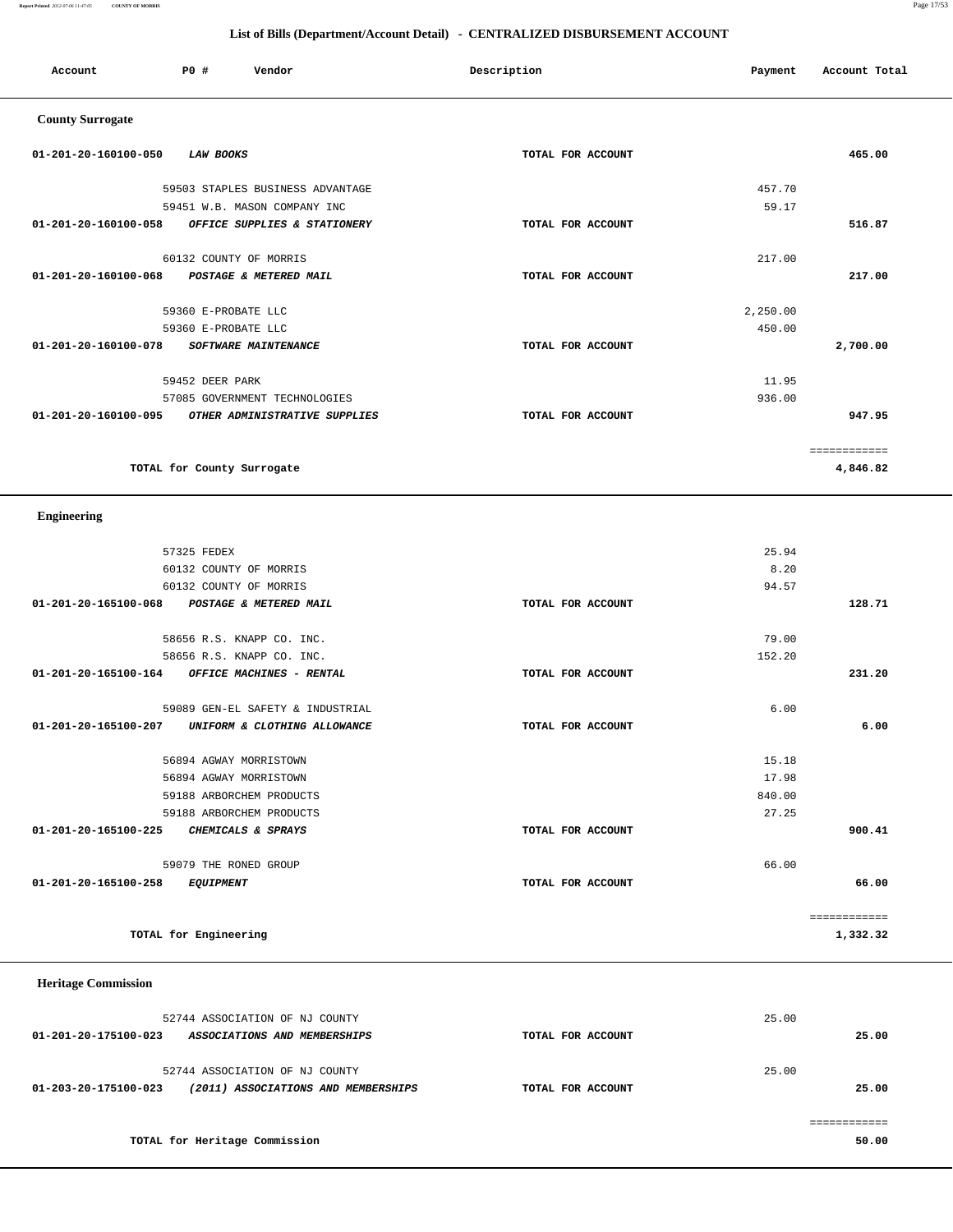**Report Printed** *2012-07-06 11:47:05* **COUNTY OF MORRIS** Page 18/53

# **List of Bills (Department/Account Detail) - CENTRALIZED DISBURSEMENT ACCOUNT**

| Account                                           | P0 #                          | Vendor                                                       | Description       | Payment         | Account Total          |
|---------------------------------------------------|-------------------------------|--------------------------------------------------------------|-------------------|-----------------|------------------------|
| <b>Transportation Management</b>                  |                               |                                                              |                   |                 |                        |
|                                                   |                               |                                                              |                   |                 |                        |
|                                                   |                               | 57935 METRO COUNT USA INC<br>57935 METRO COUNT USA INC       |                   | 68.00<br>549.00 |                        |
| 01-201-20-180105-095                              |                               | OTHER ADMINISTRATIVE SUPPLIES                                | TOTAL FOR ACCOUNT |                 | 617.00                 |
|                                                   |                               |                                                              |                   |                 |                        |
|                                                   |                               |                                                              |                   |                 | ============           |
|                                                   |                               | TOTAL for Transportation Management                          |                   |                 | 617.00                 |
| PDT - General Admin                               |                               |                                                              |                   |                 |                        |
|                                                   |                               | 60132 COUNTY OF MORRIS                                       |                   | 110.04          |                        |
| 01-201-20-180115-068                              |                               | POSTAGE & METERED MAIL                                       | TOTAL FOR ACCOUNT |                 | 110.04                 |
|                                                   |                               |                                                              |                   |                 |                        |
|                                                   | TOTAL for PDT - General Admin |                                                              |                   |                 | ============<br>110.04 |
| <b>Preservation Trust</b>                         |                               |                                                              |                   |                 |                        |
|                                                   |                               |                                                              |                   |                 |                        |
|                                                   |                               | 59219 KATHERINE COYLE                                        |                   | 33.34           |                        |
| 01-201-20-180120-059                              |                               | OTHER GENERAL EXPENSES                                       | TOTAL FOR ACCOUNT |                 | 33.34                  |
|                                                   | 59219 KATHERINE COYLE         |                                                              |                   | 66.46           |                        |
| 01-201-20-180120-082                              |                               | TRAVEL EXPENSE                                               | TOTAL FOR ACCOUNT |                 | 66.46                  |
|                                                   |                               |                                                              |                   |                 |                        |
|                                                   |                               |                                                              |                   |                 | ============           |
|                                                   | TOTAL for Preservation Trust  |                                                              |                   |                 | 99.80                  |
| <b>County Weights &amp; Measures</b>              |                               |                                                              |                   |                 |                        |
|                                                   |                               |                                                              |                   |                 |                        |
|                                                   |                               | 59083 W.B. MASON COMPANY INC<br>59083 W.B. MASON COMPANY INC |                   | 34.04<br>28.60  |                        |
|                                                   |                               | 59083 W.B. MASON COMPANY INC                                 |                   | 16.94           |                        |
|                                                   |                               | 59083 W.B. MASON COMPANY INC                                 |                   | 39.00           |                        |
|                                                   |                               | 59083 W.B. MASON COMPANY INC                                 |                   | 72.80           |                        |
|                                                   |                               | 59083 W.B. MASON COMPANY INC                                 |                   | 10.46           |                        |
|                                                   |                               | 59083 W.B. MASON COMPANY INC                                 |                   | 11.84           |                        |
|                                                   |                               | 59083 W.B. MASON COMPANY INC                                 |                   | 15.34<br>1.47   |                        |
|                                                   |                               | 59083 W.B. MASON COMPANY INC<br>59083 W.B. MASON COMPANY INC |                   | 5.40            |                        |
|                                                   |                               | 59083 W.B. MASON COMPANY INC                                 |                   | 15.00           |                        |
|                                                   |                               | 59083 W.B. MASON COMPANY INC                                 |                   | 10.53           |                        |
|                                                   |                               | 59083 W.B. MASON COMPANY INC                                 |                   | 9.74            |                        |
|                                                   |                               | 59083 W.B. MASON COMPANY INC                                 |                   | 43.02           |                        |
|                                                   |                               | 59083 W.B. MASON COMPANY INC                                 |                   | 17.00           |                        |
|                                                   |                               | 59083 W.B. MASON COMPANY INC                                 |                   | 28.94           |                        |
| 01-201-22-201100-058 OFFICE SUPPLIES & STATIONERY |                               |                                                              | TOTAL FOR ACCOUNT |                 | 360.12                 |
|                                                   |                               | 60132 COUNTY OF MORRIS                                       |                   | 26.79           |                        |
| 01-201-22-201100-068 POSTAGE & METERED MAIL       |                               |                                                              | TOTAL FOR ACCOUNT |                 | 26.79                  |
|                                                   |                               |                                                              |                   |                 |                        |
|                                                   | 59605 DEER PARK               |                                                              |                   | 13.19           |                        |
| 01-201-22-201100-084 OTHER OUTSIDE SERVICES       |                               |                                                              | TOTAL FOR ACCOUNT |                 | 13.19                  |
|                                                   | 59687 AT&T                    |                                                              |                   | 5.64            |                        |
|                                                   | 59685 VERIZON                 |                                                              |                   | 279.62          |                        |
| 01-201-22-201100-146 TELEPHONE                    |                               |                                                              | TOTAL FOR ACCOUNT |                 | 285.26                 |
|                                                   |                               |                                                              |                   |                 |                        |
|                                                   | 58841 GRAINGER                |                                                              |                   | 161.44          |                        |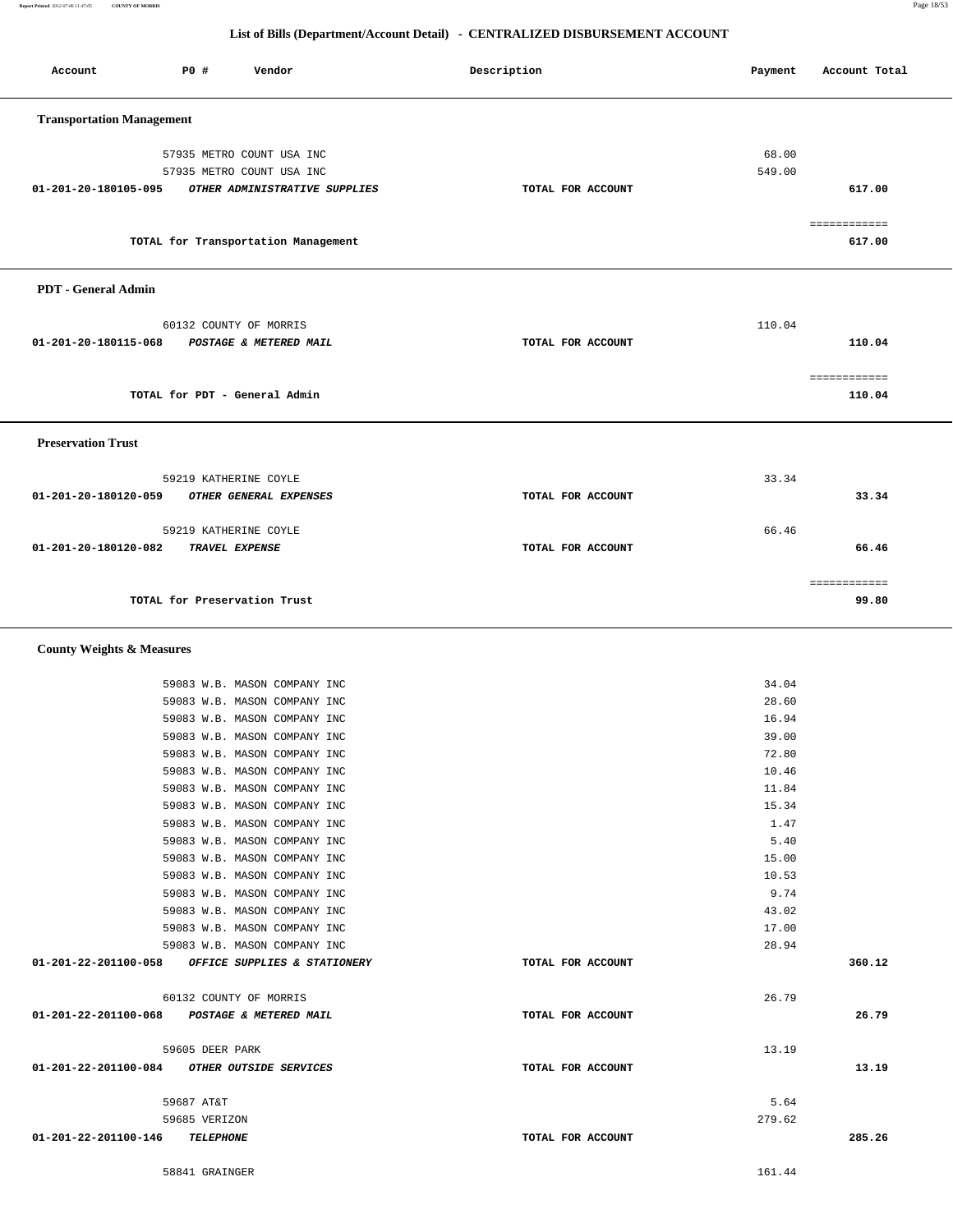**Report Printed** *2012-07-06 11:47:05* **COUNTY OF MORRIS** Page 19/53

# **List of Bills (Department/Account Detail) - CENTRALIZED DISBURSEMENT ACCOUNT**

| Account                               | P0 # | Vendor                                            | Description       | Payment   | Account Total             |
|---------------------------------------|------|---------------------------------------------------|-------------------|-----------|---------------------------|
|                                       |      |                                                   |                   |           |                           |
| <b>County Weights &amp; Measures</b>  |      |                                                   |                   |           |                           |
|                                       |      | 58841 GRAINGER                                    |                   | 85.14     |                           |
|                                       |      | 58841 GRAINGER                                    |                   | 84.66     |                           |
|                                       |      | 58841 GRAINGER                                    |                   | 46.45     |                           |
|                                       |      | 58841 GRAINGER                                    |                   | 46.45     |                           |
|                                       |      | 58841 GRAINGER                                    |                   | 37.50     |                           |
|                                       |      | 58841 GRAINGER                                    |                   | 37.50     |                           |
|                                       |      | 58841 GRAINGER                                    |                   | 38.04     |                           |
|                                       |      | 58625 KYOCERA MITA AMERICA, INC.                  |                   | 702.81    |                           |
| 01-201-22-201100-258                  |      | <b>EQUIPMENT</b>                                  | TOTAL FOR ACCOUNT |           | 1,239.99                  |
|                                       |      | TOTAL for County Weights & Measures               |                   |           | ============<br>1,925.35  |
|                                       |      |                                                   |                   |           |                           |
| <b>Employee Group Insurance</b>       |      |                                                   |                   |           |                           |
|                                       |      | 59715 DISCOVERY BENEFITS INC.                     |                   | 787.60    |                           |
|                                       |      | 59689 DISCOVERY BENEFITS INC.                     |                   | 71.50     |                           |
|                                       |      | 59193 RHM BENEFITS, INC.                          |                   | 25,000.00 |                           |
| 01-201-23-220100-090                  |      | EMPLOYEE GROUP INSURANCE EXPENDITURES             | TOTAL FOR ACCOUNT |           | 25,859.10                 |
|                                       |      | TOTAL for Employee Group Insurance                |                   |           | ============<br>25,859.10 |
|                                       |      |                                                   |                   |           |                           |
| <b>Office of Emergency Management</b> |      |                                                   |                   |           |                           |
|                                       |      | 59545 AT&T MOBILITY                               |                   | 47.38     |                           |
|                                       |      | 58224 GLOBALSTAR USA                              |                   | 127.47    |                           |
| 01-201-25-252100-031                  |      | CELLULAR PHONES/PAGERS                            | TOTAL FOR ACCOUNT |           | 174.85                    |
|                                       |      | 59340 LONGFELLOWS SANDWICH DELI                   |                   | 126.00    |                           |
| 01-201-25-252100-039                  |      | EDUCATION SCHOOLS & TRAINING                      | TOTAL FOR ACCOUNT |           | 126.00                    |
|                                       |      | 59664 DEER PARK                                   |                   | 12.54     |                           |
|                                       |      | 59664 DEER PARK                                   |                   | 17.51     |                           |
|                                       |      | 59664 DEER PARK                                   |                   | 10.45     |                           |
|                                       |      | 01-201-25-252100-058 OFFICE SUPPLIES & STATIONERY | TOTAL FOR ACCOUNT |           | 40.50                     |
|                                       |      | 59663 SCOTT DIGIRALOMO                            |                   | 31.73     |                           |
|                                       |      | 57968 CABLEVISION                                 |                   | 109.95    |                           |
|                                       |      | 57968 CABLEVISION                                 |                   | 109.95    |                           |
|                                       |      | 57968 CABLEVISION                                 |                   | 109.95    |                           |
| 01-201-25-252100-059                  |      | OTHER GENERAL EXPENSES                            | TOTAL FOR ACCOUNT |           | 361.58                    |
|                                       |      | 60132 COUNTY OF MORRIS                            |                   | 4.90      |                           |
|                                       |      | 01-201-25-252100-068 POSTAGE & METERED MAIL       | TOTAL FOR ACCOUNT |           | 4.90                      |
|                                       |      | 56031 DELL MARKETING L.P.                         |                   | 25.99     |                           |
|                                       |      | 56031 DELL MARKETING L.P.                         |                   | 23.74     |                           |
| 01-201-25-252100-258                  |      | <i>EQUIPMENT</i>                                  | TOTAL FOR ACCOUNT |           | 49.73                     |
|                                       |      |                                                   |                   |           | ============              |
|                                       |      | TOTAL for Office of Emergency Management          |                   |           | 757.56                    |
|                                       |      |                                                   |                   |           |                           |

 **Communications Center** 

54249 PRIORITY DISPATCH CORP. 475.00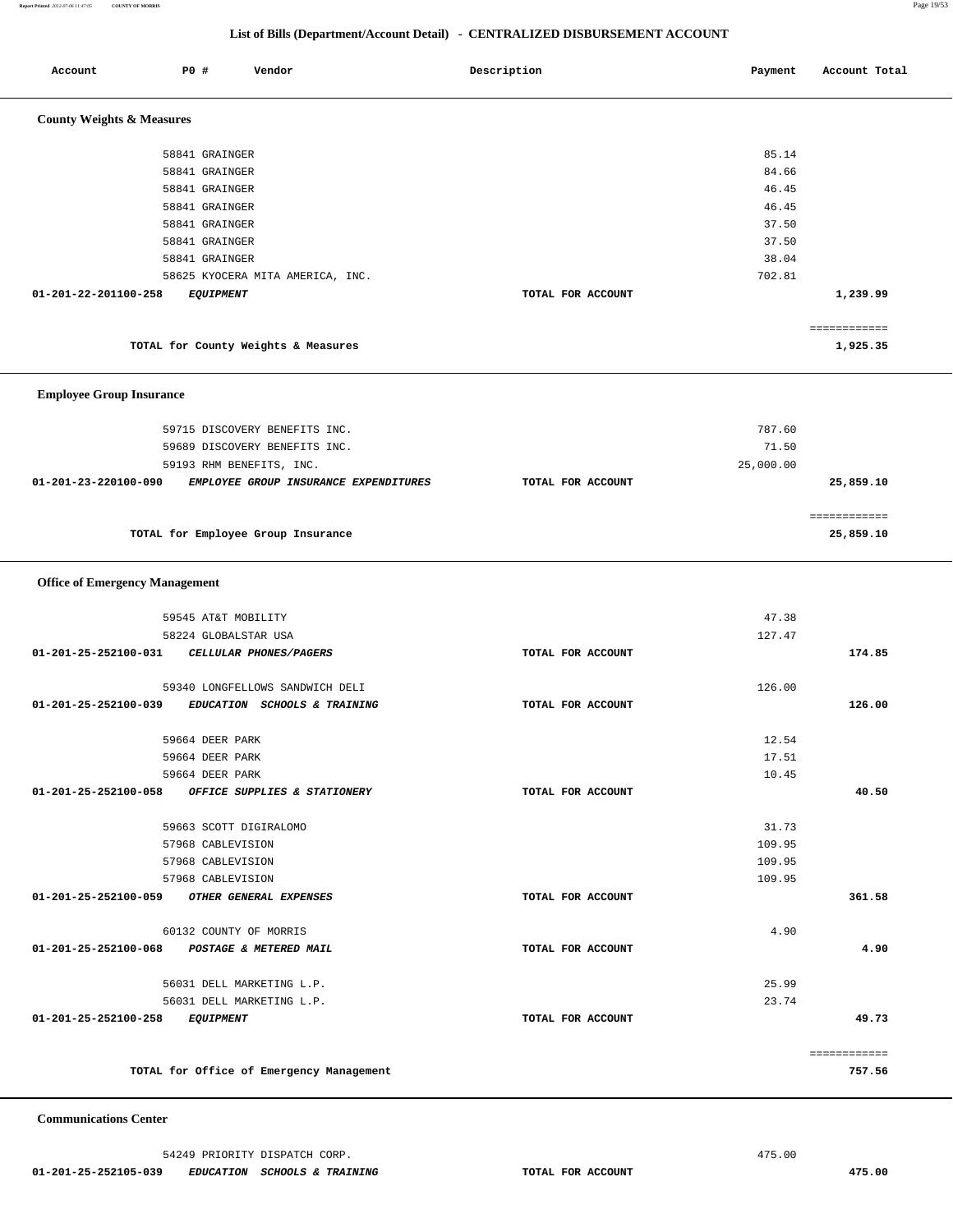**01-201-25-270100-031 CELLULAR PHONES/PAGERS TOTAL FOR ACCOUNT 83.88** 57863 GERARD MARINELLI 3,463.69 57864 STEVEN POST 2,695.70 57108 CANINE TACTICAL OPERATIONS 900.00 58902 NJ STATE ASSO. OF CHIEFS POLICE  $1,000.00$  **01-201-25-270100-039 EDUCATION SCHOOLS & TRAINING TOTAL FOR ACCOUNT 8,059.39** 59553 FRANK PEREZ 256.80 58251 RAY ALLEN MANUFACTURING LLC 115.28 58251 RAY ALLEN MANUFACTURING LLC 59.90 58251 RAY ALLEN MANUFACTURING LLC 59.85 58251 RAY ALLEN MANUFACTURING LLC 59.85

58251 RAY ALLEN MANUFACTURING LLC 71.80

58261 VERIZON WIRELESS 83.88

# **County Sheriff's Department**

 **County Medical Examiner Office**

| 59655 DEER PARK                                      |                   | 16.88 |
|------------------------------------------------------|-------------------|-------|
| 01-201-25-254100-058<br>OFFICE SUPPLIES & STATIONERY | TOTAL FOR ACCOUNT | 16.88 |
| 60132 COUNTY OF MORRIS                               |                   | 27.40 |
| 01-201-25-254100-068<br>POSTAGE & METERED MAIL       | TOTAL FOR ACCOUNT | 27.40 |
|                                                      |                   |       |
| TOTAL for County Medical Examiner Office             |                   | 44.28 |

**TOTAL for Communications Center 4,827.67**

# 58624 STAPLES BUSINESS ADVANTAGE 486.36 58624 STAPLES BUSINESS ADVANTAGE 64.50 58624 STAPLES BUSINESS ADVANTAGE 4.18  **01-201-25-252105-058 OFFICE SUPPLIES & STATIONERY TOTAL FOR ACCOUNT 555.04** 60132 COUNTY OF MORRIS 6.85  **01-201-25-252105-068 POSTAGE & METERED MAIL TOTAL FOR ACCOUNT 6.85** 59085 LANGUAGE LINE SERVICES 1,139.00  **01-201-25-252105-117 INTERPRETOR FEES TOTAL FOR ACCOUNT 1,139.00** 57352 TRIANGLE COMMUNICATIONS LLC 40.00 57352 TRIANGLE COMMUNICATIONS LLC 65.00 57352 TRIANGLE COMMUNICATIONS LLC 190.00 57352 TRIANGLE COMMUNICATIONS LLC 10.00  **01-201-25-252105-161 COMMUNICATIONS EQUIPMENT TOTAL FOR ACCOUNT 305.00** 58631 THE INSTITUTE FOR FORENSIC 650.00  **01-201-25-252105-189 MEDICAL TOTAL FOR ACCOUNT 650.00** 58646 ATLANTIC TOMORROWS OFFICE 322.38 58685 TELE-COMMUNICATION, INC 349.70 58685 TELE-COMMUNICATION, INC 960.00 58685 TELE-COMMUNICATION, INC 64.70  **01-201-25-252105-258 EQUIPMENT TOTAL FOR ACCOUNT 1,696.78** ============

### **Communications Center**

|  | List of Bills (Department/Account Detail) - CENTRALIZED DISBURSEMENT ACCOUNT |
|--|------------------------------------------------------------------------------|
|--|------------------------------------------------------------------------------|

 **Account P0 # Vendor Description Payment Account Total**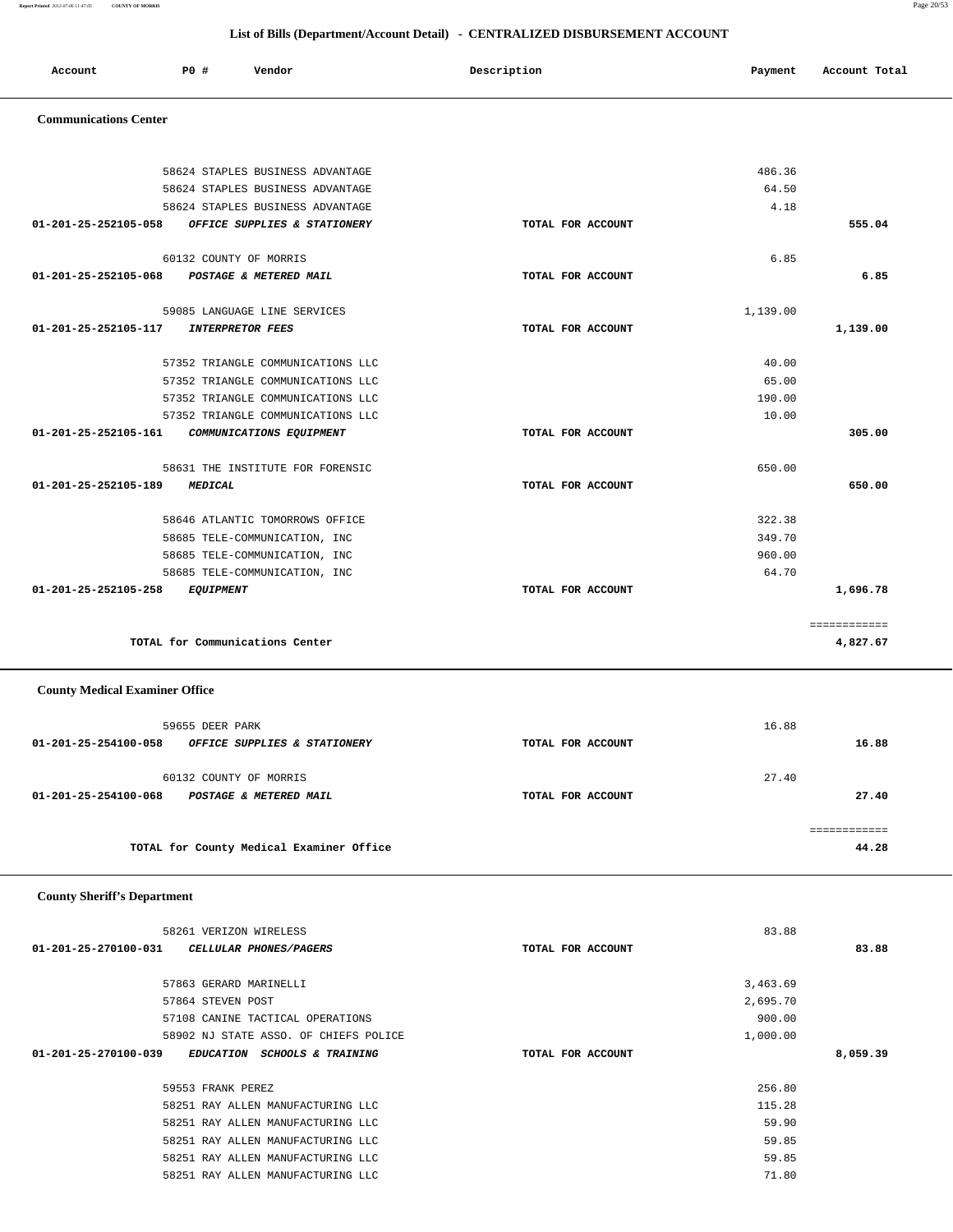| 01-201-25-275100-031<br><i>CELLULAR PHONES/PAGERS</i> | TOTAL FOR ACCOUNT | 6,955.14 |
|-------------------------------------------------------|-------------------|----------|
| 58179 VERIZON WIRELESS                                | 634.92            |          |
| 58856 VERIZON WIRELESS                                | 59.26             |          |
| 58176 SPRINT NEXTEL                                   | 6,260.96          |          |
|                                                       |                   |          |

### **County Prosecutor's Office**

| 58251 RAY ALLEN MANUFACTURING LLC                                            |                   | 27.00            |              |
|------------------------------------------------------------------------------|-------------------|------------------|--------------|
| 58251 RAY ALLEN MANUFACTURING LLC                                            |                   | 34.95            |              |
| 58251 RAY ALLEN MANUFACTURING LLC                                            |                   | 149.95           |              |
| 58251 RAY ALLEN MANUFACTURING LLC                                            |                   | 149.95           |              |
| 58251 RAY ALLEN MANUFACTURING LLC                                            |                   | 439.90           |              |
| 58251 RAY ALLEN MANUFACTURING LLC                                            |                   | 43.96            |              |
| 58251 RAY ALLEN MANUFACTURING LLC                                            |                   | 43.96            |              |
| 58251 RAY ALLEN MANUFACTURING LLC                                            |                   | 99.95            |              |
| 58251 RAY ALLEN MANUFACTURING LLC                                            |                   | 99.95            |              |
| 58251 RAY ALLEN MANUFACTURING LLC                                            |                   | 39.95            |              |
| 58251 RAY ALLEN MANUFACTURING LLC                                            |                   | 85.00            |              |
| 01-201-25-270100-059 OTHER GENERAL EXPENSES                                  | TOTAL FOR ACCOUNT |                  | 1,919.12     |
| 60132 COUNTY OF MORRIS                                                       |                   | 502.89           |              |
| 01-201-25-270100-068 POSTAGE & METERED MAIL                                  | TOTAL FOR ACCOUNT |                  | 502.89       |
| 58990 STEVE SEIDLER                                                          |                   | 1,035.00         |              |
| 58997 STEVE SEIDLER                                                          |                   | 1,080.00         |              |
| 58915 U.S. SECURITY ASSOCIATES, INC.                                         |                   | 2,342.52         |              |
| 58914 U.S. SECURITY ASSOCIATES, INC.                                         |                   | 2,340.05         |              |
| 01-201-25-270100-084 OTHER OUTSIDE SERVICES                                  | TOTAL FOR ACCOUNT |                  | 6,797.57     |
| 58907 STAPLES BUSINESS ADVANTAGE                                             |                   | 818.38           |              |
| 58907 STAPLES BUSINESS ADVANTAGE                                             |                   | 20.99            |              |
| 58907 STAPLES BUSINESS ADVANTAGE                                             |                   | 28.22            |              |
| 01-201-25-270100-095 OTHER ADMINISTRATIVE SUPPLIES                           | TOTAL FOR ACCOUNT |                  | 867.59       |
| 57541 STEVEN B. HODES, DVM PA                                                |                   | 1,294.99         |              |
| 01-201-25-270100-189 MEDICAL                                                 | TOTAL FOR ACCOUNT |                  | 1,294.99     |
|                                                                              |                   |                  |              |
| 58262 UNIVERSAL UNIFORM SALES CO INC                                         |                   | 134.95           |              |
| 58262 UNIVERSAL UNIFORM SALES CO INC                                         |                   | 109.95           |              |
| 58906 UNIVERSAL UNIFORM SALES CO INC<br>58906 UNIVERSAL UNIFORM SALES CO INC |                   | 220.00<br>220.00 |              |
| 58906 UNIVERSAL UNIFORM SALES CO INC                                         |                   | 220.00           |              |
| 58906 UNIVERSAL UNIFORM SALES CO INC                                         |                   | 159.90           |              |
| 58906 UNIVERSAL UNIFORM SALES CO INC                                         |                   | 220.00           |              |
| 58906 UNIVERSAL UNIFORM SALES CO INC                                         |                   | 220.00           |              |
| 58906 UNIVERSAL UNIFORM SALES CO INC                                         |                   | 220.00           |              |
| 58906 UNIVERSAL UNIFORM SALES CO INC                                         |                   | 334.72           |              |
| 58906 UNIVERSAL UNIFORM SALES CO INC                                         |                   | 64.61            |              |
| 01-201-25-270100-202<br>UNIFORM AND ACCESSORIES                              | TOTAL FOR ACCOUNT |                  | 2,124.13     |
| 58897 SUNRAYS WINDOW TINTING                                                 |                   | 735.00           |              |
| 01-201-25-270100-258<br><i>EQUIPMENT</i>                                     | TOTAL FOR ACCOUNT |                  | 735.00       |
|                                                                              |                   |                  |              |
| 53160 SIRCHIE FINGER PRINT LAB.<br>01-201-25-270100-291                      | TOTAL FOR ACCOUNT | 85.00            |              |
| <b>VEHICLE REPAIRS</b>                                                       |                   |                  | 85.00        |
|                                                                              |                   |                  | ============ |
| TOTAL for County Sheriff's Department                                        |                   |                  | 22,469.56    |

# **County Sheriff's Department**

| Account | <b>PO #</b> | Vendor | Description | Payment | Account Total |  |
|---------|-------------|--------|-------------|---------|---------------|--|

58251 RAY ALLEN MANUFACTURING LLC 81.12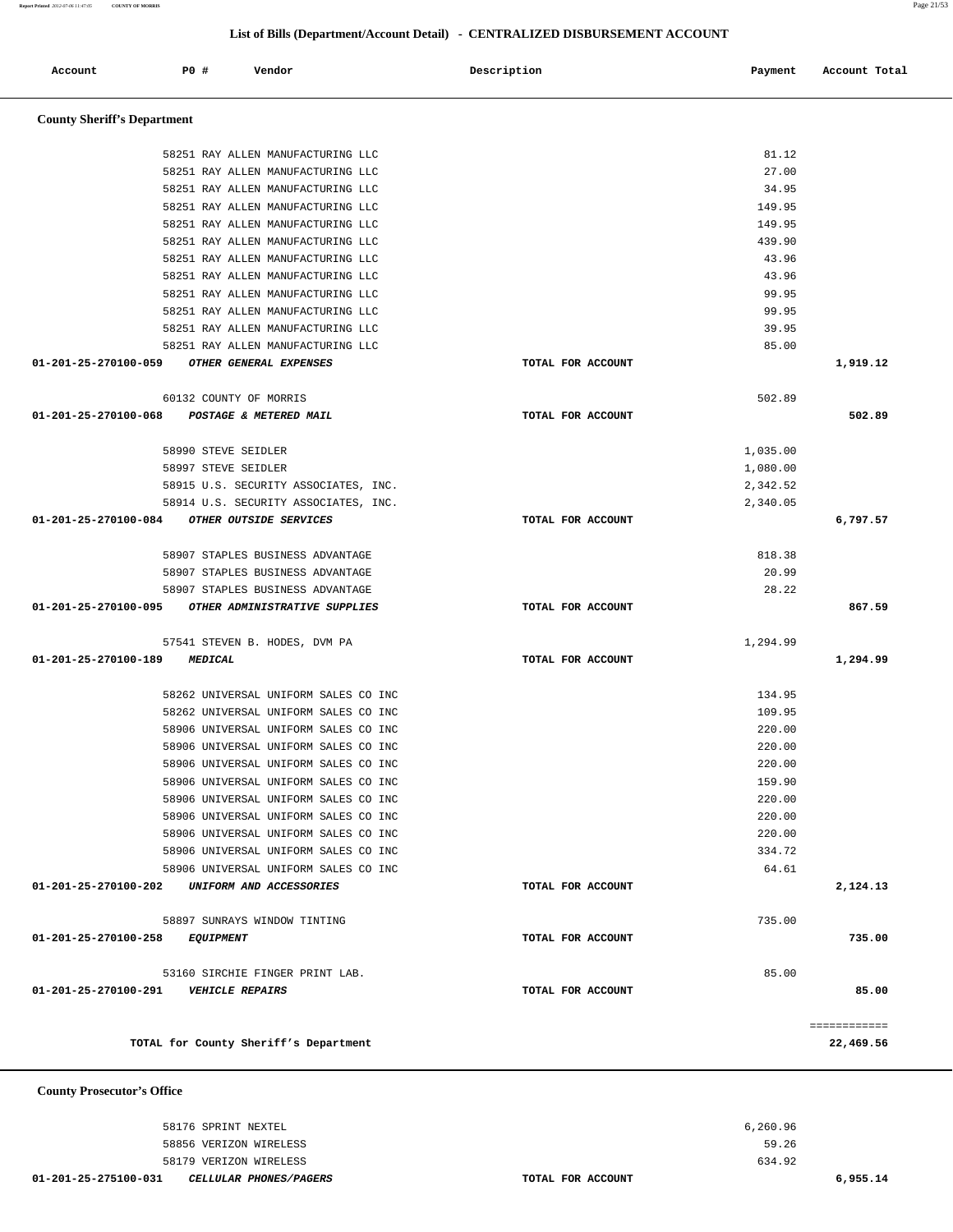**County Jail** 

| 52902 DELL MARKETING L.P.                             |                   | 62.64                     |        |
|-------------------------------------------------------|-------------------|---------------------------|--------|
| 58786 STAPLES BUSINESS ADVANTAGE                      |                   | 2,483.43                  |        |
| 58786 STAPLES BUSINESS ADVANTAGE                      |                   | 23.74                     |        |
| 01-201-25-275100-037 DATA PROCESSING SUPPLIES         | TOTAL FOR ACCOUNT | 2,569.81                  |        |
| 58785 COPS                                            |                   | 79.00                     |        |
| 58859 STATE OF NEW JERSEY                             |                   | 150.00                    |        |
| 01-201-25-275100-039 EDUCATION SCHOOLS & TRAINING     | TOTAL FOR ACCOUNT |                           | 229.00 |
| 58853 STAPLES BUSINESS ADVANTAGE                      |                   | 168.75                    |        |
| 58853 STAPLES BUSINESS ADVANTAGE                      |                   | 69.30                     |        |
| 58853 STAPLES BUSINESS ADVANTAGE                      |                   | 450.49                    |        |
| 58853 STAPLES BUSINESS ADVANTAGE                      |                   | 67.39                     |        |
| 58786 STAPLES BUSINESS ADVANTAGE                      |                   | 166.02                    |        |
| 58786 STAPLES BUSINESS ADVANTAGE                      |                   | 61.20                     |        |
| 01-201-25-275100-058 OFFICE SUPPLIES & STATIONERY     | TOTAL FOR ACCOUNT |                           | 983.15 |
|                                                       |                   |                           |        |
| 60021 FEDEX<br>60021 FEDEX                            |                   | 186.24<br>70.21           |        |
| 60021 FEDEX                                           |                   | 26.53                     |        |
| 60132 COUNTY OF MORRIS                                |                   | 1,139.90                  |        |
| 01-201-25-275100-068 POSTAGE & METERED MAIL           | TOTAL FOR ACCOUNT | 1,422.88                  |        |
|                                                       |                   |                           |        |
| 58193 COMCAST                                         |                   | 266.87                    |        |
| 58193 COMCAST                                         |                   | 159.70                    |        |
| 60016 CABLEVISION                                     |                   | 149.90                    |        |
| 60016 CABLEVISION                                     |                   | 159.90                    |        |
| 58782 GTS WELCO                                       |                   | 43.47                     |        |
| 60008 JEFFREY PAUL                                    |                   | 110.73                    |        |
| 60008 JEFFREY PAUL                                    |                   | 131.60                    |        |
| 58788 KEISHA HIGGS                                    |                   | 11.61                     |        |
| 58788 KEISHA HIGGS                                    |                   | 85.25                     |        |
| 58788 KEISHA HIGGS                                    |                   | 64.18                     |        |
| 58788 KEISHA HIGGS                                    |                   | 14.00                     |        |
| 58788 KEISHA HIGGS                                    |                   | 66.31                     |        |
| 58788 KEISHA HIGGS                                    |                   | 424.77                    |        |
| 58784 LONGFELLOWS SANDWICH DELI                       |                   | 320.00                    |        |
| 58857 RIOS' ENGRAVING                                 |                   | 79.00                     |        |
| 58857 RIOS' ENGRAVING                                 |                   | 58.00                     |        |
| 57708 SPRINT                                          |                   | 161.97                    |        |
| 58192 SPRINT                                          |                   | 119.97                    |        |
| 01-201-25-275100-118<br><b>INVESTIGATION EXPENSE</b>  | TOTAL FOR ACCOUNT | 2,427.23                  |        |
| 58783 ZEE MEDICAL INC.                                |                   | 149.20                    |        |
| 01-201-25-275100-189<br><b>MEDICAL</b>                | TOTAL FOR ACCOUNT |                           | 149.20 |
| 58781 UNIVERSAL UNIFORM SALES CO INC                  |                   | 30.00                     |        |
| 01-201-25-275100-202<br>UNIFORM AND ACCESSORIES       | TOTAL FOR ACCOUNT |                           | 30.00  |
| 58191 SIRCHIE FINGER PRINT LAB.                       |                   | 573.00                    |        |
| 01-203-25-275100-291<br><i>(2011) VEHICLE REPAIRS</i> | TOTAL FOR ACCOUNT |                           | 573.00 |
|                                                       |                   |                           |        |
| TOTAL for County Prosecutor's Office                  |                   | ============<br>15,339.41 |        |
|                                                       |                   |                           |        |

# **County Prosecutor's Office**

# Account P0 # Vendor Payment Account Total Description **Payment Account Total**

|            |     |        | List of Bills (Department/Account Detail) - CENTRALIZED DISBURSEMENT ACCOUNT |         |            |
|------------|-----|--------|------------------------------------------------------------------------------|---------|------------|
|            |     |        |                                                                              |         |            |
| $A$ ccount | חסד | Vendor | Description                                                                  | Dazmont | $A$ ccount |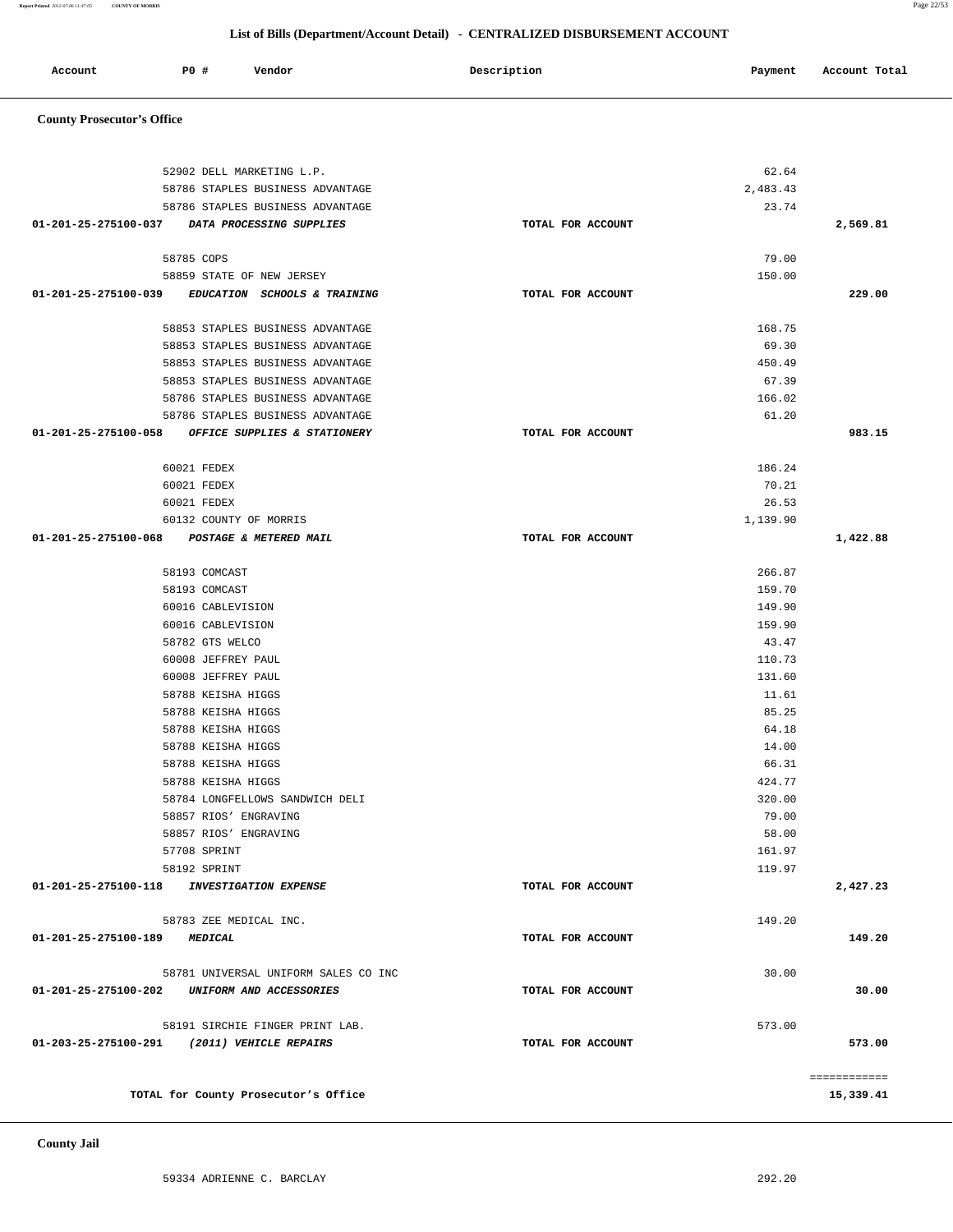| <b>County Jail</b>                                                 |                   |                    |           |
|--------------------------------------------------------------------|-------------------|--------------------|-----------|
| 58366 ATLANTIC TRAINING CENTER                                     |                   | 10.00              |           |
| 58359 CMI EDUCATION INSTITUTE INC.                                 |                   | 89.99              |           |
| 01-201-25-280100-039<br>EDUCATION SCHOOLS & TRAINING               | TOTAL FOR ACCOUNT |                    | 392.19    |
|                                                                    |                   |                    |           |
| 58367 ATLANTIC TOMORROWS OFFICE<br>59109 ATLANTIC TOMORROWS OFFICE |                   | 97.70<br>85.00     |           |
| 59065 STAPLES BUSINESS ADVANTAGE                                   |                   | 290.67             |           |
| 59065 STAPLES BUSINESS ADVANTAGE                                   |                   | 629.33             |           |
| 01-201-25-280100-058<br>OFFICE SUPPLIES & STATIONERY               | TOTAL FOR ACCOUNT |                    | 1,102.70  |
| 58360 GRAINGER                                                     |                   | 91.40              |           |
| OTHER GENERAL EXPENSES<br>01-201-25-280100-059                     | TOTAL FOR ACCOUNT |                    | 91.40     |
|                                                                    |                   |                    |           |
| 60132 COUNTY OF MORRIS                                             |                   | 117.10             |           |
| 01-201-25-280100-068<br>POSTAGE & METERED MAIL                     | TOTAL FOR ACCOUNT |                    | 117.10    |
|                                                                    |                   |                    |           |
| 59671 CITYSIDE ARCHIVES, LTD                                       |                   | 59.80              |           |
| 59073 ELEVATOR MAINTENANCE CORP                                    |                   | 683.33             |           |
| 01-201-25-280100-084<br>OTHER OUTSIDE SERVICES                     | TOTAL FOR ACCOUNT |                    | 743.13    |
| 58357 ROYAL COMMUNICATIONS INC.                                    |                   | 25.00              |           |
| 01-201-25-280100-161<br>COMMUNICATIONS EQUIPMENT                   | TOTAL FOR ACCOUNT |                    | 25.00     |
|                                                                    |                   |                    |           |
| 58676 KYOCERA MITA AMERICA, INC.                                   |                   | 3,923.70           |           |
| 01-201-25-280100-164<br>OFFICE MACHINES - RENTAL                   | TOTAL FOR ACCOUNT |                    | 3,923.70  |
|                                                                    |                   |                    |           |
| 58358 ARAMARK CORRECTIONAL SERVICES                                |                   | 16,811.96          |           |
| 59064 ARAMARK CORRECTIONAL SERVICES                                |                   | 17, 413.88         |           |
| 59064 ARAMARK CORRECTIONAL SERVICES                                |                   | 17,331.80          |           |
| 01-201-25-280100-185<br><b>FOOD</b>                                | TOTAL FOR ACCOUNT |                    | 51,557.64 |
| 57918 ATLANTIC HEALTH SYSTEM                                       |                   | 658.45             |           |
| 57918 ATLANTIC HEALTH SYSTEM                                       |                   | 244.40             |           |
| 57918 ATLANTIC HEALTH SYSTEM                                       |                   | 161.20             |           |
| 57918 ATLANTIC HEALTH SYSTEM                                       |                   | 312.00             |           |
| 57918 ATLANTIC HEALTH SYSTEM                                       |                   | 811.85             |           |
| 57455 CONTRACT PHARMACY SERVICES INC                               |                   | 11,629.53          |           |
| 58355 MOORE MEDICAL LLC                                            |                   | 143.29             |           |
| 58355 MOORE MEDICAL LLC                                            |                   | 2,850.98           |           |
| 54324 RANDOLPH DERMATOLOGY                                         |                   | 2,010.00           |           |
| 01-201-25-280100-189<br><b>MEDICAL</b>                             | TOTAL FOR ACCOUNT |                    | 18,821.70 |
| 57916 UNIVERSAL UNIFORM SALES CO INC                               |                   | 72.36              |           |
| 58094 UNIVERSAL UNIFORM SALES CO INC                               |                   | 2,987.00           |           |
| 01-201-25-280100-202<br>UNIFORM AND ACCESSORIES                    | TOTAL FOR ACCOUNT |                    | 3,059.36  |
|                                                                    |                   |                    |           |
| 58362 E.A. MORSE & CO. INC.                                        |                   | 1,776.50           |           |
| 58353 E.A. MORSE & CO. INC.<br>58356 JERSEY PAPER PLUS INC         |                   | 795.70<br>1,135.25 |           |
| 01-201-25-280100-252<br><b>JANITORIAL SUPPLIES</b>                 | TOTAL FOR ACCOUNT |                    | 3,707.45  |
|                                                                    |                   |                    |           |
| 58354 FIRE FIGHTERS EQUIPMENT CO INC                               |                   | 174.60             |           |
| 01-201-25-280100-266<br>SAFETY ITEMS                               | TOTAL FOR ACCOUNT |                    | 174.60    |
| 56456 ATLANTIC AMBULANCE CORP.                                     |                   | 1,188.20           |           |
| 58607 BIO- REFERENCE LABORATORIES                                  |                   | 2,357.03           |           |
| 56670 MATERNAL FETAL MEDICINE                                      |                   | 2,158.00           |           |
| 52706 PULMONARY & ALLERGY ASSOCIATES                               |                   | 215.00             |           |
| 52706 PULMONARY & ALLERGY ASSOCIATES                               |                   | 150.00             |           |
| 52706 PULMONARY & ALLERGY ASSOCIATES                               |                   | 215.00             |           |

Account **PO #** Vendor **Payment Payment Payment** Payment Paccount Total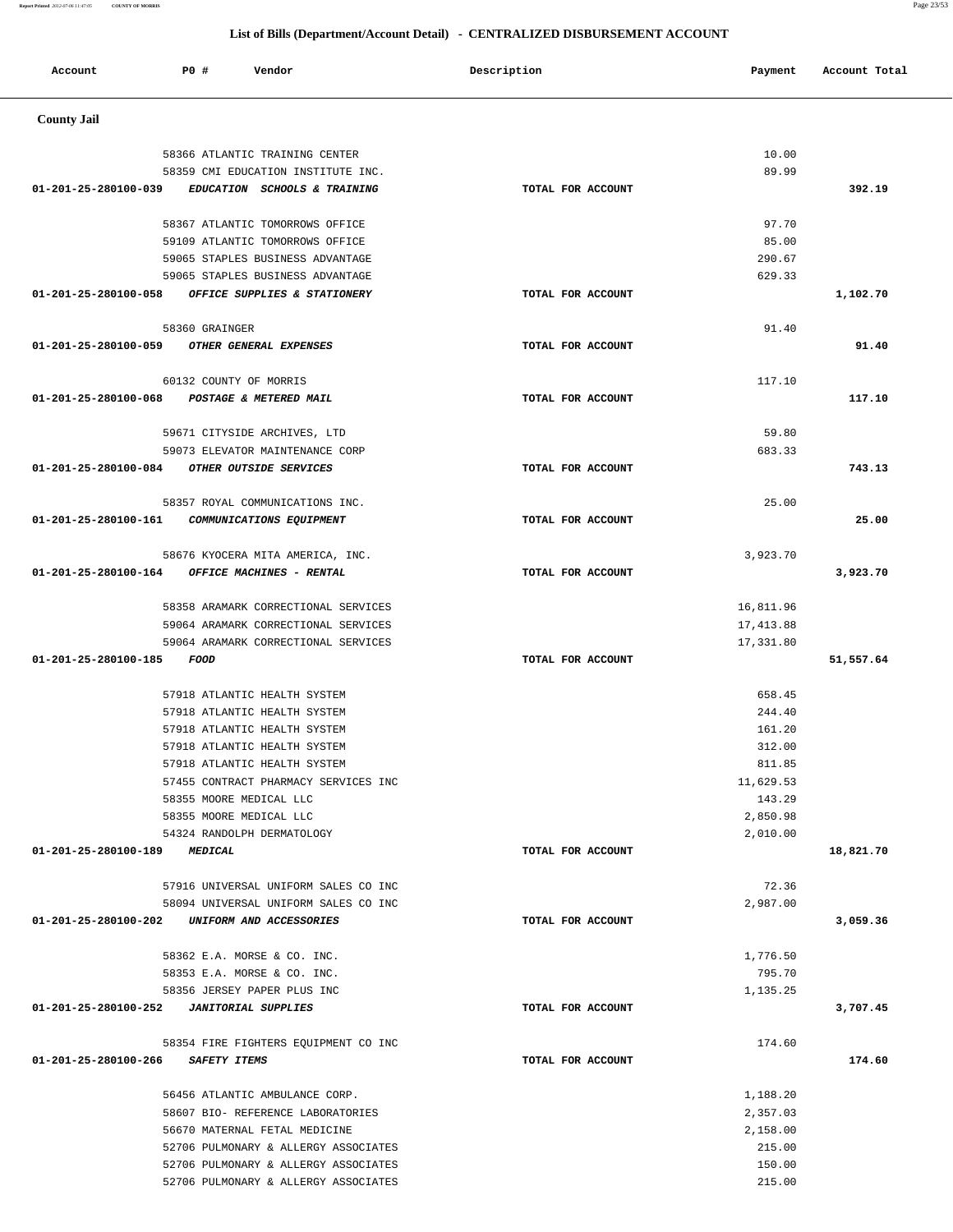**Report Printed** *2012-07-06 11:47:05* **COUNTY OF MORRIS** Page 24/53

# **List of Bills (Department/Account Detail) - CENTRALIZED DISBURSEMENT ACCOUNT**

| Account              | <b>PO #</b>           | Vendor                        | Description       | Account Total<br>Payment |
|----------------------|-----------------------|-------------------------------|-------------------|--------------------------|
| <b>County Jail</b>   |                       |                               |                   |                          |
|                      |                       | 58364 PRACTICE ASSOCIATES INC |                   | 197.60                   |
|                      |                       | 58364 PRACTICE ASSOCIATES INC |                   | 426.40                   |
|                      |                       | 58365 UROLOGY GROUP OF NJ     |                   | 297.00                   |
| 01-203-25-280100-189 | (2011) MEDICAL        |                               | TOTAL FOR ACCOUNT | 7,204.23                 |
|                      |                       |                               |                   | ============             |
|                      | TOTAL for County Jail |                               |                   | 90,920.20                |
|                      |                       |                               |                   |                          |

# **County Youth Detention Facilit**

| 58478 BERGEN COUNTY LAW & PUBLIC                     |                   | 70.00        |
|------------------------------------------------------|-------------------|--------------|
| 01-201-25-281100-039<br>EDUCATION SCHOOLS & TRAINING | TOTAL FOR ACCOUNT | 70.00        |
| 59496 STAPLES BUSINESS ADVANTAGE                     |                   | 105.75       |
| 01-201-25-281100-058 OFFICE SUPPLIES & STATIONERY    | TOTAL FOR ACCOUNT | 105.75       |
|                                                      |                   |              |
| 58480 BOB BARKER COMPANY, INC.                       |                   | 359.58       |
| 01-201-25-281100-059 OTHER GENERAL EXPENSES          | TOTAL FOR ACCOUNT | 359.58       |
| 60132 COUNTY OF MORRIS                               |                   | 97.65        |
| 01-201-25-281100-068 POSTAGE & METERED MAIL          | TOTAL FOR ACCOUNT | 97.65        |
| 59497 DEER PARK                                      |                   | 48.07        |
| 59380 SODEXO, INC & AFFILIATES                       |                   | 2,752.00     |
| 59380 SODEXO, INC & AFFILIATES                       |                   | 4,649.16     |
| 59380 SODEXO, INC & AFFILIATES                       |                   | 2,360.61     |
| 01-201-25-281100-185<br>FOOD                         | TOTAL FOR ACCOUNT | 9,809.84     |
| 58923 ALERE TOXICOLOGY SERVICES INC.                 |                   | 62.00        |
| 01-201-25-281100-189 MEDICAL                         | TOTAL FOR ACCOUNT | 62.00        |
| 58480 BOB BARKER COMPANY, INC.                       |                   | 78.49        |
| 01-201-25-281100-202 UNIFORM AND ACCESSORIES         | TOTAL FOR ACCOUNT | 78.49        |
| 58476 JERSEY PAPER PLUS INC                          |                   | 188.06       |
| 58924 JERSEY PAPER PLUS INC                          |                   | 455.19       |
|                                                      | TOTAL FOR ACCOUNT | 643.25       |
|                                                      |                   | ============ |
| TOTAL for County Youth Detention Facilit             |                   | 11,226.56    |
|                                                      |                   |              |

# **Road Repairs**

| 58711 SPACE FARMS INC                          |                   | 1,722.00 |          |
|------------------------------------------------|-------------------|----------|----------|
| 01-201-26-290100-036<br>CONTRACTED SERVICES    | TOTAL FOR ACCOUNT |          | 1,722.00 |
|                                                |                   |          |          |
| 60132 COUNTY OF MORRIS                         |                   | 22.29    |          |
| 01-201-26-290100-068<br>POSTAGE & METERED MAIL | TOTAL FOR ACCOUNT |          | 22.29    |
|                                                |                   |          |          |
| 59687 AT&T                                     |                   | 11.82    |          |
| 59685 VERIZON                                  |                   | 608.59   |          |
| 01-201-26-290100-146<br><b>TELEPHONE</b>       | TOTAL FOR ACCOUNT |          | 620.41   |
|                                                |                   |          |          |
| 59427 MICHAEL D'AGOSTINO                       |                   | 33.21    |          |
| 59249 R.B.'S DELI                              |                   | 90.00    |          |
| 59249 R.B.'S DELI                              |                   | 13.50    |          |
| 01-201-26-290100-188<br><b>MEALS</b>           | TOTAL FOR ACCOUNT |          | 136.71   |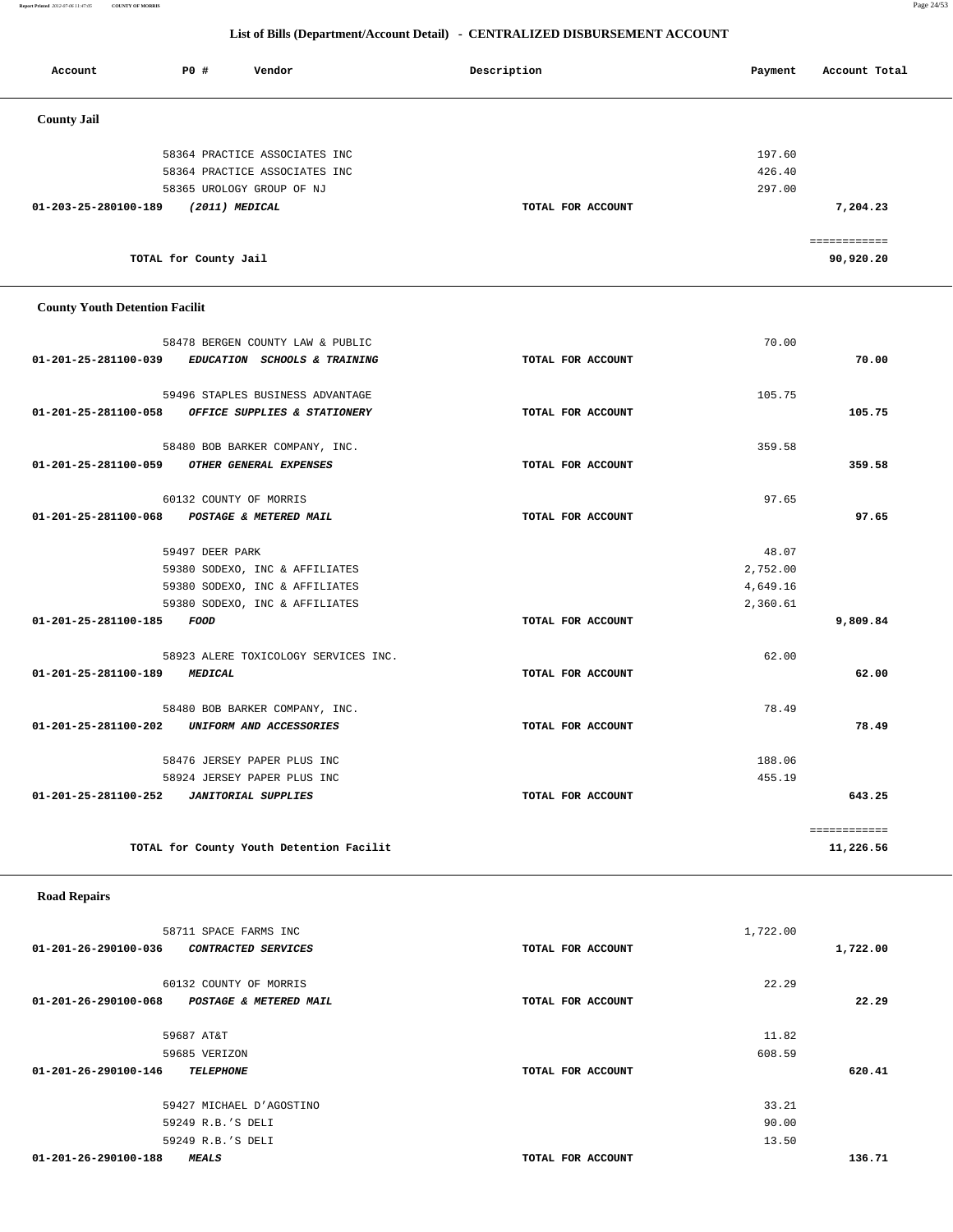58222 COUNTY CONCRETE CORP. 93.00 58222 COUNTY CONCRETE CORP. 215.00 58222 COUNTY CONCRETE CORP. 10.00 58879 COUNTY CONCRETE CORP. 258.50  **01-201-26-292100-227 CONCRETE TOTAL FOR ACCOUNT 576.50** 58759 SHERWIN WILLIAMS 526.56 58759 SHERWIN WILLIAMS 1,422.72 58759 SHERWIN WILLIAMS 81.48 58759 SHERWIN WILLIAMS 30.96 58759 SHERWIN WILLIAMS 6.18 58759 SHERWIN WILLIAMS 12.00 58759 SHERWIN WILLIAMS 24.58 58155 SHERWIN WILLIAMS 36.76  **01-201-26-292100-234 PAINT TOTAL FOR ACCOUNT 2,141.24**

 58954 VERIZON 329.64  **01-201-26-292100-146 TELEPHONE TOTAL FOR ACCOUNT 329.64**

 **Bridges and Culverts** 

| UNIFORM & CLOTHING ALLOWANCE<br>59234 STATEWIDE STRIPING CORP<br><b>BEADS &amp; PAINTS</b><br>58684 TILCON<br>58684 TILCON<br>58684 TILCON<br><b>BITUMINOUS CONCRETE</b><br>58681 TILCON<br><b>STONE</b><br>58964 ANDY MATT INC<br>58963 BOONTON POWER EQUIPMENT INC | TOTAL FOR ACCOUNT<br>TOTAL FOR ACCOUNT<br>TOTAL FOR ACCOUNT<br>TOTAL FOR ACCOUNT | 20,936.33<br>64.96<br>112.38<br>1,331.10<br>379.82 | 90.00<br>20,936.33<br>1,508.44<br>379.82 |
|----------------------------------------------------------------------------------------------------------------------------------------------------------------------------------------------------------------------------------------------------------------------|----------------------------------------------------------------------------------|----------------------------------------------------|------------------------------------------|
|                                                                                                                                                                                                                                                                      |                                                                                  |                                                    |                                          |
|                                                                                                                                                                                                                                                                      |                                                                                  |                                                    |                                          |
|                                                                                                                                                                                                                                                                      |                                                                                  |                                                    |                                          |
|                                                                                                                                                                                                                                                                      |                                                                                  |                                                    |                                          |
|                                                                                                                                                                                                                                                                      |                                                                                  |                                                    |                                          |
|                                                                                                                                                                                                                                                                      |                                                                                  |                                                    |                                          |
|                                                                                                                                                                                                                                                                      |                                                                                  |                                                    |                                          |
|                                                                                                                                                                                                                                                                      |                                                                                  |                                                    |                                          |
|                                                                                                                                                                                                                                                                      |                                                                                  |                                                    |                                          |
|                                                                                                                                                                                                                                                                      |                                                                                  | 163.20                                             |                                          |
|                                                                                                                                                                                                                                                                      |                                                                                  | 79.95                                              |                                          |
| 58817 GRINNELL RECYCLING INC.                                                                                                                                                                                                                                        |                                                                                  | 340.47                                             |                                          |
| 58817 GRINNELL RECYCLING INC.                                                                                                                                                                                                                                        |                                                                                  | 312.83                                             |                                          |
| 58817 GRINNELL RECYCLING INC.                                                                                                                                                                                                                                        |                                                                                  | 376.12                                             |                                          |
| 58817 GRINNELL RECYCLING INC.                                                                                                                                                                                                                                        |                                                                                  | 285.18                                             |                                          |
| 58817 GRINNELL RECYCLING INC.                                                                                                                                                                                                                                        |                                                                                  | 241.29                                             |                                          |
| 58817 GRINNELL RECYCLING INC.                                                                                                                                                                                                                                        |                                                                                  | 240.81                                             |                                          |
| 58817 GRINNELL RECYCLING INC.                                                                                                                                                                                                                                        |                                                                                  | 359.63                                             |                                          |
| 58817 GRINNELL RECYCLING INC.                                                                                                                                                                                                                                        |                                                                                  | 389.22                                             |                                          |
| 58817 GRINNELL RECYCLING INC.                                                                                                                                                                                                                                        |                                                                                  | 420.50                                             |                                          |
| 58817 GRINNELL RECYCLING INC.                                                                                                                                                                                                                                        |                                                                                  | 358.66                                             |                                          |
| 58965 MORRISTOWN LUMBER &                                                                                                                                                                                                                                            |                                                                                  | 23.99                                              |                                          |
| 59112 SUSSEX COUNTY MUA                                                                                                                                                                                                                                              |                                                                                  | 303.45                                             |                                          |
| 58756 SUSSEX COUNTY MUA                                                                                                                                                                                                                                              |                                                                                  | 258.90                                             |                                          |
| CONSTRUCTION MATERIALS                                                                                                                                                                                                                                               | TOTAL FOR ACCOUNT                                                                |                                                    | 4,154.20                                 |
| 58312 CABLEVISION                                                                                                                                                                                                                                                    |                                                                                  | 69.19                                              |                                          |
| 58686 GARDEN STATE HIGHWAY                                                                                                                                                                                                                                           |                                                                                  | 2,300.00                                           |                                          |
| <b>SAFETY ITEMS</b>                                                                                                                                                                                                                                                  | TOTAL FOR ACCOUNT                                                                |                                                    | 2,369.19                                 |
|                                                                                                                                                                                                                                                                      |                                                                                  |                                                    | ============                             |
|                                                                                                                                                                                                                                                                      | TOTAL for Road Repairs                                                           |                                                    |                                          |

**Report Printed** *2012-07-06 11:47:05* **COUNTY OF MORRIS** Page 25/53

# **List of Bills (Department/Account Detail) - CENTRALIZED DISBURSEMENT ACCOUNT**

Account **PO #** Vendor **Description Payment Account Total**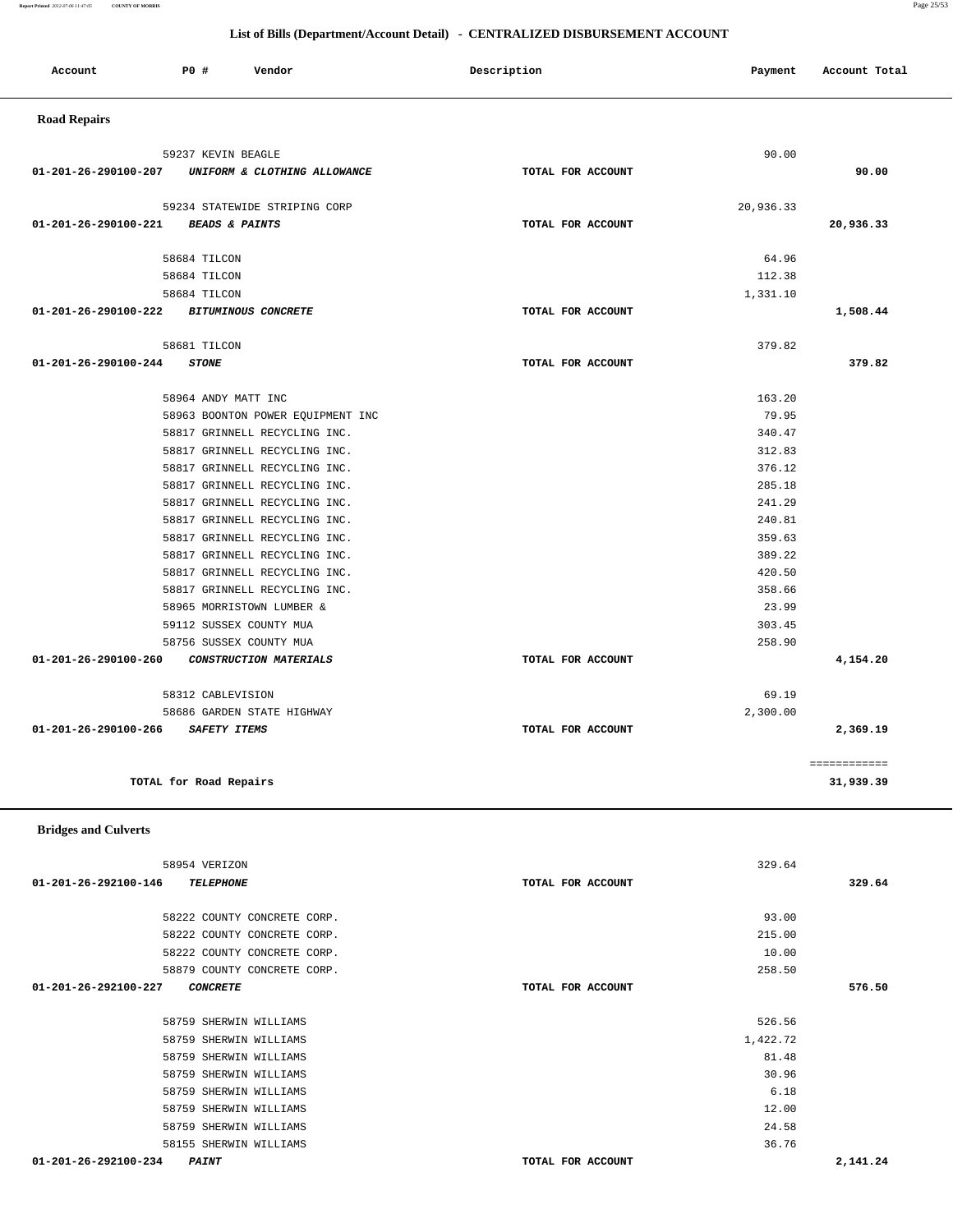| <b>Buildings &amp; Grounds</b> |                                     |                   |          |          |
|--------------------------------|-------------------------------------|-------------------|----------|----------|
|                                | 58509 DELL MARKETING L.P.           |                   | 49.32    |          |
|                                | 59001 ELEVATOR MAINTENANCE CORP     |                   | 625.88   |          |
|                                | 59001 ELEVATOR MAINTENANCE CORP     |                   | 469.42   |          |
|                                | 59001 ELEVATOR MAINTENANCE CORP     |                   | 312.94   |          |
|                                | 59001 ELEVATOR MAINTENANCE CORP     |                   | 312.94   |          |
|                                | 59001 ELEVATOR MAINTENANCE CORP     |                   | 156.47   |          |
|                                | 59001 ELEVATOR MAINTENANCE CORP     |                   | 156.47   |          |
|                                | 59001 ELEVATOR MAINTENANCE CORP     |                   | 156.47   |          |
|                                | 59001 ELEVATOR MAINTENANCE CORP     |                   | 156.47   |          |
|                                | 59001 ELEVATOR MAINTENANCE CORP     |                   | 156.47   |          |
|                                | 59001 ELEVATOR MAINTENANCE CORP     |                   | 156.47   |          |
|                                | 59654 LOVEYS PIZZA & GRILL          |                   | 380.00   |          |
|                                | 59674 STRATEGIC SUPPLY LLC          |                   | 2,286.06 |          |
| 01-201-26-310100-084           | OTHER OUTSIDE SERVICES              | TOTAL FOR ACCOUNT |          | 5,375.38 |
|                                | 58891 ALLEN PAPER & SUPPLY CO       |                   | 225.07   |          |
| 01-201-26-310100-098           | OTHER OPERATING&REPAIR SUPPLY       | TOTAL FOR ACCOUNT |          | 225.07   |
|                                | 57859 COMPLETE SECURITY SYSTEMS     |                   | 420.00   |          |
| 01-201-26-310100-128           | <b>SECURITY EQUIPMENT</b>           | TOTAL FOR ACCOUNT |          | 420.00   |
|                                | 58771 AWARD EXCELLENCE CO LLC       |                   | 554.39   |          |
|                                | 58770 AWARD EXCELLENCE CO LLC       |                   | 5,750.20 |          |
|                                | 59592 KEVIN WEYER                   |                   | 89.94    |          |
| 01-201-26-310100-207           | UNIFORM & CLOTHING ALLOWANCE        | TOTAL FOR ACCOUNT |          | 6,394.53 |
|                                | 58881 KENSEAL CONSTRUCTION PRODUCTS |                   | 139.20   |          |
| 01-201-26-310100-223           | <b>BUILDING REPAIRS</b>             | TOTAL FOR ACCOUNT |          | 139.20   |
|                                | 58767 RICCIARDI BROTHERS OF         |                   | 152.82   |          |
|                                | 58767 RICCIARDI BROTHERS OF         |                   | 80.46    |          |

| <b>Shade Tree Commission</b>                        |                   |        |        |
|-----------------------------------------------------|-------------------|--------|--------|
| 58307 KENVIL POWER EQUIPMENT, INC.                  |                   | 50.00  |        |
| 01-201-26-300100-239<br>SMALL TOOLS                 | TOTAL FOR ACCOUNT |        | 50.00  |
| 58307 KENVIL POWER EQUIPMENT, INC.                  |                   | 120.00 |        |
| 01-201-26-300100-251<br>GROUND MAINTENANCE SUPPLIES | TOTAL FOR ACCOUNT |        | 120.00 |
|                                                     |                   |        |        |
| 59114 GEN-EL SAFETY & INDUSTRIAL                    |                   | 348.00 |        |
| 01-201-26-300100-266<br><b>SAFETY ITEMS</b>         | TOTAL FOR ACCOUNT |        | 348.00 |
|                                                     |                   |        |        |
|                                                     |                   |        |        |
| TOTAL for Shade Tree Commission                     |                   |        | 518.00 |

============

**TOTAL for Bridges and Culverts 5,252.60**

|                                | 58758 POWER PLACE INC              | 13.22             |          |
|--------------------------------|------------------------------------|-------------------|----------|
| 01-201-26-292100-246           | <i>TOOLS - OTHERS</i>              | TOTAL FOR ACCOUNT | 13.22    |
|                                | 58156 HARRIS AHH/ZOUBEK ASSOC. INC | 1,392.00          |          |
|                                | 58156 HARRIS AHH/ZOUBEK ASSOC. INC | 750.00            |          |
|                                | 58156 HARRIS AHH/ZOUBEK ASSOC. INC | 50.00             |          |
| $01 - 201 - 26 - 292100 - 260$ | <i>CONSTRUCTION MATERIALS</i>      | TOTAL FOR ACCOUNT | 2,192.00 |
|                                |                                    |                   |          |

# **List of Bills (Department/Account Detail) - CENTRALIZED DISBURSEMENT ACCOUNT**

Account **PO #** Vendor **Payment Payment Payment** Payment Payment Payment Account Total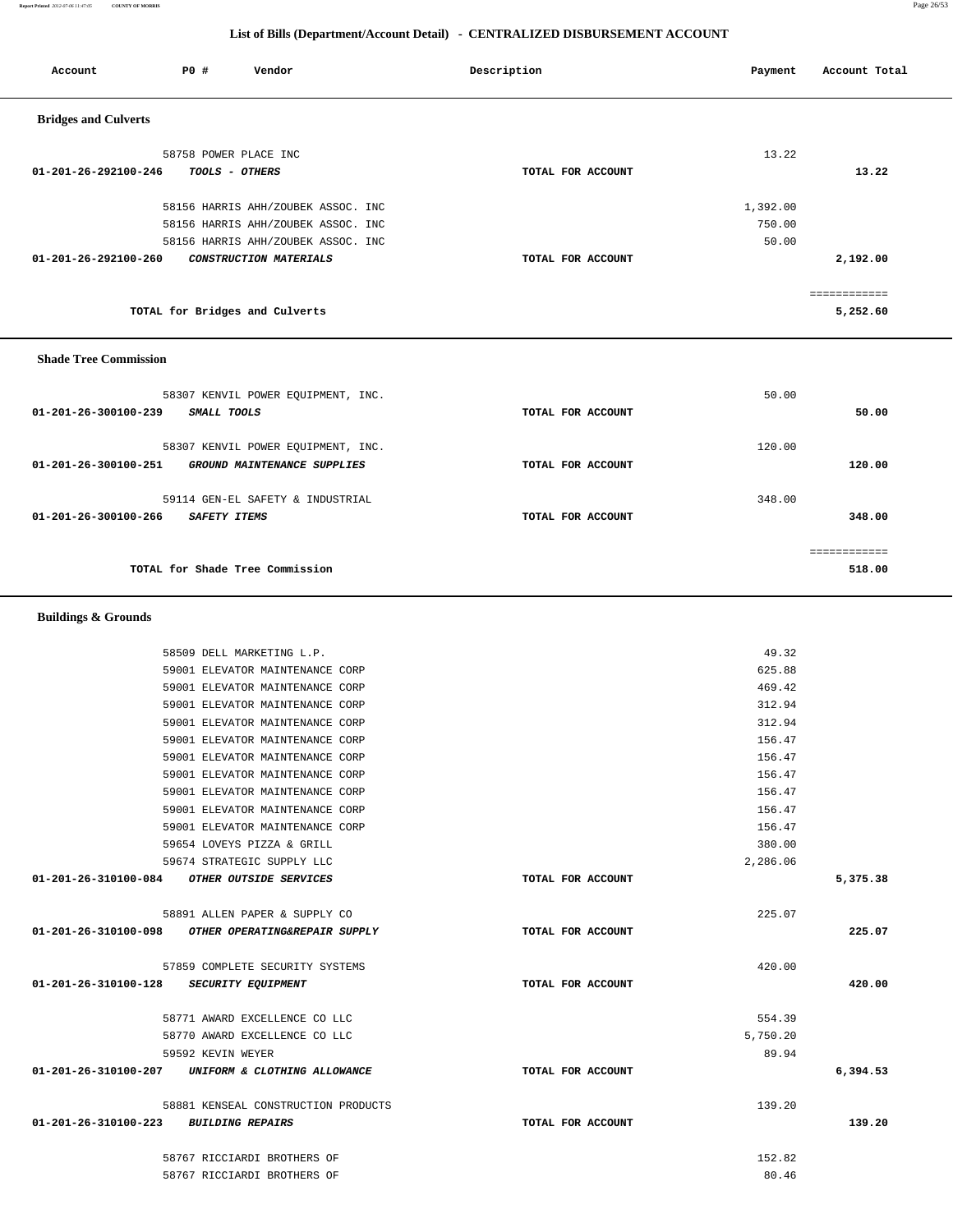| Account                         | P0 #                          | Vendor                                         | Description       | Payment  | Account Total |
|---------------------------------|-------------------------------|------------------------------------------------|-------------------|----------|---------------|
| <b>Buildings &amp; Grounds</b>  |                               |                                                |                   |          |               |
|                                 |                               | 58767 RICCIARDI BROTHERS OF                    |                   | 315.68   |               |
|                                 |                               | 58767 RICCIARDI BROTHERS OF                    |                   | 54.90    |               |
|                                 |                               | 58767 RICCIARDI BROTHERS OF                    |                   | 44.22    |               |
|                                 |                               | 58767 RICCIARDI BROTHERS OF                    |                   | 53.99    |               |
|                                 |                               | 58767 RICCIARDI BROTHERS OF                    |                   | 50.38    |               |
|                                 |                               | 58767 RICCIARDI BROTHERS OF                    |                   | 311.87   |               |
| 01-201-26-310100-234            | <b>PAINT</b>                  |                                                | TOTAL FOR ACCOUNT |          | 1,064.32      |
|                                 |                               | 58926 GENERAL PLUMBING SUPPLY INC.             |                   | 353.34   |               |
| 01-201-26-310100-235            | <i>PIPES - OTHERS</i>         |                                                | TOTAL FOR ACCOUNT |          | 353.34        |
|                                 | 58885 ARZEE SUPPLY            |                                                |                   | 16.60    |               |
|                                 | 58880 GRAINGER                |                                                |                   | 229.50   |               |
|                                 | 58880 GRAINGER                |                                                |                   | 89.68    |               |
|                                 |                               | 59000 SHEAFFER SUPPLY, INC.                    |                   | 274.01   |               |
|                                 |                               | 59000 SHEAFFER SUPPLY, INC.                    |                   | 220.04   |               |
| 01-201-26-310100-249            |                               | <b>BLDG MAINTENANCE SUPPLIES</b>               | TOTAL FOR ACCOUNT |          | 829.83        |
|                                 |                               | 58876 GRASS ROOTS TURF PRODUCTS INC            |                   | 298.90   |               |
|                                 |                               | 58085 PELICAN SPORT CENTER INC                 |                   | 45.00    |               |
| 01-201-26-310100-251            |                               | GROUND MAINTENANCE SUPPLIES                    | TOTAL FOR ACCOUNT |          | 343.90        |
|                                 |                               | 58768 R & J CONTROL, INC.                      |                   | 174.95   |               |
|                                 |                               | 58768 R & J CONTROL, INC.                      |                   | 174.95   |               |
|                                 |                               | 58768 R & J CONTROL, INC.                      |                   | 174.95   |               |
|                                 |                               | 58768 R & J CONTROL, INC.                      |                   | 174.95   |               |
|                                 |                               | 58768 R & J CONTROL, INC.                      |                   | 174.95   |               |
|                                 |                               | 58768 R & J CONTROL, INC.                      |                   | 174.95   |               |
|                                 |                               | 58768 R & J CONTROL, INC.                      |                   | 174.95   |               |
|                                 |                               | 58768 R & J CONTROL, INC.                      |                   | 174.95   |               |
|                                 |                               | 58768 R & J CONTROL, INC.                      |                   | 174.95   |               |
|                                 |                               | 58768 R & J CONTROL, INC.                      |                   | 174.95   |               |
|                                 |                               | 58878 BOONTON POWER EQUIPMENT INC              |                   | 90.02    |               |
|                                 |                               | 58878 BOONTON POWER EQUIPMENT INC              |                   | 92.55    |               |
|                                 |                               | 58878 BOONTON POWER EQUIPMENT INC              |                   | 168.43   |               |
|                                 |                               | 58869 SPEEDWELL ELECTRIC MOTORS                |                   | 504.00   |               |
|                                 |                               | 58869 SPEEDWELL ELECTRIC MOTORS                |                   | 154.00   |               |
|                                 |                               | 58869 SPEEDWELL ELECTRIC MOTORS                |                   | 56.00    |               |
|                                 |                               | 58869 SPEEDWELL ELECTRIC MOTORS                |                   | 432.00   |               |
|                                 |                               | 01-201-26-310100-262 MACHINERY REPAIRS & PARTS | TOTAL FOR ACCOUNT |          | 3,246.50      |
|                                 |                               | 58888 MOTION INDUSTRIES INC                    |                   | 2,322.64 |               |
| 01-201-26-310100-264 HEAT & A/C |                               |                                                | TOTAL FOR ACCOUNT |          | 2,322.64      |
|                                 | 58880 GRAINGER                |                                                |                   | 55.88    |               |
|                                 |                               | 58775 SUMMIT ELECTRICAL SUPPLY CO. INC.        |                   | 228.00   |               |
| 01-201-26-310100-265 ELECTRICAL |                               |                                                | TOTAL FOR ACCOUNT |          | 283.88        |
|                                 |                               |                                                |                   |          | ============  |
|                                 | TOTAL for Buildings & Grounds |                                                |                   |          | 20,998.59     |

 **Motor Services Center** 

| 59265 ROBERT BECKMANN    | 180.00 |
|--------------------------|--------|
| 59265 ROBERT BECKMANN    | 11.85  |
| 59265 ROBERT BECKMANN    | 13.43  |
| 59245 BOONTON AUTO PARTS | 141.24 |
| 58836 CABLEVISION        | 49.95  |
| 59250 DEER PARK          | 247.89 |
|                          |        |

# **List of Bills (Department/Account Detail) - CENTRALIZED DISBURSEMENT ACCOUNT**

**Report Printed** *2012-07-06 11:47:05* **COUNTY OF MORRIS** Page 27/53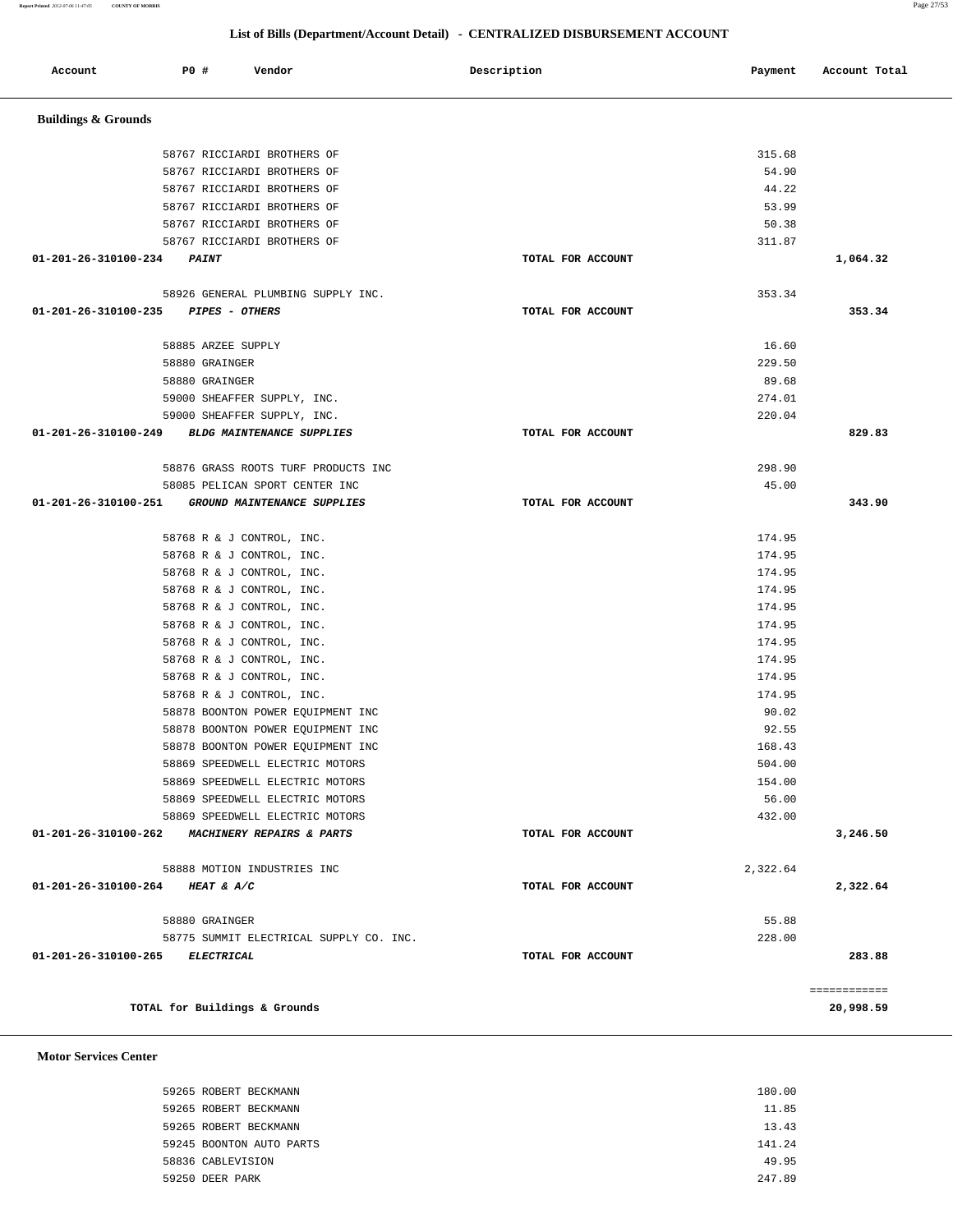| Account                      | P0 # | Vendor                                                                       | Description       | Payment         | Account Total |
|------------------------------|------|------------------------------------------------------------------------------|-------------------|-----------------|---------------|
|                              |      |                                                                              |                   |                 |               |
| <b>Motor Services Center</b> |      |                                                                              |                   |                 |               |
|                              |      | 57825 DEER PARK                                                              |                   | 9.99            |               |
|                              |      | 59251 J & D SALES & SERVICE LLC                                              |                   | 160.00          |               |
|                              |      | 59251 J & D SALES & SERVICE LLC                                              |                   | 250.00          |               |
|                              |      | 59253 LESLIE WATERWORKS INC                                                  |                   | 135.00          |               |
|                              |      | 59263 MSC INDUSTRIAL SUPPLY CO.                                              |                   | 35.54           |               |
|                              |      | 59263 MSC INDUSTRIAL SUPPLY CO.                                              |                   | 215.83          |               |
|                              |      | 58831 SNAP-ON EQUIPMENT                                                      |                   | 711.00          |               |
|                              |      | 59637 DEER PARK                                                              |                   | 116.34          |               |
| 01-201-26-315100-098         |      | OTHER OPERATING&REPAIR SUPPLY                                                | TOTAL FOR ACCOUNT |                 | 2,278.06      |
|                              |      | 59258 ROYAL COMMUNICATIONS INC.                                              |                   | 67.50           |               |
| 01-201-26-315100-161         |      | COMMUNICATIONS EQUIPMENT                                                     | TOTAL FOR ACCOUNT |                 | 67.50         |
|                              |      | 59630 JOHN BELLARDINI                                                        |                   | 52.87           |               |
|                              |      | 59243 AMERICAN WEAR INC.                                                     |                   | 266.73          |               |
|                              |      | 59243 AMERICAN WEAR INC.                                                     |                   | 219.74          |               |
| 01-201-26-315100-207         |      | UNIFORM & CLOTHING ALLOWANCE                                                 | TOTAL FOR ACCOUNT |                 | 539.34        |
|                              |      | 59275 CRAFT OIL CORP                                                         |                   | 5,952.84        |               |
| 01-201-26-315100-232         |      | LUBRICANTS & ANTI FREEZE                                                     | TOTAL FOR ACCOUNT |                 | 5,952.84      |
|                              |      | 59252 INTER CITY TIRE                                                        |                   | 1,838.38        |               |
|                              |      | 58814 INTER CITY TIRE                                                        |                   | 665.96          |               |
|                              |      | 59280 STS TIRE & AUTO CENTERS                                                |                   | 104.42          |               |
|                              |      | 59280 STS TIRE & AUTO CENTERS                                                |                   | 525.48          |               |
|                              |      | 59280 STS TIRE & AUTO CENTERS                                                |                   | 484.40          |               |
|                              |      | 58473 SERVICE TIRE TRUCK CENTERS                                             |                   | 1,040.80        |               |
|                              |      | 58473 SERVICE TIRE TRUCK CENTERS                                             |                   | $-76.00$        |               |
|                              |      | 58832 STS TIRE & AUTO CENTERS                                                |                   | 100.36          |               |
|                              |      | 58832 STS TIRE & AUTO CENTERS                                                |                   | 392.68          |               |
|                              |      | 58501 STS TIRE & AUTO CENTERS                                                |                   | 240.88          |               |
|                              |      | 58501 STS TIRE & AUTO CENTERS                                                |                   | 104.42          |               |
|                              |      | 58501 STS TIRE & AUTO CENTERS                                                |                   | 554.82          |               |
| 01-201-26-315100-245         |      | <b>TIRES</b>                                                                 | TOTAL FOR ACCOUNT |                 | 5,976.60      |
|                              |      | 58502 GTS WELCO                                                              |                   | 105.85          |               |
|                              |      | 58502 GTS WELCO                                                              |                   | 396.93          |               |
|                              |      | 58502 GTS WELCO                                                              |                   | 118.65          |               |
|                              |      | 58502 GTS WELCO                                                              |                   | 46.70           |               |
| 01-201-26-315100-248         |      | WELDING-OXYGEN-ACETYLENE ETC                                                 | TOTAL FOR ACCOUNT |                 | 668.13        |
|                              |      | 58486 A W DIRECT INC                                                         |                   | 138.72          |               |
|                              |      | 59240 AIR BRAKE & EQUIPMENT                                                  |                   | 135.00          |               |
|                              |      | 59240 AIR BRAKE & EQUIPMENT                                                  |                   | 84.70           |               |
|                              |      | 58809 A W DIRECT INC                                                         |                   | 54.93           |               |
|                              |      | 59254 GUARANTEED REBUILDERS INC                                              |                   | 250.00          |               |
|                              |      | 58120 GUARANTEED REBUILDERS INC                                              |                   | 310.00          |               |
|                              |      | 58124 JESCO INC.                                                             |                   | 413.18          |               |
|                              |      | 58124 JESCO INC.                                                             |                   | $-7.50$         |               |
|                              |      | 59278 MID-ATLANTIC TRUCK CENTRE INC                                          |                   | 889.21          |               |
|                              |      | 59278 MID-ATLANTIC TRUCK CENTRE INC                                          |                   | 17.50           |               |
|                              |      | 59278 MID-ATLANTIC TRUCK CENTRE INC                                          |                   | 68.74           |               |
|                              |      | 59278 MID-ATLANTIC TRUCK CENTRE INC                                          |                   | 473.98          |               |
|                              |      | 59255 MONTAGE ENTERPRISES INC.                                               |                   | 148.10          |               |
|                              |      | 59255 MONTAGE ENTERPRISES INC.                                               |                   | 537.00          |               |
|                              |      | 58821 OLD DOMINION BRUSH COMPANY                                             |                   | 160.00          |               |
|                              |      | 59260 SMITH TRACTOR & EQUIPMENT INC.                                         |                   | 64.54           |               |
|                              |      | 59260 SMITH TRACTOR & EQUIPMENT INC.                                         |                   | 224.66          |               |
|                              |      | 59260 SMITH TRACTOR & EQUIPMENT INC.<br>59260 SMITH TRACTOR & EQUIPMENT INC. |                   | 54.74<br>159.16 |               |
|                              |      |                                                                              |                   |                 |               |

 **List of Bills (Department/Account Detail) - CENTRALIZED DISBURSEMENT ACCOUNT**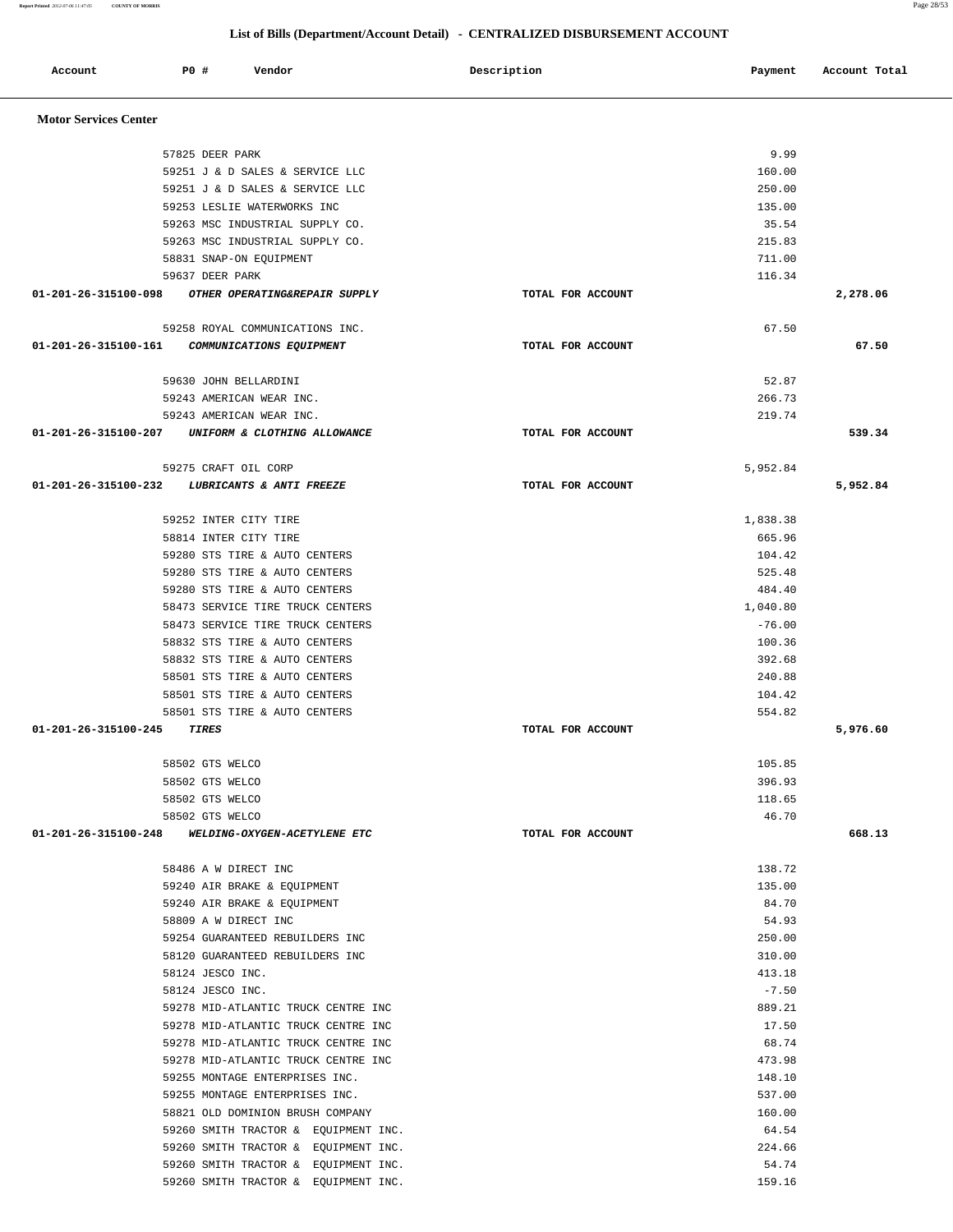**Report Printed** *2012-07-06 11:47:05* **COUNTY OF MORRIS** Page 29/53

# **List of Bills (Department/Account Detail) - CENTRALIZED DISBURSEMENT ACCOUNT**

| Account                      | P0 #             | Vendor                                                                     | Description       | Payment           | Account Total |
|------------------------------|------------------|----------------------------------------------------------------------------|-------------------|-------------------|---------------|
|                              |                  |                                                                            |                   |                   |               |
| <b>Motor Services Center</b> |                  |                                                                            |                   |                   |               |
|                              |                  |                                                                            |                   |                   |               |
|                              |                  | 59260 SMITH TRACTOR & EQUIPMENT INC.<br>58834 TRAFFIC SAFETY SERVICES, LLC |                   | 151.27<br>326.41  |               |
|                              |                  | 59261 TRICO EQUIPMENT SERVICES LLC                                         |                   | 960.00            |               |
|                              |                  | 59261 TRICO EQUIPMENT SERVICES LLC                                         |                   | 50.00             |               |
| 01-201-26-315100-261         |                  | SPARE PARTS FOR EQUIPMENT                                                  | TOTAL FOR ACCOUNT |                   | 5,664.34      |
|                              |                  |                                                                            |                   |                   |               |
|                              |                  | 58067 AMERICAN WEAR INC.                                                   |                   | 32.00             |               |
|                              |                  | 58067 AMERICAN WEAR INC.                                                   |                   | 80.00             |               |
|                              |                  | 58067 AMERICAN WEAR INC.                                                   |                   | 208.00            |               |
|                              |                  | 58067 AMERICAN WEAR INC.                                                   |                   | 96.00             |               |
|                              |                  | 58067 AMERICAN WEAR INC.                                                   |                   | 57.60             |               |
| 01-201-26-315100-266         |                  | <b>SAFETY ITEMS</b>                                                        | TOTAL FOR ACCOUNT |                   | 473.60        |
|                              |                  | 59244 ARCOLA SALES & SERVICE CORP                                          |                   | 266.63            |               |
|                              | 59246 BEYER FORD |                                                                            |                   | 20.00             |               |
|                              |                  | 59276 D&B AUTO SUPPLY                                                      |                   | 511.91            |               |
|                              |                  | 59276 D&B AUTO SUPPLY                                                      |                   | 244.17            |               |
|                              |                  | 59276 D&B AUTO SUPPLY                                                      |                   | 895.91            |               |
|                              |                  | 59276 D&B AUTO SUPPLY                                                      |                   | 870.59            |               |
|                              |                  | 59276 D&B AUTO SUPPLY                                                      |                   | 297.21            |               |
|                              |                  | 59276 D&B AUTO SUPPLY                                                      |                   | 864.60            |               |
|                              |                  | 59276 D&B AUTO SUPPLY                                                      |                   | $-6.50$           |               |
|                              |                  | 59276 D&B AUTO SUPPLY                                                      |                   | $-163.07$         |               |
|                              |                  | 59276 D&B AUTO SUPPLY                                                      |                   | $-215.87$         |               |
|                              |                  | 59276 D&B AUTO SUPPLY                                                      |                   | $-186.50$         |               |
|                              |                  | 59277 FLEMINGTON BUICK CHEVROLET                                           |                   | 1,396.91          |               |
|                              |                  | 59277 FLEMINGTON BUICK CHEVROLET                                           |                   | 205.46            |               |
|                              |                  | 59277 FLEMINGTON BUICK CHEVROLET                                           |                   | 41.74             |               |
|                              |                  | 59277 FLEMINGTON BUICK CHEVROLET                                           |                   | 302.26<br>5.22    |               |
|                              |                  | 59277 FLEMINGTON BUICK CHEVROLET<br>58820 NIELSEN DODGE -C-J - R           |                   | 69.12             |               |
|                              |                  | 58820 NIELSEN DODGE -C-J - R                                               |                   | 60.56             |               |
|                              |                  | 59256 PLAINSMAN AUTO SUPPLY                                                |                   | 89.74             |               |
|                              |                  | 59256 PLAINSMAN AUTO SUPPLY                                                |                   | 231.59            |               |
|                              |                  | 59256 PLAINSMAN AUTO SUPPLY                                                |                   | 80.22             |               |
|                              |                  | 59256 PLAINSMAN AUTO SUPPLY                                                |                   | 114.82            |               |
|                              |                  | 59256 PLAINSMAN AUTO SUPPLY                                                |                   | 7.99              |               |
|                              | 58827 RAW INC    |                                                                            |                   | 100.00            |               |
|                              |                  | 59279 ROUTE 23 AUTO MALL LLC                                               |                   | 123.76            |               |
|                              |                  | 59279 ROUTE 23 AUTO MALL LLC                                               |                   | 229.92            |               |
|                              |                  | 59279 ROUTE 23 AUTO MALL LLC                                               |                   | 229.92            |               |
|                              |                  | 59279 ROUTE 23 AUTO MALL LLC                                               |                   | 23.08             |               |
|                              |                  | 59279 ROUTE 23 AUTO MALL LLC                                               |                   | 17.89             |               |
|                              |                  | 59279 ROUTE 23 AUTO MALL LLC<br>59279 ROUTE 23 AUTO MALL LLC               |                   | 550.96<br>322.58  |               |
|                              |                  | 59279 ROUTE 23 AUTO MALL LLC                                               |                   | 41.36             |               |
|                              |                  | 59279 ROUTE 23 AUTO MALL LLC                                               |                   | 43.08             |               |
|                              |                  | 59279 ROUTE 23 AUTO MALL LLC                                               |                   | $-36.00$          |               |
|                              |                  | 59279 ROUTE 23 AUTO MALL LLC                                               |                   | $-36.00$          |               |
|                              |                  | 58805 ROUTE 23 AUTO MALL LLC                                               |                   | 111.03            |               |
|                              |                  | 58805 ROUTE 23 AUTO MALL LLC                                               |                   | 121.80            |               |
|                              |                  | 58805 ROUTE 23 AUTO MALL LLC                                               |                   | 84.00             |               |
|                              |                  | 58805 ROUTE 23 AUTO MALL LLC                                               |                   | 48.29             |               |
|                              |                  | 58805 ROUTE 23 AUTO MALL LLC                                               |                   | 66.93             |               |
|                              |                  | 58805 ROUTE 23 AUTO MALL LLC                                               |                   | 66.52             |               |
|                              |                  | 58805 ROUTE 23 AUTO MALL LLC                                               |                   | 329.38            |               |
|                              |                  | 58805 ROUTE 23 AUTO MALL LLC                                               |                   | 91.64             |               |
|                              |                  | 58805 ROUTE 23 AUTO MALL LLC                                               |                   | 1,807.40          |               |
|                              |                  | 58805 ROUTE 23 AUTO MALL LLC                                               |                   | $-70.00$<br>95.95 |               |
|                              |                  | 59264 SMITH MOTOR CO., INC.                                                |                   |                   |               |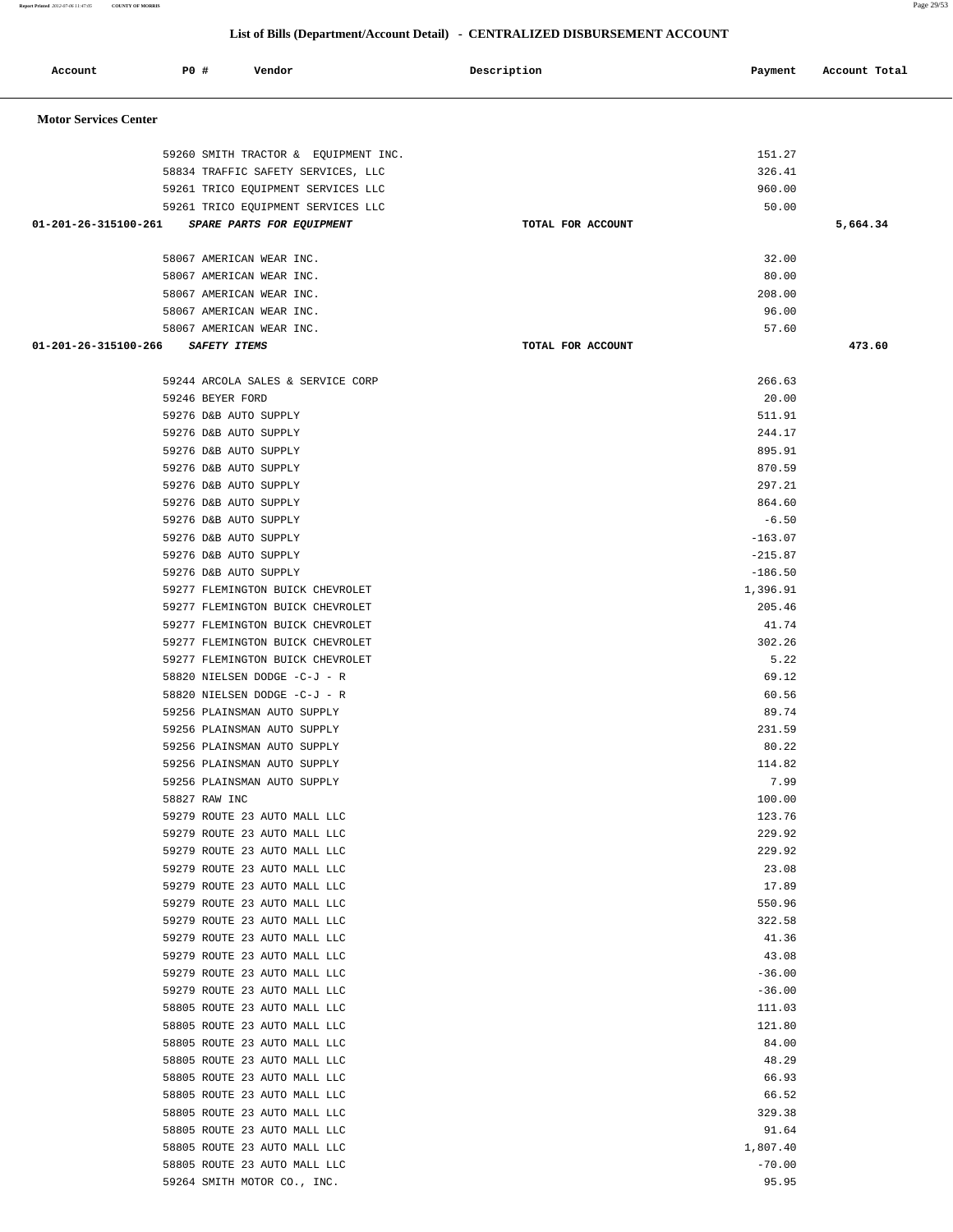**Report Printed** *2012-07-06 11:47:05* **COUNTY OF MORRIS** Page 30/53

# **List of Bills (Department/Account Detail) - CENTRALIZED DISBURSEMENT ACCOUNT**

| Account                        | <b>PO #</b> | Vendor                          | Description       | Payment  | Account Total |
|--------------------------------|-------------|---------------------------------|-------------------|----------|---------------|
| <b>Motor Services Center</b>   |             |                                 |                   |          |               |
|                                |             | 59264 SMITH MOTOR CO., INC.     |                   | $-35.00$ |               |
|                                |             | 59259 SMITH CHRYSLER JEEP DODGE |                   | 185.24   |               |
|                                |             | 59259 SMITH CHRYSLER JEEP DODGE |                   | 8.08     |               |
|                                |             | 59259 SMITH CHRYSLER JEEP DODGE |                   | 154.05   |               |
|                                |             | 59259 SMITH CHRYSLER JEEP DODGE |                   | 37.77    |               |
|                                |             | 59259 SMITH CHRYSLER JEEP DODGE |                   | 74.84    |               |
|                                |             | 59259 SMITH CHRYSLER JEEP DODGE |                   | 71.50    |               |
|                                |             | 59259 SMITH CHRYSLER JEEP DODGE |                   | $-49.21$ |               |
|                                |             | 59259 SMITH CHRYSLER JEEP DODGE |                   | $-75.00$ |               |
| $01 - 201 - 26 - 315100 - 291$ |             | <b>VEHICLE REPAIRS</b>          | TOTAL FOR ACCOUNT |          | 10,740.47     |
|                                |             |                                 |                   |          | ============  |
|                                |             | TOTAL for Motor Services Center |                   |          | 32,360.88     |

 **Health Management** 

| 59717 ATLANTIC HEALTH SERVICES                      |                   | 500.00 |              |
|-----------------------------------------------------|-------------------|--------|--------------|
| 01-201-27-330100-084<br>OTHER OUTSIDE SERVICES      | TOTAL FOR ACCOUNT |        | 500.00       |
|                                                     |                   |        |              |
| 59747 CYNTHIA BELLA                                 |                   | 20.75  |              |
| 01-201-27-330100-088 MEETING EXP ADVISORY BOARD ETC | TOTAL FOR ACCOUNT |        | 20.75        |
|                                                     |                   |        |              |
| 58470 FIREFIGHTER ONE LLC                           |                   | 256.00 |              |
| 58263 MICROSENSOR SYSTEMS, INC.                     |                   | 75.00  |              |
| 58263 MICROSENSOR SYSTEMS, INC.                     |                   | 198.00 |              |
| 59672 SPRINT-NEXTEL                                 |                   | 176.16 |              |
| 59774 USA BLUE BOOK                                 |                   | 8.75   |              |
| 59774 USA BLUE BOOK                                 |                   | 5.65   |              |
| 59774 USA BLUE BOOK                                 |                   | 7.00   |              |
| 59774 USA BLUE BOOK                                 |                   | 11.86  |              |
| 60132 COUNTY OF MORRIS                              |                   | 39.55  |              |
| 01-201-27-330100-210<br>ENVIRONMENTAL COMPLIANCE    | TOTAL FOR ACCOUNT |        | 777.97       |
| 59753 DEER PARK                                     |                   | 42.55  |              |
| 01-201-27-330100-258<br><i>EQUIPMENT</i>            | TOTAL FOR ACCOUNT |        | 42.55        |
|                                                     |                   |        | ============ |
| TOTAL for Health Management                         |                   |        | 1,341.27     |
|                                                     |                   |        |              |

 **Human Services** 

|                      | 58744 MENTAL HEALTH ASSOCIATION OF                |                   | 25.00  |        |
|----------------------|---------------------------------------------------|-------------------|--------|--------|
| 01-201-27-331100-039 | <b>EDUCATION</b><br><b>SCHOOLS &amp; TRAINING</b> | TOTAL FOR ACCOUNT |        | 25.00  |
|                      | 58743 STAPLES BUSINESS ADVANTAGE                  |                   | 74.08  |        |
| 01-201-27-331100-058 | OFFICE SUPPLIES & STATIONERY                      | TOTAL FOR ACCOUNT |        | 74.08  |
|                      | 60132 COUNTY OF MORRIS                            |                   | 261.65 |        |
| 01-201-27-331100-068 | <b>POSTAGE &amp; METERED MAIL</b>                 | TOTAL FOR ACCOUNT |        | 261.65 |
|                      | 58732 DAILY RECORD                                |                   | 59.96  |        |
| 01-201-27-331100-070 | <b>PUBLICATION &amp; SUBSCRIPTIONS</b>            | TOTAL FOR ACCOUNT |        | 59.96  |
|                      | 58729 FRANK PINTO JR.                             |                   | 9.00   |        |
|                      | 58729 FRANK PINTO JR.                             |                   | 9.00   |        |
|                      | 58611 MC LEAGUE OF MUNICIPALITIES                 |                   | 30.00  |        |
| 01-201-27-331100-082 | TRAVEL EXPENSE                                    | TOTAL FOR ACCOUNT |        | 48.00  |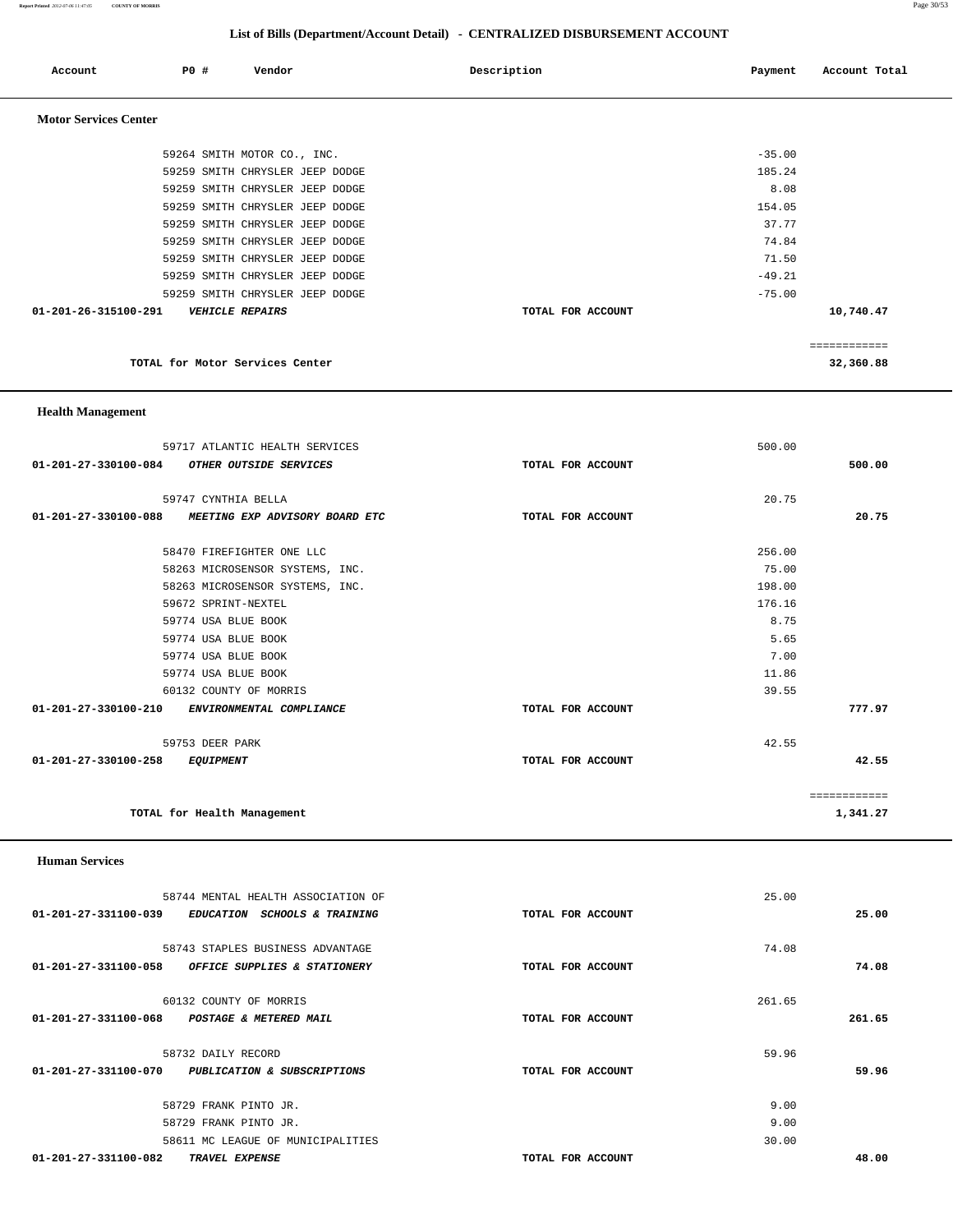**01-201-27-333100-023 ASSOCIATIONS AND MEMBERSHIPS TOTAL FOR ACCOUNT 694.00** 59058 DAILY RECORD 66.20 59513 SODEXO, INC & AFFILIATES 157.20  **01-201-27-333100-059 OTHER GENERAL EXPENSES TOTAL FOR ACCOUNT 223.40** 60132 COUNTY OF MORRIS 189.75  **01-201-27-333100-068 POSTAGE & METERED MAIL TOTAL FOR ACCOUNT 189.75**

59512 NATL ASSOC OF AREA AGENCIES 694.00

 **01-201-27-331110-262 MACHINERY REPAIRS & PARTS TOTAL FOR ACCOUNT 188.20**

**TOTAL for Youth Shelter** 1,740.92

============

 **Office on Aging** 

|                      | 59123 MORRISTOWN LUMBER &                        |                   | 17.52  |        |
|----------------------|--------------------------------------------------|-------------------|--------|--------|
|                      | 59123 MORRISTOWN LUMBER &                        |                   | 1.72   |        |
|                      | 59123 MORRISTOWN LUMBER &                        |                   | 1.36   |        |
|                      | 59123 MORRISTOWN LUMBER &                        |                   | 7.44   |        |
|                      | 59221 MORRIS COUNTY PARK COMMISSION              |                   | 10.50  |        |
| 01-201-27-331110-059 | <i>OTHER GENERAL EXPENSES</i>                    | TOTAL FOR ACCOUNT |        | 262.80 |
|                      | 60132 COUNTY OF MORRIS                           |                   | 9.04   |        |
| 01-201-27-331110-068 | POSTAGE AND METERED MAIL                         | TOTAL FOR ACCOUNT |        | 9.04   |
|                      | 56299 MAGAZINE.COM INC                           |                   | 308.83 |        |
|                      | 01-201-27-331110-070 PUBLICATION & SUBSCRIPTIONS | TOTAL FOR ACCOUNT |        | 308.83 |
|                      | 59117 JERSEY PAPER PLUS INC                      |                   | 19.10  |        |
|                      | 59117 JERSEY PAPER PLUS INC                      |                   | 14.43  |        |
|                      | 59117 JERSEY PAPER PLUS INC                      |                   | 115.74 |        |
|                      | 59117 JERSEY PAPER PLUS INC                      |                   | 192.60 |        |
|                      | 59117 JERSEY PAPER PLUS INC                      |                   | 84.00  |        |
|                      | 59117 JERSEY PAPER PLUS INC                      |                   | 12.11  |        |
|                      | 59117 JERSEY PAPER PLUS INC                      |                   | 36.00  |        |
|                      | 59117 JERSEY PAPER PLUS INC                      |                   | 116.70 |        |
| 01-201-27-331110-252 | <b>JANITORIAL SUPPLIES</b>                       | TOTAL FOR ACCOUNT |        | 590.68 |
|                      | 59211 EXTEL COMMUNICATIONS                       |                   | 188.20 |        |

 **Youth Shelter** 

| <b>Human Services</b>                                  |                   |        |
|--------------------------------------------------------|-------------------|--------|
| 59379 LONGFELLOWS SANDWICH DELI                        |                   | 147.00 |
| 59372 SODEXO, INC & AFFILIATES                         |                   | 46.50  |
| 01-201-27-331100-088<br>MEETING EXP ADVISORY BOARD ETC | TOTAL FOR ACCOUNT | 193.50 |
|                                                        |                   |        |
|                                                        |                   |        |
| TOTAL for Human Services                               |                   | 662.19 |
|                                                        |                   |        |

 58921 PESI, LLC 89.99  **01-201-27-331110-039 EDUCATION SCHOOLS & TRAINING TOTAL FOR ACCOUNT 89.99**

 59124 STAPLES BUSINESS ADVANTAGE 291.38  **01-201-27-331110-058 OFFICE SUPPLIES & STATIONERY TOTAL FOR ACCOUNT 291.38**

> 56869 AGWAY MORRISTOWN 161.67 59123 MORRISTOWN LUMBER & 59.00 59123 MORRISTOWN LUMBER & 3.59

# **List of Bills (Department/Account Detail) - CENTRALIZED DISBURSEMENT ACCOUNT**

Account **PO #** Vendor **Payment Payment Payment** Payment Recount Total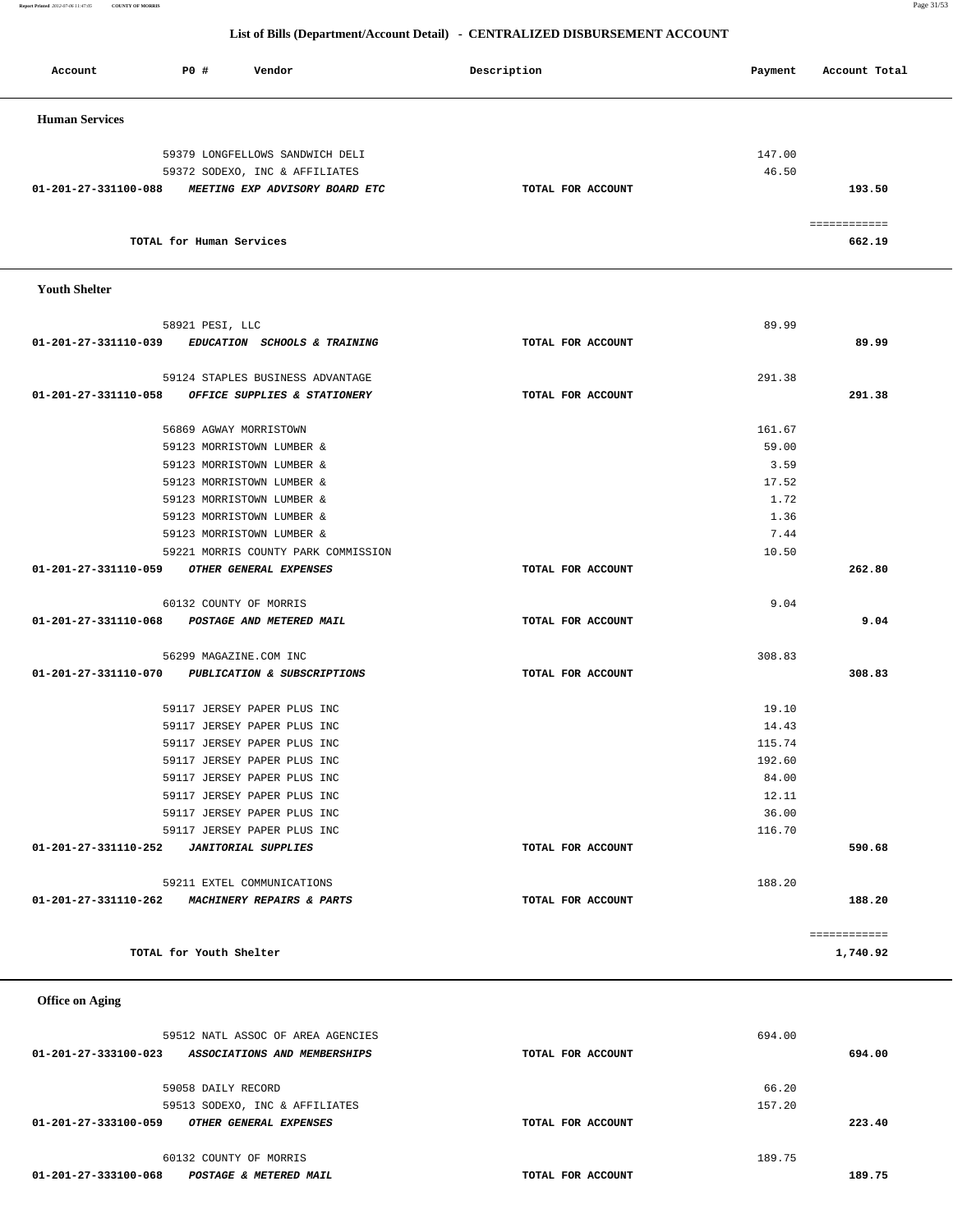**Report Printed** *2012-07-06 11:47:05* **COUNTY OF MORRIS** Page 32/53

# **List of Bills (Department/Account Detail) - CENTRALIZED DISBURSEMENT ACCOUNT**

Account P0 **#** Vendor **Description** Description Payment Account Total

| <b>Office on Aging</b>                                                        |                   |                  |                           |
|-------------------------------------------------------------------------------|-------------------|------------------|---------------------------|
|                                                                               |                   |                  |                           |
| 59125 CORTEX EDI, INC.                                                        |                   | 375.00           |                           |
| 01-201-27-333100-084<br>OTHER OUTSIDE SERVICES                                | TOTAL FOR ACCOUNT |                  | 375.00                    |
|                                                                               |                   |                  |                           |
| 59412 LORI E. ADAMS                                                           |                   | 175.00           |                           |
| 01-201-27-333100-117<br><b>INTERPRETOR FEES</b>                               | TOTAL FOR ACCOUNT |                  | 175.00                    |
|                                                                               |                   |                  | ============              |
| TOTAL for Office on Aging                                                     |                   |                  | 1,657.15                  |
| <b>Grant</b> in Aid                                                           |                   |                  |                           |
| 59400 MOUNT OLIVE CHILD CARE AND                                              |                   | 22,425.00        |                           |
| 01-201-27-342000-456<br>GRANT IN AID GIA:MT OLIVE CC & LC                     | TOTAL FOR ACCOUNT |                  | 22,425.00                 |
|                                                                               |                   |                  |                           |
| 58996 EL PRIMER PASO                                                          |                   | 1,440.00         |                           |
| 58996 EL PRIMER PASO                                                          |                   | 2,772.00         |                           |
| 58996 EL PRIMER PASO                                                          |                   | 1,950.00         |                           |
| 58996 EL PRIMER PASO                                                          |                   | 1,200.00         |                           |
| 01-201-27-342000-459 GRANT IN AID GIA: HISPANIC AFFAIRS                       | TOTAL FOR ACCOUNT |                  | 7,362.00                  |
| 59373 CREATIVE HEARTWORK INC                                                  |                   | 9,350.00         |                           |
| 01-201-27-342000-471 GRANT IN AID GIA: CREATIVE HEARTWORK                     | TOTAL FOR ACCOUNT |                  | 9,350.00                  |
|                                                                               |                   |                  |                           |
| 59236 HOPE HOUSE                                                              |                   | 3,768.00         |                           |
| 59235 HOPE HOUSE                                                              |                   | 3,203.00         |                           |
| 59501 HOPE HOUSE                                                              |                   | 1,177.00         |                           |
| 59501 HOPE HOUSE                                                              |                   | 1,413.00         |                           |
| 59501 HOPE HOUSE<br>59501 HOPE HOUSE                                          |                   | 883.00<br>707.00 |                           |
| 59501 HOPE HOUSE                                                              |                   | 1,649.00         |                           |
| 59501 HOPE HOUSE                                                              |                   | 412.00           |                           |
| 59501 HOPE HOUSE                                                              |                   | 1,177.00         |                           |
| 59501 HOPE HOUSE                                                              |                   | 1,178.00         |                           |
| 01-201-27-342000-480<br>GRANT IN AID GIA: HOPEHOUSEOPERTNFIXIT                | TOTAL FOR ACCOUNT |                  | 15,567.00                 |
| TOTAL for Grant in Aid                                                        |                   |                  | essessessess<br>54,704.00 |
|                                                                               |                   |                  |                           |
| <b>County Board of Social Service</b>                                         |                   |                  |                           |
| 59616 DEER PARK                                                               |                   | 211.41           |                           |
| OTHER GENERAL EXPENSES<br>01-201-27-345100-059                                | TOTAL FOR ACCOUNT |                  | 211.41                    |
| 59687 AT&T                                                                    |                   | 131.54           |                           |
| 59685 VERIZON                                                                 |                   | 970.45           |                           |
| 59614 VERIZON                                                                 |                   | 1,807.07         |                           |
| 01-201-27-345100-146<br><b>TELEPHONE</b>                                      | TOTAL FOR ACCOUNT |                  | 2,909.06                  |
|                                                                               |                   |                  |                           |
| 59354 CITYSIDE ARCHIVES, LTD<br>01-201-27-345100-257<br><b>RENTAL - OTHER</b> | TOTAL FOR ACCOUNT | 747.30           | 747.30                    |
|                                                                               |                   |                  |                           |
| 59556 JOHNSON & JOHNSON, ESQS                                                 |                   | 4,692.00         |                           |
| 59556 JOHNSON & JOHNSON, ESQS                                                 |                   | 561.95           |                           |
| 59556 JOHNSON & JOHNSON, ESQS                                                 |                   | 84.00            |                           |
| 58939 UNITRONIX DATA SYSTEMS INC                                              |                   | 4,908.87         |                           |
| 01-201-27-345100-325<br>SPECIAL SERVICES                                      | TOTAL FOR ACCOUNT |                  | 10,246.82                 |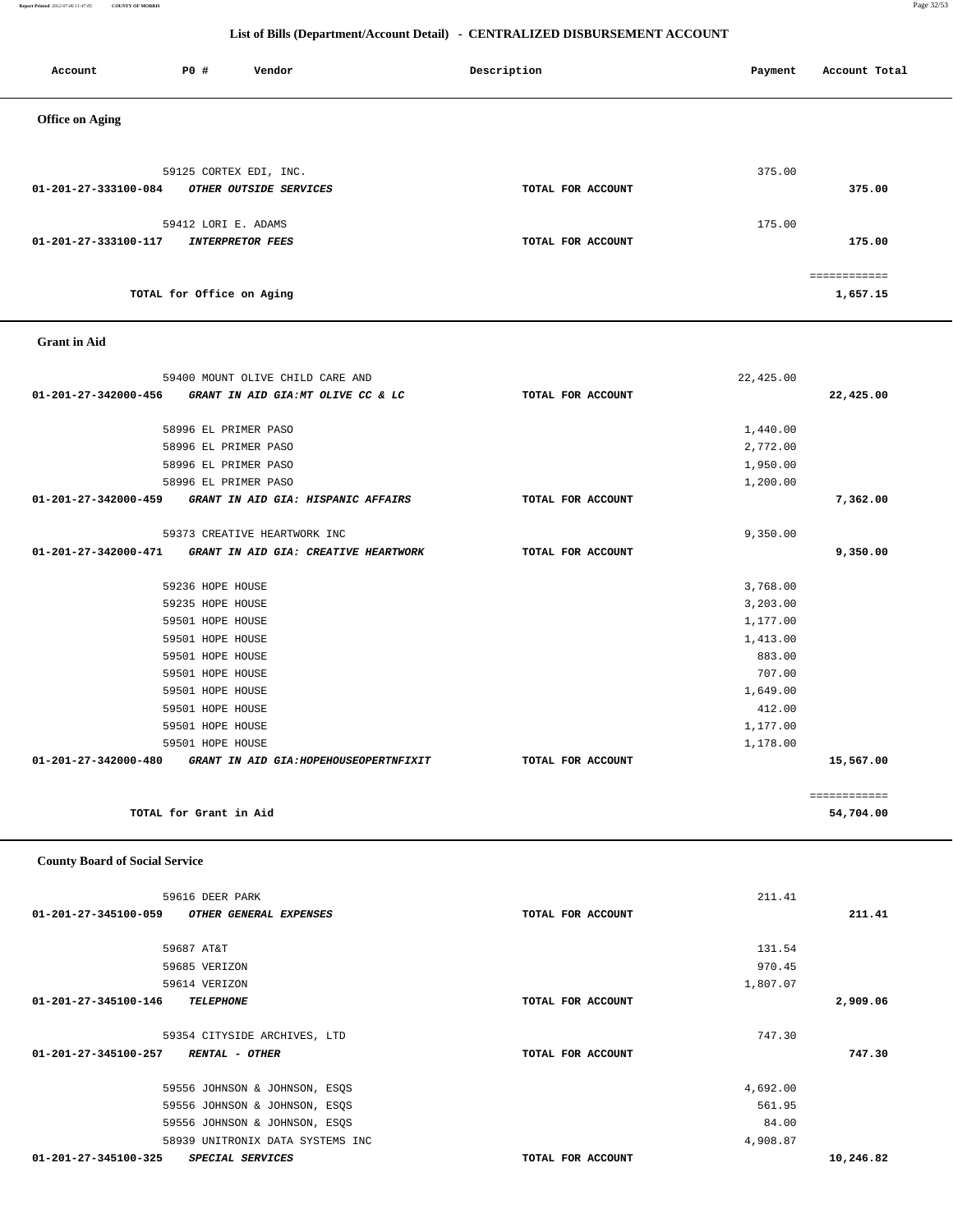| 59491 TELESEARCH INC        | 3,318.90 |
|-----------------------------|----------|
| 59492 TELESEARCH INC        | 3,645.98 |
| 60019 BARKEL FLEMMING       | 1,786.68 |
| 60020 CHARLES NADARAJAH     | 1,414.00 |
| 60022 CHRISNADINE FRANCOIS  | 2,505.44 |
| 60018 CLARISSA ALARILLA     | 1,120.00 |
| 60023 DANILO LAPID          | 1,400.00 |
| 60024 EDITHA MARQUEZ        | 1,399.30 |
| 60025 EVELYN TOLENTINO      | 1,155.00 |
| 60027 GEORGINA GRAY-HORSLEY | 448.00   |
| 60026 ILLIENE CHARLES, RN   | 2,240.00 |
| 60028 JEDDIE A GARCIA       | 1,106.00 |
| 60029 JOYCE REED            | 2,013.20 |
| 60042 JESSY JACOB           | 839.44   |
| 60043 JESSY CHERIAN         | 280.00   |
|                             |          |

### **MV:Administration**

| 59573 MOLNAR PHARMACY                                            |                   | 622.76   |          |
|------------------------------------------------------------------|-------------------|----------|----------|
| 59581 MOLNAR PHARMACY                                            |                   | 219.63   |          |
| 59581 MOLNAR PHARMACY                                            |                   | 210.15   |          |
| 59584 GOODALE SURGICAL SUPPLY                                    |                   | 102.85   |          |
| 59554 GOODALE SURGICAL SUPPLY                                    |                   | 24.99    |          |
| 01-201-27-345100-338<br><b>HEALTH RELATED SERVICES</b>           | TOTAL FOR ACCOUNT |          | 1,521.02 |
| 59574 NJ TAXI & BLACK CAR SERVICES                               |                   | 41.41    |          |
| 59574 NJ TAXI & BLACK CAR SERVICES                               |                   | 85.44    |          |
| 59574 NJ TAXI & BLACK CAR SERVICES                               |                   | 54.26    |          |
| 59582 NJ TAXI & BLACK CAR SERVICES                               |                   | 106.39   |          |
| $01 - 201 - 27 - 345100 - 340$<br>TRANSPORTATION SERVICES        | TOTAL FOR ACCOUNT |          | 287.50   |
| 54724 LABORATORY CORPORATION OF                                  |                   | 375.00   |          |
| $01 - 201 - 27 - 345100 - 351$<br>PATERNITY EXPENSES             | TOTAL FOR ACCOUNT |          | 375.00   |
| 58933 TREASURER. ST OF NJ                                        |                   | 5,557.95 |          |
| $01 - 201 - 27 - 345100 - 353$<br><b>COLLECTION SERVICE FEES</b> | TOTAL FOR ACCOUNT |          | 5,557.95 |
| 59575 PARSIPPANY INN                                             |                   | 350.00   |          |
| 59585 PSE&G CO                                                   |                   | 347.00   |          |
| $01 - 201 - 27 - 345100 - 365$<br><b>EMERGENCY ASSISTANCE</b>    | TOTAL FOR ACCOUNT |          | 697.00   |
|                                                                  |                   |          |          |

============

**TOTAL for County Board of Social Service 22,975.01**

| <b>County Board of Social Service</b>              |                   |        |        |
|----------------------------------------------------|-------------------|--------|--------|
|                                                    |                   |        |        |
| 58937 LINDA CSENGETO                               |                   | 66.15  |        |
| 59583 JAMES MCDANIEL                               |                   | 197.05 |        |
| 01-201-27-345100-332<br><b>MILEAGE</b>             | TOTAL FOR ACCOUNT |        | 263.20 |
| 58937 LINDA CSENGETO                               |                   | 5.75   |        |
| 59583 JAMES MCDANIEL                               |                   | 45.00  |        |
| 59595 SUDESH MEHTA                                 |                   | 36.00  |        |
| 59567 BEENA P. SHAH                                |                   | 36.00  |        |
| 59555 JOANNE YOUNG                                 |                   | 36.00  |        |
| $01 - 201 - 27 - 345100 - 333$<br>OTHER ALLOWANCES | TOTAL FOR ACCOUNT |        | 158.75 |
| 59573 MOLNAR PHARMACY                              |                   | 21.14  |        |
| 59573 MOLNAR PHARMACY                              |                   | 55.93  |        |
| 59573 MOLNAR PHARMACY                              |                   | 242.61 |        |
| 59573 MOLNAR PHARMACY                              |                   | 12.48  |        |
| 59573 MOLNAR PHARMACY                              |                   | 8.48   |        |
| 59573 MOLNAR PHARMACY                              |                   | 622.76 |        |
| 59581 MOLNAR PHARMACY                              |                   | 219.63 |        |
| 59581 MOLNAR PHARMACY                              |                   | 210.15 |        |
| 59584 GOODALE SURGICAL SUPPLY                      |                   | 102.85 |        |
| EQEEA COODALE CURCICAL CURRIY                      |                   | 2100   |        |

|         |     |        | List of Bills (Department/Account Detail) - CENTRALIZED DISBURSEMENT ACCOUNT |         |               |
|---------|-----|--------|------------------------------------------------------------------------------|---------|---------------|
| Account | PO# | Vendor | Description                                                                  | Payment | Account Total |
|         |     |        |                                                                              |         |               |

**Report Printed** *2012-07-06 11:47:05* **COUNTY OF MORRIS** Page 33/53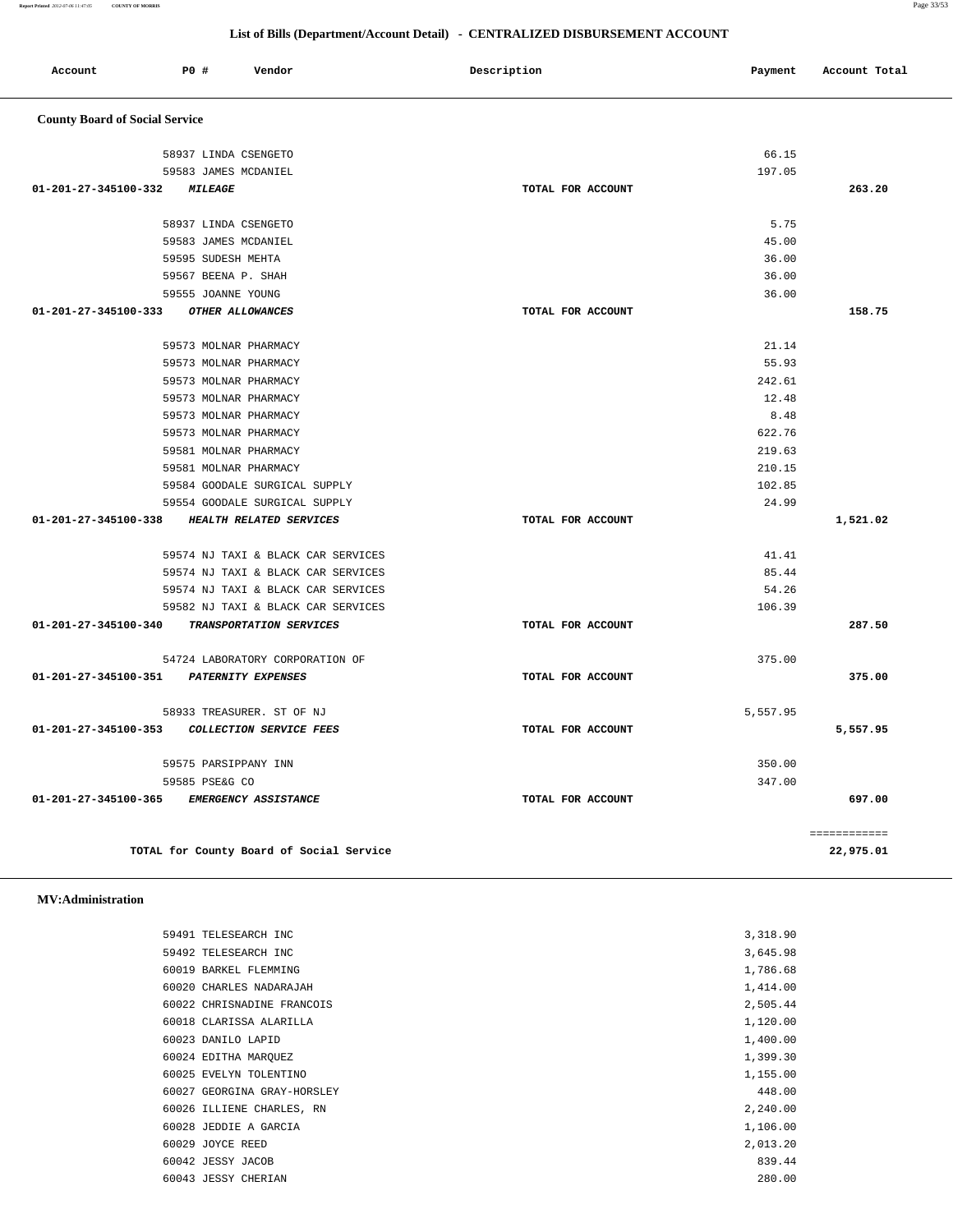| 59489 SODEXO, INC & AFFILIATES | 5,450.76 |
|--------------------------------|----------|
| 59489 SODEXO, INC & AFFILIATES | 5,450.76 |

 **MV:Building Services** 

| <b>MV:Administration</b> |                                                   |                   |           |              |
|--------------------------|---------------------------------------------------|-------------------|-----------|--------------|
|                          | 60041 LOUISE R. MACCHIA                           |                   | 2,520.00  |              |
|                          | 60035 MADUKWE IMO IBOKO, RN                       |                   | 2,206.75  |              |
|                          | 60040 MA. LIZA IMPERIAL                           |                   | 2,517.55  |              |
|                          | 60030 MARIA CAMPOS                                |                   | 560.00    |              |
|                          | 60031 MELOJANE CELESTINO                          |                   | 1,400.00  |              |
|                          | 60039 MARTHA YAGHI                                |                   | 1,115.80  |              |
|                          | 60037 ROSEMARY BATANE COBCOBO                     |                   | 1,680.00  |              |
|                          | 60033 ROSE DUMAPIT                                |                   | 1,960.00  |              |
|                          | 60032 VIVIAN BLANDURA                             |                   | 1,181.25  |              |
|                          | 01-201-27-350100-016 OUTSIDE SALARIES & WAGES     | TOTAL FOR ACCOUNT |           | 39,813.29    |
|                          | 59484 ROCKHURST UNIV. CONTINUING                  |                   | 249.00    |              |
| 01-201-27-350100-034     | <b>CONFERENCE EXPENSES</b>                        | TOTAL FOR ACCOUNT |           | 249.00       |
|                          | 59478 FAMILY SERVICE OF MORRIS COUNTY             |                   | 21,000.00 |              |
| 01-201-27-350100-036     | CONTRACTED SERVICES                               | TOTAL FOR ACCOUNT |           | 21,000.00    |
|                          | 59701 OPTIMUS EMR, INC.                           |                   | 1,336.32  |              |
|                          | 01-201-27-350100-040 ELECTRONIC DATA PROCESSING   | TOTAL FOR ACCOUNT |           | 1,336.32     |
|                          | 59699 KILBOURNE & KILBOURNE                       |                   | 130.50    |              |
|                          | 01-201-27-350100-041 EMPLOYEE RECOGNITION PROGRAM | TOTAL FOR ACCOUNT |           | 130.50       |
|                          | 59700 MORRIS COUNTY FARMS INC                     |                   | 96.25     |              |
| 01-201-27-350100-046     | <b>GENERAL STORES</b>                             | TOTAL FOR ACCOUNT |           | 96.25        |
|                          | 59490 STAPLES BUSINESS ADVANTAGE                  |                   | 2,519.38  |              |
|                          | 59490 STAPLES BUSINESS ADVANTAGE                  |                   | 57.88     |              |
|                          | 59490 STAPLES BUSINESS ADVANTAGE                  |                   | 732.00    |              |
|                          | 59490 STAPLES BUSINESS ADVANTAGE                  |                   | 1,550.20  |              |
|                          | 59490 STAPLES BUSINESS ADVANTAGE                  |                   | 199.00    |              |
|                          | 59490 STAPLES BUSINESS ADVANTAGE                  |                   | 31.15     |              |
|                          | 59490 STAPLES BUSINESS ADVANTAGE                  |                   | 83.90     |              |
|                          | 01-201-27-350100-058 OFFICE SUPPLIES & STATIONERY | TOTAL FOR ACCOUNT |           | 5,173.51     |
|                          | 60132 COUNTY OF MORRIS                            |                   | 126.54    |              |
|                          | 01-201-27-350100-068 POSTAGE & METERED MAIL       | TOTAL FOR ACCOUNT |           | 126.54       |
|                          | 59687 AT&T                                        |                   | 307.97    |              |
|                          | 59685 VERIZON                                     |                   | 4,128.54  |              |
| 01-201-27-350100-146     | <b>TELEPHONE</b>                                  | TOTAL FOR ACCOUNT |           | 4,436.51     |
|                          | 59789 DIRECT SUPPLY INC                           |                   | 1,911.84  |              |
|                          | 59480 KURT'S LOCKSMITH SERVICE, LLC               |                   | 87.00     |              |
|                          | 59480 KURT'S LOCKSMITH SERVICE, LLC               |                   | 360.00    |              |
|                          | 59480 KURT'S LOCKSMITH SERVICE, LLC               |                   | 122.00    |              |
|                          | 59493 U.S. SECURITY ASSOCIATES, INC.              |                   | 4,535.55  |              |
|                          | 59493 U.S. SECURITY ASSOCIATES, INC.              |                   | 5,095.36  |              |
|                          | 59493 U.S. SECURITY ASSOCIATES, INC.              |                   | 5,006.16  |              |
|                          | 59493 U.S. SECURITY ASSOCIATES, INC.              |                   | 4,256.20  |              |
| 01-201-27-350100-266     | <i>SAFETY ITEMS</i>                               | TOTAL FOR ACCOUNT |           | 21,374.11    |
|                          |                                                   |                   |           | ============ |
|                          | TOTAL for MV:Administration                       |                   |           | 93,736.03    |

Account **PO #** Vendor **Payment Payment Payment** Payment Paccount Total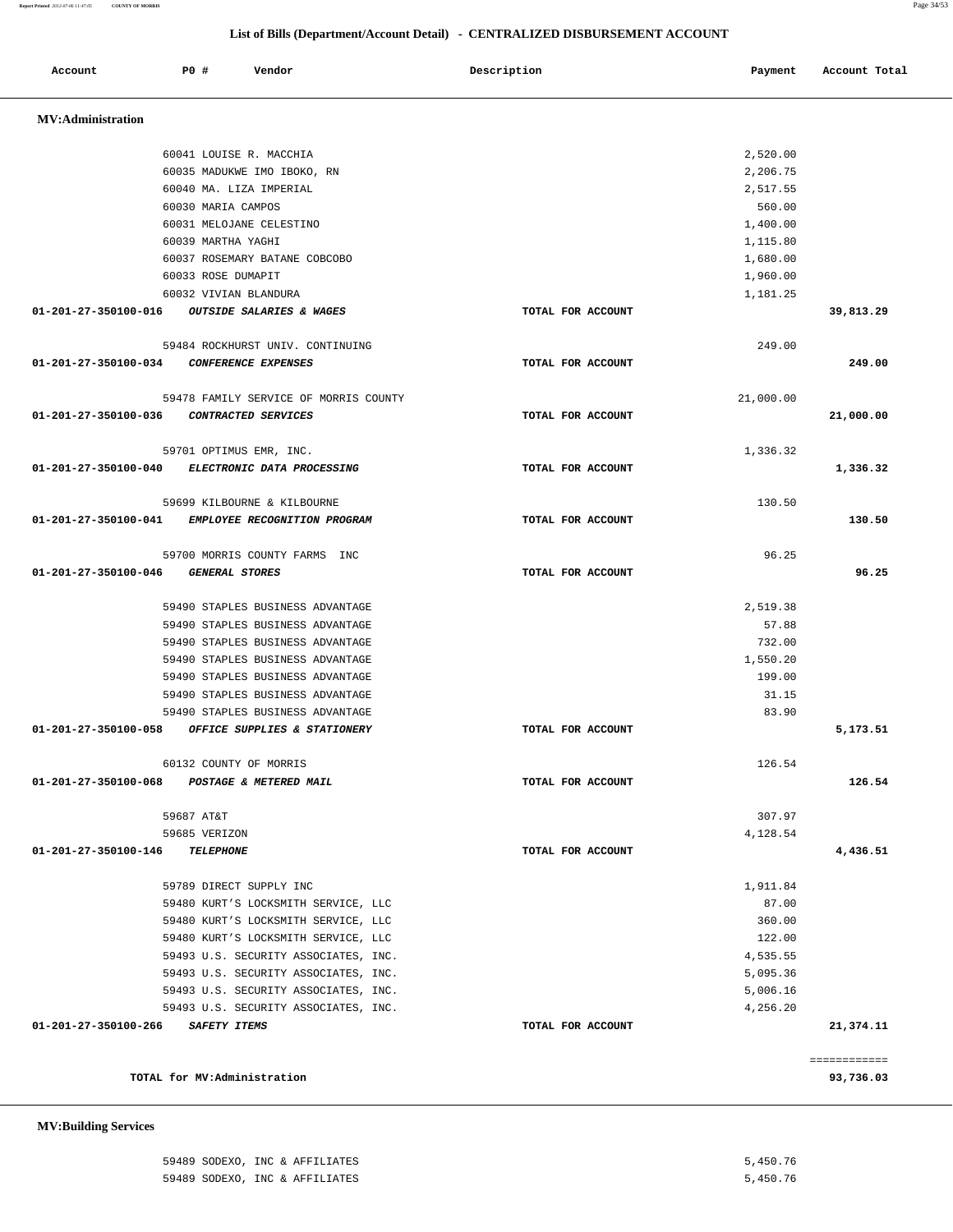### **MV:Dietary**

 **Account P0 # Vendor Description Payment Account Total MV:Building Services**  59707 VIKING TERMITE & PEST 870.00  **01-201-27-350110-036 CONTRACTED SERVICES TOTAL FOR ACCOUNT 11,771.52** 59006 TBS CONTROLS LLC 2,626.66  **01-201-27-350110-044 EQUIPMENT SERVICE AGREEMENTS TOTAL FOR ACCOUNT 2,626.66** 59671 CITYSIDE ARCHIVES, LTD 1,083.50  **01-201-27-350110-143 RUBBISH & TRASH REMOVAL TOTAL FOR ACCOUNT 1,083.50** 59705 SOUTHEAST MORRIS COUNTY 5,331.22  **01-201-27-350110-147 WATER TOTAL FOR ACCOUNT 5,331.22** 59008 STEMPLER DRAPERY & CARPET 1,222.00  **01-201-27-350110-162 FURNITURE & FIXTURES TOTAL FOR ACCOUNT 1,222.00** 59697 GRAINGER 352.92 59697 GRAINGER 33.64 59698 GRAINGER 179.28 59698 GRAINGER 260.78 59007 PELICAN SPORT CENTER INC 32.00 58422 PELICAN SPORT CENTER INC 399.00 58422 PELICAN SPORT CENTER INC 853.00 56129 PELICAN SPORT CENTER INC 227.00 56129 PELICAN SPORT CENTER INC 30 104.81 57672 PELICAN SPORT CENTER INC 21.40 59706 TRI-COUNTY SEWER & DRAIN 955.00  **01-201-27-350110-204 PLANT OPERATION TOTAL FOR ACCOUNT 3,418.83** 59012 ALL CLEAN JANITORIAL 329.70 59010 CSL WATER QUALITY INC 1,933.00 59702 PENN-JERSEY PAPER CO. 396.25  **01-201-27-350110-225 CHEMICALS & SPRAYS TOTAL FOR ACCOUNT 2,658.95** 59012 ALL CLEAN JANITORIAL 296.32 59702 PENN-JERSEY PAPER CO. 4,594.12 59702 PENN-JERSEY PAPER CO. 587.75  **01-201-27-350110-252 JANITORIAL SUPPLIES TOTAL FOR ACCOUNT 5,478.19** 59710 DIRECT SUPPLY INC 397.61 59710 DIRECT SUPPLY INC 5,079.96  **01-201-27-350110-258 EQUIPMENT TOTAL FOR ACCOUNT 5,477.57** 59013 NATIONAL INDUSTRIES 197.27 59013 NATIONAL INDUSTRIES 735.53 59704 RELIABLE LIFT TRUCK SERVICES 693.77 59704 RELIABLE LIFT TRUCK SERVICES 797.57  **01-201-27-350110-262 MACHINERY REPAIRS & PARTS TOTAL FOR ACCOUNT 2,424.14** 59483 PENN-JERSEY PAPER CO. 2002.78  **01-203-27-350110-204 (2011) PLANT OPERATION TOTAL FOR ACCOUNT 102.78** ============ **TOTAL for MV:Building Services 41,595.36**

# **List of Bills (Department/Account Detail) - CENTRALIZED DISBURSEMENT ACCOUNT**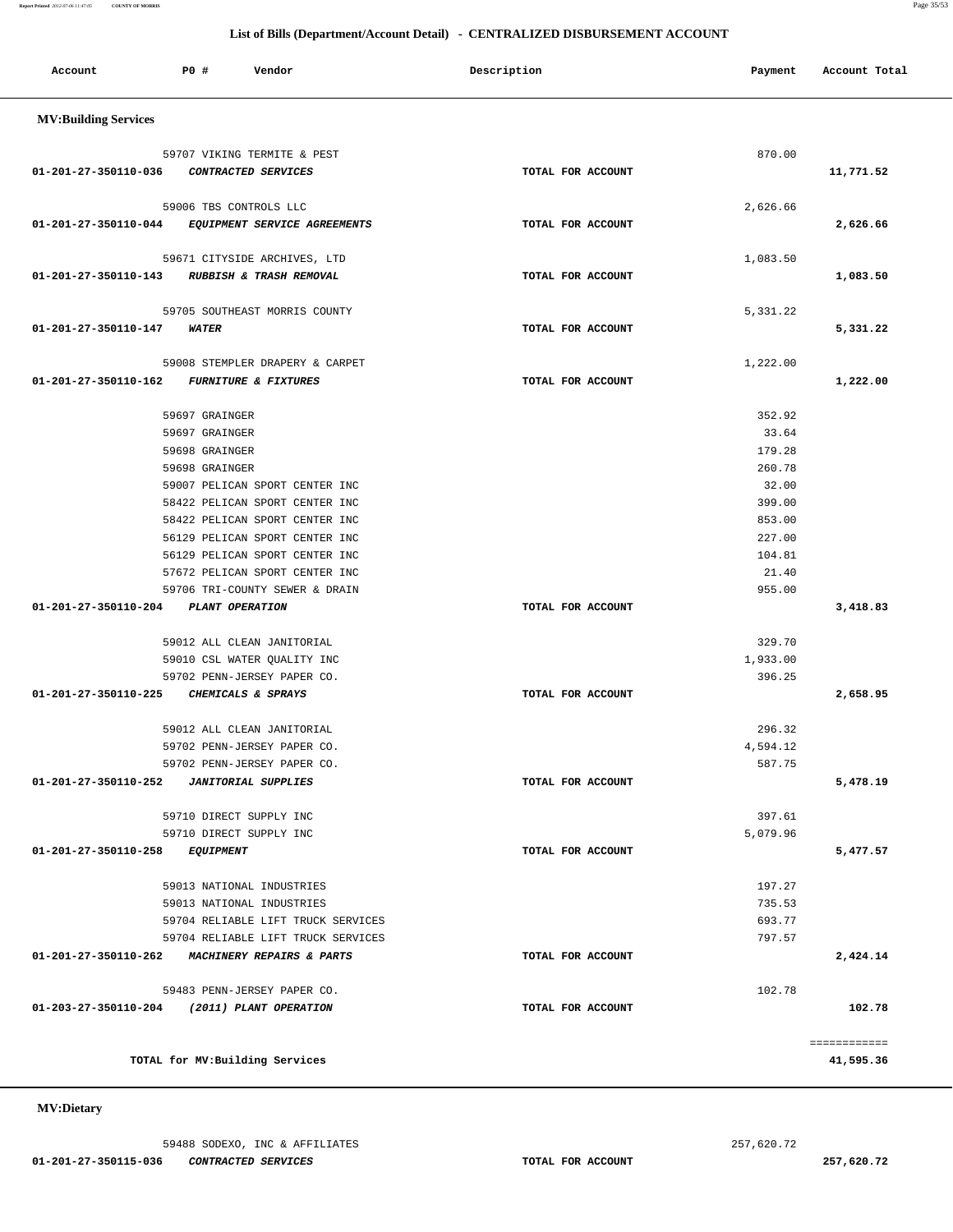**Report Printed** *2012-07-06 11:47:05* **COUNTY OF MORRIS** Page 36/53

# **List of Bills (Department/Account Detail) - CENTRALIZED DISBURSEMENT ACCOUNT**

| Account              | <b>PO #</b>          | Vendor                         | Description       | Payment | Account Total |
|----------------------|----------------------|--------------------------------|-------------------|---------|---------------|
| <b>MV:Dietary</b>    |                      |                                |                   |         |               |
|                      | 59472 DAILY RECORD   |                                |                   | 71.38   |               |
| 01-201-27-350115-186 |                      | COFFEE / GIFT SHOP             | TOTAL FOR ACCOUNT |         | 71.38         |
|                      |                      | 59009 UNITED REFRIGERATION INC |                   | 175.38  |               |
| 01-201-27-350115-262 |                      | MACHINERY REPAIRS & PARTS      | TOTAL FOR ACCOUNT |         | 175.38        |
|                      |                      |                                |                   |         |               |
|                      | TOTAL for MV:Dietary |                                |                   |         | 257,867.48    |
|                      |                      |                                |                   |         |               |

# **MV:Laundry**

| 59486 SODEXO, INC & AFFILIATES              |                   | 74,043.35   |
|---------------------------------------------|-------------------|-------------|
| 59487 SODEXO, INC & AFFILIATES              |                   | 78,160.98   |
| 01-201-27-350125-036<br>CONTRACTED SERVICES | TOTAL FOR ACCOUNT | 152,204.33  |
|                                             |                   |             |
| 59477 EMERALD PROFESSIONAL                  |                   | 147.75      |
| 59485 READY SUPPLY                          |                   | 1,110.00    |
| 01-201-27-350125-182<br><b>DIAPERS</b>      | TOTAL FOR ACCOUNT | 1,257.75    |
|                                             |                   | =========== |
| TOTAL for MV: Laundry                       |                   | 153,462.08  |

# **MV:Nursing**

|                                                  | 59495 JAMES H WOLF                    | 1,270.00          |           |
|--------------------------------------------------|---------------------------------------|-------------------|-----------|
| 01-201-27-350130-036 CONTRACTED SERVICES         |                                       | TOTAL FOR ACCOUNT | 1,270.00  |
|                                                  | 58419 BRIGGS HEALTHCARE               | 23.72             |           |
|                                                  | 58419 BRIGGS HEALTHCARE               | 9.23              |           |
|                                                  | 59473 DERMA RITE INDUSTRIES LLC       | 1,356.00          |           |
|                                                  | 59789 DIRECT SUPPLY INC               | 72.99             |           |
|                                                  | 59789 DIRECT SUPPLY INC               | 294.47            |           |
|                                                  | 59479 JML MEDICAL INC.                | 622.32            |           |
|                                                  | 59479 JML MEDICAL INC.                | 1,889.00          |           |
|                                                  | 59479 JML MEDICAL INC.                | 117.33            |           |
|                                                  | 59479 JML MEDICAL INC.                | 474.60            |           |
|                                                  | 54437 MEDLINE INDUSTRIES INC          | 179.52            |           |
|                                                  | 59483 PENN-JERSEY PAPER CO.           | 525.00            |           |
|                                                  | 58418 SPECIALTY MEDICAL PRODUCTS INC. | 920.99            |           |
|                                                  | 58418 SPECIALTY MEDICAL PRODUCTS INC. | $-770.00$         |           |
| 01-201-27-350130-046 GENERAL STORES              |                                       | TOTAL FOR ACCOUNT | 5,715.17  |
|                                                  |                                       |                   |           |
|                                                  | 59694 BRIGGS HEALTHCARE               | 298.91            |           |
|                                                  | 59694 BRIGGS HEALTHCARE               | 25.94             |           |
|                                                  | 58420 ELDERCARE COMMUNICATIONS        | 100.50            |           |
|                                                  | 58420 ELDERCARE COMMUNICATIONS        | 201.00            |           |
| 01-201-27-350130-070 PUBLICATION & SUBSCRIPTIONS |                                       | TOTAL FOR ACCOUNT | 626.35    |
|                                                  | 59476 DISCOVER RX                     | 28,691.05         |           |
| 01-201-27-350130-171 LEGEND DRUGS (PRESCRIPTION) |                                       | TOTAL FOR ACCOUNT | 28,691.05 |
|                                                  |                                       |                   |           |
|                                                  | 59476 DISCOVER RX                     | 1,900.82          |           |
| 01-201-27-350130-172 NON-LEGEND DRUGS (OTC)      |                                       | TOTAL FOR ACCOUNT | 1,900.82  |
|                                                  | 56887 AHS HOSPITAL CORP MMH           | 242.40            |           |
|                                                  | 56805 AHS HOSPITAL CORP MMH           | 319.20            |           |
|                                                  | 54972 AHS HOSPITAL CORP MMH           | 82.80             |           |
|                                                  | 58411 THE ORTHOPEDIC GROUP            | 40.80             |           |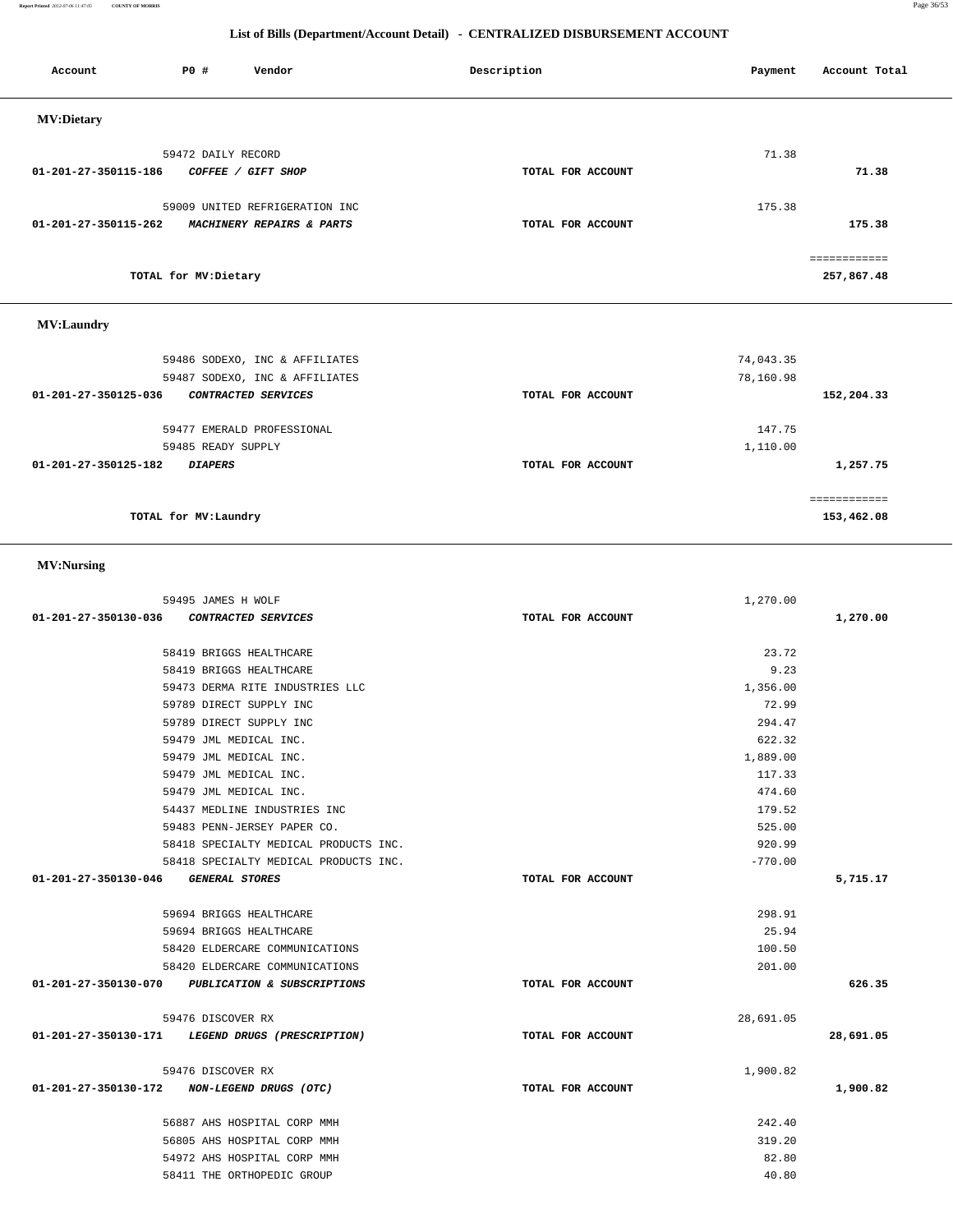**Report Printed** *2012-07-06 11:47:05* **COUNTY OF MORRIS** Page 37/53

# **List of Bills (Department/Account Detail) - CENTRALIZED DISBURSEMENT ACCOUNT**

| Account                            | PO#                   | Vendor                     | Description       | Payment | Account Total |
|------------------------------------|-----------------------|----------------------------|-------------------|---------|---------------|
| <b>MV:Nursing</b>                  |                       |                            |                   |         |               |
|                                    |                       | 58411 THE ORTHOPEDIC GROUP |                   | 41.10   |               |
| 01-201-27-350130-189               | <b>MEDICAL</b>        |                            | TOTAL FOR ACCOUNT |         | 726.30        |
|                                    | 59470 ANNIE D. GALVIN |                            |                   | 30.00   |               |
|                                    | 59467 TAMA BLONDEL    |                            |                   | 30.00   |               |
|                                    | 59469 VELMA MCLEAN    |                            |                   | 30.00   |               |
| 01-201-27-350130-191               | <b>NURSING</b>        |                            | TOTAL FOR ACCOUNT |         | 90.00         |
|                                    |                       | 59789 DIRECT SUPPLY INC    |                   | 339.20  |               |
| 01-201-27-350130-258               | <b>EQUIPMENT</b>      |                            | TOTAL FOR ACCOUNT |         | 339.20        |
|                                    |                       | 59696 EMPIRE AMBULANCE LLC |                   | 45.00   |               |
| $01 - 201 - 27 - 350130 - 340$     |                       | TRANSPORTATION SERVICES    | TOTAL FOR ACCOUNT |         | 45.00         |
|                                    |                       |                            |                   |         | ============  |
|                                    | TOTAL for MV:Nursing  |                            |                   |         | 39,403.89     |
| <b>MV:Recreation/Volunteer Svc</b> |                       |                            |                   |         |               |

|                                         | 59690 JOAN SANDERS                     |                   | 705.00   |              |
|-----------------------------------------|----------------------------------------|-------------------|----------|--------------|
| 01-201-27-350135-034                    | <i>CONFERENCE EXPENSES</i>             | TOTAL FOR ACCOUNT |          | 705.00       |
|                                         |                                        |                   |          |              |
|                                         | 59471 CABLEVISION                      |                   | 4,107.57 |              |
| 01-201-27-350135-036                    | <i>CONTRACTED SERVICES</i>             | TOTAL FOR ACCOUNT |          | 4,107.57     |
|                                         | 59691 AFI FOOD SERVICE LLC             |                   | 226.66   |              |
|                                         | 59691 AFI FOOD SERVICE LLC             |                   | 133.49   |              |
|                                         | 59692 ARTISTIC AQUARIA INC             |                   | 500.00   |              |
|                                         | 59693 ARTS! BY THE PEOPLE INC.         |                   | 50.00    |              |
|                                         | 59468 BACKYARD PRODUCTIONS, LLC        |                   | 100.00   |              |
|                                         | 59695 DENNIS GRAU                      |                   | 150.00   |              |
|                                         | 58413 GTS WELCO                        |                   | 227.00   |              |
|                                         | 58413 GTS WELCO                        |                   | 7.50     |              |
|                                         | 58413 GTS WELCO                        |                   | 17.00    |              |
| 01-201-27-350135-194 PATIENT ACTIVITIES |                                        | TOTAL FOR ACCOUNT |          | 1,411.65     |
|                                         |                                        |                   |          | ============ |
|                                         |                                        |                   |          |              |
|                                         | TOTAL for MV: Recreation/Volunteer Svc |                   |          | 6,224.22     |
|                                         |                                        |                   |          |              |

 **MV:Rehabilitation** 

| 59789 DIRECT SUPPLY INC                              |                   | 1,413.81 |
|------------------------------------------------------|-------------------|----------|
| 01-201-27-350140-046<br><i><b>GENERAL STORES</b></i> | TOTAL FOR ACCOUNT | 1,413.81 |
|                                                      |                   |          |
|                                                      |                   |          |
| TOTAL for MV:Rehabilitation                          |                   | 1,413.81 |

 **County Adjuster** 

| 58194 WEST PAYMENT CENTER<br>58194 WEST PAYMENT CENTER |                   | 56.00<br>28.00 |       |
|--------------------------------------------------------|-------------------|----------------|-------|
| 01-201-27-357100-028<br><b>BOOKS &amp; PERIODICALS</b> | TOTAL FOR ACCOUNT |                | 84.00 |
| 60132 COUNTY OF MORRIS                                 |                   | 78.67          |       |
| 01-201-27-357100-068<br>POSTAGE & METERED MAIL         | TOTAL FOR ACCOUNT |                | 78.67 |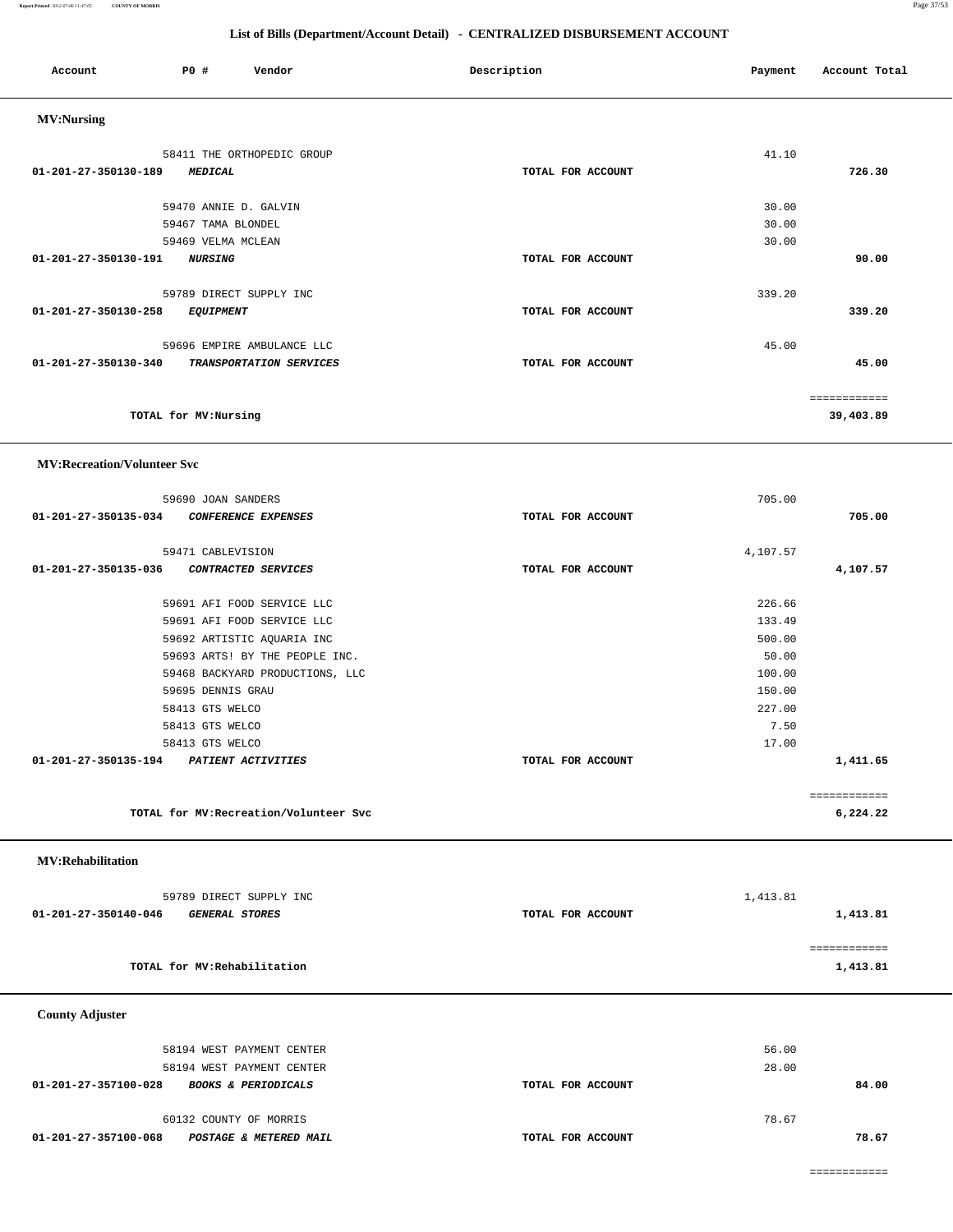# **List of Bills (Department/Account Detail) - CENTRALIZED DISBURSEMENT ACCOUNT**

| Account                | <b>PO #</b>               | Vendor | Description | Payment | Account Total |
|------------------------|---------------------------|--------|-------------|---------|---------------|
| <b>County Adjuster</b> |                           |        |             |         |               |
|                        | TOTAL for County Adjuster |        |             |         | 162.67        |

 **County Library** 

| 57950 BAKER & TAYLOR BOOKS                              |                   | 131.30         |          |
|---------------------------------------------------------|-------------------|----------------|----------|
| 57950 BAKER & TAYLOR BOOKS                              |                   | 45.45          |          |
| 57958 GREY HOUSE PUBLISHING                             |                   | 242.50         |          |
| 59177 INGRAM LIBRARY SERVICES                           |                   | 233.24         |          |
| 59177 INGRAM LIBRARY SERVICES                           |                   | 35.05          |          |
| 59177 INGRAM LIBRARY SERVICES                           |                   | 22.79          |          |
| 59177 INGRAM LIBRARY SERVICES                           |                   | 45.56          |          |
| 59177 INGRAM LIBRARY SERVICES                           |                   | 14.97          |          |
| 59177 INGRAM LIBRARY SERVICES                           |                   | 17.90          |          |
| 59177 INGRAM LIBRARY SERVICES                           |                   | 83.61          |          |
| 59177 INGRAM LIBRARY SERVICES                           |                   | 10.78          |          |
| 59177 INGRAM LIBRARY SERVICES                           |                   | 17.46          |          |
| 59177 INGRAM LIBRARY SERVICES                           |                   | 599.47         |          |
| 59177 INGRAM LIBRARY SERVICES                           |                   | 28.82          |          |
| 59176 INGRAM LIBRARY SERVICES                           |                   | 31.78          |          |
| 59176 INGRAM LIBRARY SERVICES                           |                   | 288.39         |          |
| 59176 INGRAM LIBRARY SERVICES                           |                   | 754.09         |          |
| 59176 INGRAM LIBRARY SERVICES                           |                   | 111.43         |          |
| 59176 INGRAM LIBRARY SERVICES                           |                   | 32.99          |          |
| 59176 INGRAM LIBRARY SERVICES                           |                   | 691.20         |          |
| 59175 INGRAM LIBRARY SERVICES                           |                   | 92.64          |          |
| 59175 INGRAM LIBRARY SERVICES                           |                   | 55.23          |          |
| 59175 INGRAM LIBRARY SERVICES                           |                   | 16.29          |          |
| 59175 INGRAM LIBRARY SERVICES                           |                   | 1,729.09       |          |
| 58388 NJICLE                                            |                   | 96.00          |          |
| 55185 OXFORD UNIVERSITY PRESS                           |                   | 52.00          |          |
| 58391 REGENT BOOK CO                                    |                   | 13.74          |          |
|                                                         |                   |                |          |
| 01-201-29-390100-028 BOOKS & PERIODICALS                | TOTAL FOR ACCOUNT |                | 5,493.77 |
|                                                         |                   |                |          |
| 57954 NJLA                                              |                   | 110.00         |          |
| 57954 NJLA                                              |                   | 110.00         |          |
| 01-201-29-390100-034 CONFERENCE EXPENSES                | TOTAL FOR ACCOUNT |                | 220.00   |
|                                                         |                   |                |          |
| 58384 DEMCO                                             |                   | 282.32         |          |
| 57953 GAYLORD BROS., INC.                               |                   | 132.00         |          |
| 58386 GAYLORD BROS., INC.                               |                   | 69.67          |          |
| 01-201-29-390100-058 OFFICE SUPPLIES & STATIONERY       | TOTAL FOR ACCOUNT |                | 483.99   |
|                                                         |                   | 849.06         |          |
| 60132 COUNTY OF MORRIS                                  |                   |                |          |
| 01-201-29-390100-068 POSTAGE & METERED MAIL             | TOTAL FOR ACCOUNT |                | 849.06   |
|                                                         |                   |                |          |
| 58383 ARKIV MUSIC LLC                                   |                   | 629.01         |          |
| 59177 INGRAM LIBRARY SERVICES                           |                   | 32.25<br>47.72 |          |
| 59176 INGRAM LIBRARY SERVICES                           |                   | 160.95         |          |
| 59176 INGRAM LIBRARY SERVICES<br>58387 MIDWEST TAPE LLC |                   | 35.98          |          |
| 58387 MIDWEST TAPE LLC                                  |                   | 11.99          |          |
| 58387 MIDWEST TAPE LLC                                  |                   | 1,089.17       |          |
| 58387 MIDWEST TAPE LLC                                  |                   | 15.99          |          |
| 58387 MIDWEST TAPE LLC                                  |                   | 438.59         |          |
| 58387 MIDWEST TAPE LLC                                  |                   | 47.17          |          |
| 57955 MIDWEST TAPE LLC                                  |                   | 1,220.38       |          |
| 57955 MIDWEST TAPE LLC                                  |                   | 439.01         |          |
| 57955 MIDWEST TAPE LLC                                  |                   | 19.99          |          |

**Report Printed** *2012-07-06 11:47:05* **COUNTY OF MORRIS** Page 38/53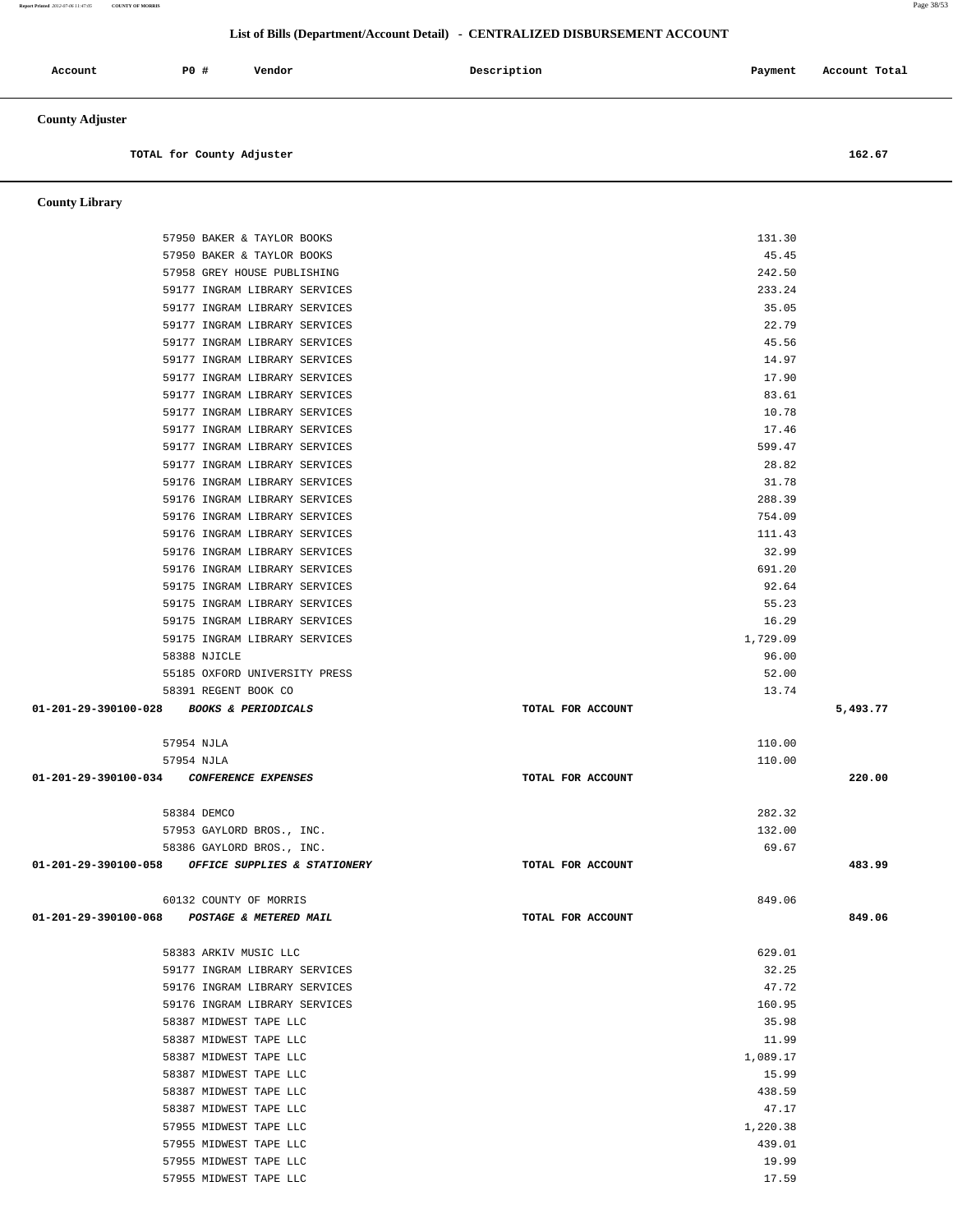**Report Printed** *2012-07-06 11:47:05* **COUNTY OF MORRIS** Page 39/53

# **List of Bills (Department/Account Detail) - CENTRALIZED DISBURSEMENT ACCOUNT**

| Account               | <b>PO #</b>              | Vendor                        | Description       | Payment | Account Total |
|-----------------------|--------------------------|-------------------------------|-------------------|---------|---------------|
| <b>County Library</b> |                          |                               |                   |         |               |
|                       |                          | 57277 RECORDED BOOKS LLC      |                   | 173.20  |               |
|                       |                          | 57277 RECORDED BOOKS LLC      |                   | 20.85   |               |
|                       |                          | 57277 RECORDED BOOKS LLC      |                   | 272.20  |               |
|                       |                          | 57956 RECORDED BOOKS LLC      |                   | 238.60  |               |
| 01-201-29-390100-083  |                          | VIDEO & FILM MATERIALS        | TOTAL FOR ACCOUNT |         | 4,910.64      |
|                       |                          | 57953 GAYLORD BROS., INC.     |                   | 16.40   |               |
| 01-201-29-390100-095  |                          | OTHER ADMINISTRATIVE SUPPLIES | TOTAL FOR ACCOUNT |         | 16.40         |
|                       |                          |                               |                   |         | ============  |
|                       | TOTAL for County Library |                               |                   |         | 11,973.86     |

### **County Superintendent of Schoo**

| 59518 KATHLEEN SERAFINO                               |                   | 133.99 |              |
|-------------------------------------------------------|-------------------|--------|--------------|
| 01-201-29-392100-031<br>CELLULAR PHONES/PAGERS        | TOTAL FOR ACCOUNT |        | 133.99       |
|                                                       |                   |        |              |
| 58847 STAPLES BUSINESS ADVANTAGE                      |                   | 0.76   |              |
| 58847 STAPLES BUSINESS ADVANTAGE                      |                   | 96.90  |              |
| 58847 STAPLES BUSINESS ADVANTAGE                      |                   | 44.90  |              |
| 58847 STAPLES BUSINESS ADVANTAGE                      |                   | 6.20   |              |
| 01-201-29-392100-058<br>OFFICE SUPPLIES & STATIONERY  | TOTAL FOR ACCOUNT |        | 148.76       |
| 59517 SHIRLEY STOLL                                   |                   | 6.42   |              |
| 59517 SHIRLEY STOLL                                   |                   | 26.65  |              |
| 59515 ELEANOR JAICK                                   |                   | 16.04  |              |
| 01-201-29-392100-059<br><i>OTHER GENERAL EXPENSES</i> | TOTAL FOR ACCOUNT |        | 49.11        |
|                                                       |                   |        |              |
| 60132 COUNTY OF MORRIS                                |                   | 61.74  |              |
| 01-201-29-392100-068<br>POSTAGE & METERED MAIL        | TOTAL FOR ACCOUNT |        | 61.74        |
| 59516 KATHLEEN SERAFINO                               |                   | 57.05  |              |
| 01-201-29-392100-082<br><b>TRAVEL EXPENSE</b>         | TOTAL FOR ACCOUNT |        | 57.05        |
|                                                       |                   |        |              |
|                                                       |                   |        | ============ |
| TOTAL for County Superintendent of Schoo              |                   |        | 450.65       |
|                                                       |                   |        |              |

# **Contribution to County College**

| 60070 COUNTY COLLEGE OF MORRIS              |                   | 398,409.99 |  |
|---------------------------------------------|-------------------|------------|--|
| 01-201-29-395100-090<br><i>EXPENDITURES</i> | TOTAL FOR ACCOUNT | 398,409.99 |  |
|                                             |                   |            |  |
|                                             |                   |            |  |
| TOTAL for Contribution to County College    |                   | 398,409.99 |  |

| <b>Rutgers Extension Service</b>                     |                   |           |           |
|------------------------------------------------------|-------------------|-----------|-----------|
| 59226 STAPLES BUSINESS ADVANTAGE                     |                   | 4.34      |           |
| 59226 STAPLES BUSINESS ADVANTAGE                     |                   | 75.79     |           |
| 59226 STAPLES BUSINESS ADVANTAGE                     |                   | 32.82     |           |
| 01-201-29-396100-058<br>OFFICE SUPPLIES & STATIONERY | TOTAL FOR ACCOUNT |           | 112.95    |
| 60132 COUNTY OF MORRIS                               |                   | 31.25     |           |
| 01-201-29-396100-068<br>POSTAGE & METERED MAIL       | TOTAL FOR ACCOUNT |           | 31.25     |
| 58845 M.C. SOIL CONSERVATION                         |                   | 12,500.00 |           |
| 01-201-29-396100-079<br>SPECIAL PROJECTS             | TOTAL FOR ACCOUNT |           | 12,500.00 |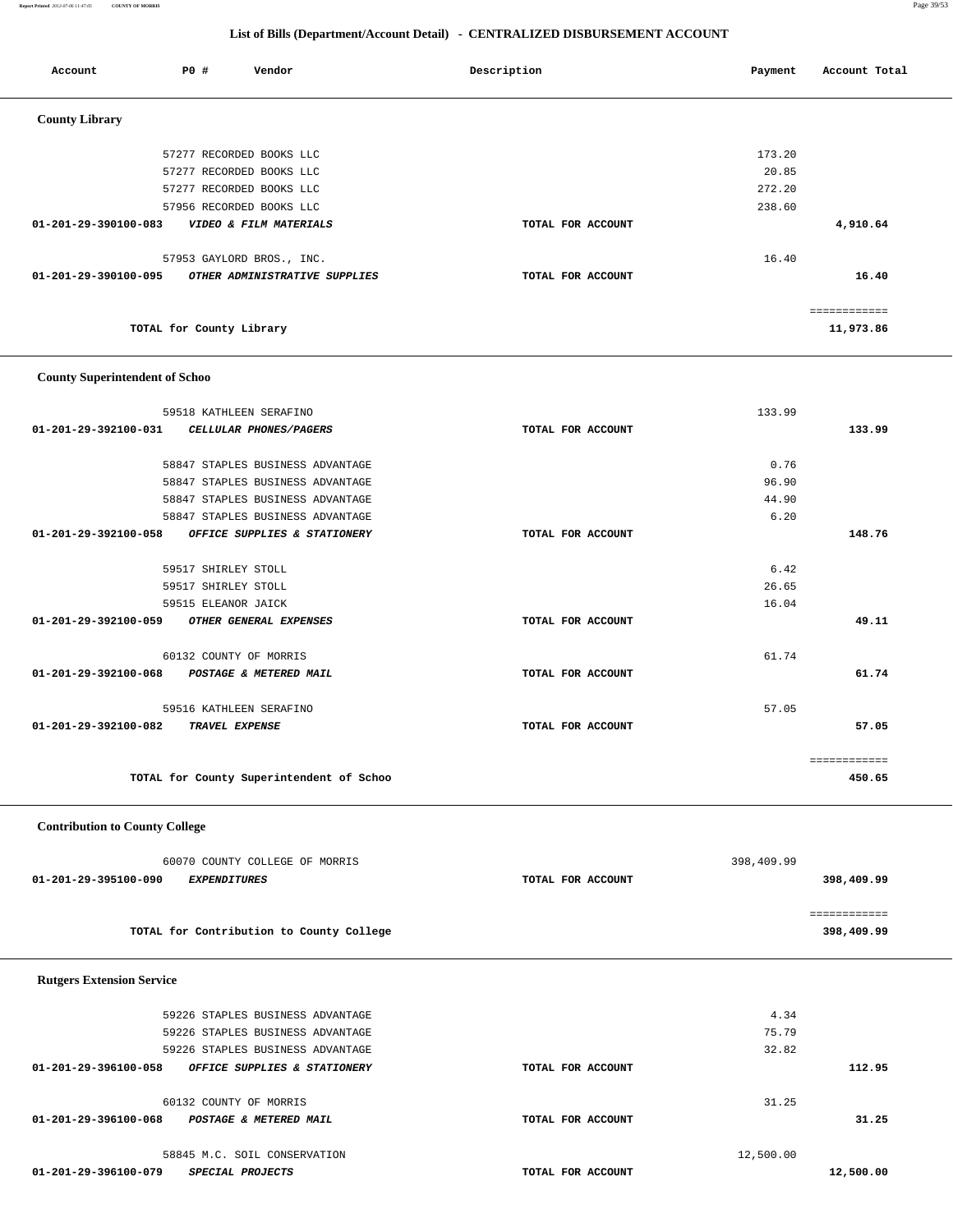============

| <b>Fire and Police Academy</b> |                                               |                   |        |        |
|--------------------------------|-----------------------------------------------|-------------------|--------|--------|
|                                | 58790 NFPA INTERNATIONAL                      |                   | 165.00 |        |
| 01-201-29-407100-023           | ASSOCIATIONS AND MEMBERSHIPS                  | TOTAL FOR ACCOUNT |        | 165.00 |
|                                |                                               |                   |        |        |
|                                | 59474 ATLANTIC TRAINING CENTER                |                   | 127.50 |        |
| 01-201-29-407100-059           | OTHER GENERAL EXPENSES                        | TOTAL FOR ACCOUNT |        | 127.50 |
|                                |                                               |                   |        |        |
|                                | 60132 COUNTY OF MORRIS                        |                   | 128.02 |        |
| 01-201-29-407100-068           | POSTAGE & METERED MAIL                        | TOTAL FOR ACCOUNT |        | 128.02 |
|                                | 56026 KYOCERA MITA AMERICA, INC.              |                   | 851.97 |        |
|                                | 01-201-29-407100-164 OFFICE MACHINES - RENTAL | TOTAL FOR ACCOUNT |        | 851.97 |
|                                |                                               |                   |        |        |
|                                | 59454 FIRE FIGHTERS EQUIPMENT CO INC          |                   | 37.00  |        |
|                                | 59454 FIRE FIGHTERS EQUIPMENT CO INC          |                   | 3.00   |        |
|                                | 01-201-29-407100-203 X-RAY & MEDICAL SUPPLIES | TOTAL FOR ACCOUNT |        | 40.00  |
|                                |                                               |                   |        |        |
|                                | 59475 SUBURBAN PROPANE -2347                  |                   | 172.00 |        |
|                                | 59475 SUBURBAN PROPANE -2347                  |                   | 250.00 |        |
| $01 - 201 - 29 - 407100 - 223$ | <i>BUILDING REPAIRS</i>                       | TOTAL FOR ACCOUNT |        | 422.00 |
|                                |                                               |                   |        |        |
|                                | 59429 MORRISTOWN LUMBER &                     |                   | 117.60 |        |
|                                | 59429 MORRISTOWN LUMBER &                     |                   | 119.97 |        |
| 01-201-29-407100-258           | <b>EQUIPMENT</b>                              | TOTAL FOR ACCOUNT |        | 237.57 |
|                                |                                               |                   |        |        |

| TOTAL for Cont M.C. School of Tech                  |                   | 588,974.67 |
|-----------------------------------------------------|-------------------|------------|
| <b>Aid to Museums</b>                               |                   |            |
| 59365 MORRIS MUSEUM                                 |                   | 3,500.00   |
| 59365 MORRIS MUSEUM                                 |                   | 3,500.00   |
| 01-201-29-403100-090<br>AID TO MUSEUMS EXPENDITURES | TOTAL FOR ACCOUNT | 7,000.00   |
|                                                     |                   |            |
| TOTAL for Aid to Museums                            |                   | 7,000.00   |

| TOTAL for Rutgers Extension Service | 12,644.20 |
|-------------------------------------|-----------|
|                                     |           |
| Rmb Out of Cty Two Yr Coll          |           |

 **List of Bills (Department/Account Detail) - CENTRALIZED DISBURSEMENT ACCOUNT**

Account **PO #** Vendor **Payment Payment Payment** Payment Payment Payment Account Total

| <b>Rutgers Extension Service</b>      |                                                    |                   |            |                            |
|---------------------------------------|----------------------------------------------------|-------------------|------------|----------------------------|
|                                       |                                                    |                   |            |                            |
|                                       | TOTAL for Rutgers Extension Service                |                   |            | ============<br>12,644.20  |
| Rmb Out of Cty Two Yr Coll            |                                                    |                   |            |                            |
|                                       | 59606 ESSEX COUNTY COLLEGE                         |                   | 734.40     |                            |
| 01-201-29-397100-090                  | RMB OUT OF CTY TWO YR COLL EXPENDITURES            | TOTAL FOR ACCOUNT |            | 734.40                     |
|                                       | TOTAL for Rmb Out of Cty Two Yr Coll               |                   |            | ============<br>734.40     |
| Cont M.C. School of Tech              |                                                    |                   |            |                            |
|                                       | 60069 MC VOCATIONAL SCHOOL DISTRICT                |                   | 588,974.67 |                            |
| 01-201-29-400100-090                  | CONT M.C. SCHOOL OF TECH EXPENDITURES              | TOTAL FOR ACCOUNT |            | 588,974.67                 |
|                                       | TOTAL for Cont M.C. School of Tech                 |                   |            | ============<br>588,974.67 |
|                                       |                                                    |                   |            |                            |
| <b>Aid to Museums</b>                 |                                                    |                   |            |                            |
|                                       | 59365 MORRIS MUSEUM                                |                   | 3,500.00   |                            |
| 01-201-29-403100-090                  | 59365 MORRIS MUSEUM<br>AID TO MUSEUMS EXPENDITURES | TOTAL FOR ACCOUNT | 3,500.00   | 7,000.00                   |
|                                       |                                                    |                   |            | ============               |
|                                       | TOTAL for Aid to Museums                           |                   |            | 7,000.00                   |
| <b>Fire and Police Academy</b>        |                                                    |                   |            |                            |
|                                       | 58790 NFPA INTERNATIONAL                           |                   | 165.00     |                            |
| $01 - 201 - 29 - 407100 - 023$        | ASSOCIATIONS AND MEMBERSHIPS                       | TOTAL FOR ACCOUNT |            | 165.00                     |
|                                       | 59474 ATLANTIC TRAINING CENTER                     |                   | 127.50     |                            |
|                                       | 01-201-29-407100-059 OTHER GENERAL EXPENSES        | TOTAL FOR ACCOUNT |            | 127.50                     |
|                                       | 60132 COUNTY OF MORRIS                             |                   | 128.02     |                            |
|                                       | 01-201-29-407100-068 POSTAGE & METERED MAIL        | TOTAL FOR ACCOUNT |            | 128.02                     |
|                                       | 56026 KYOCERA MITA AMERICA, INC.                   |                   | 851.97     |                            |
|                                       | 01-201-29-407100-164 OFFICE MACHINES - RENTAL      | TOTAL FOR ACCOUNT |            | 851.97                     |
|                                       | 59454 FIRE FIGHTERS EQUIPMENT CO INC               |                   | 37.00      |                            |
|                                       | 59454 FIRE FIGHTERS EQUIPMENT CO INC               |                   | 3.00       |                            |
|                                       | 01-201-29-407100-203 X-RAY & MEDICAL SUPPLIES      | TOTAL FOR ACCOUNT |            | 40.00                      |
|                                       | 59475 SUBURBAN PROPANE -2347                       |                   | 172.00     |                            |
| 01-201-29-407100-223 BUILDING REPAIRS | 59475 SUBURBAN PROPANE -2347                       | TOTAL FOR ACCOUNT | 250.00     | 422.00                     |
|                                       |                                                    |                   |            |                            |
|                                       | 59429 MORRISTOWN LUMBER &                          |                   | 117.60     |                            |
|                                       | 59429 MORRISTOWN LUMBER &                          |                   | 119.97     |                            |

**Report Printed** *2012-07-06 11:47:05* **COUNTY OF MORRIS** Page 40/53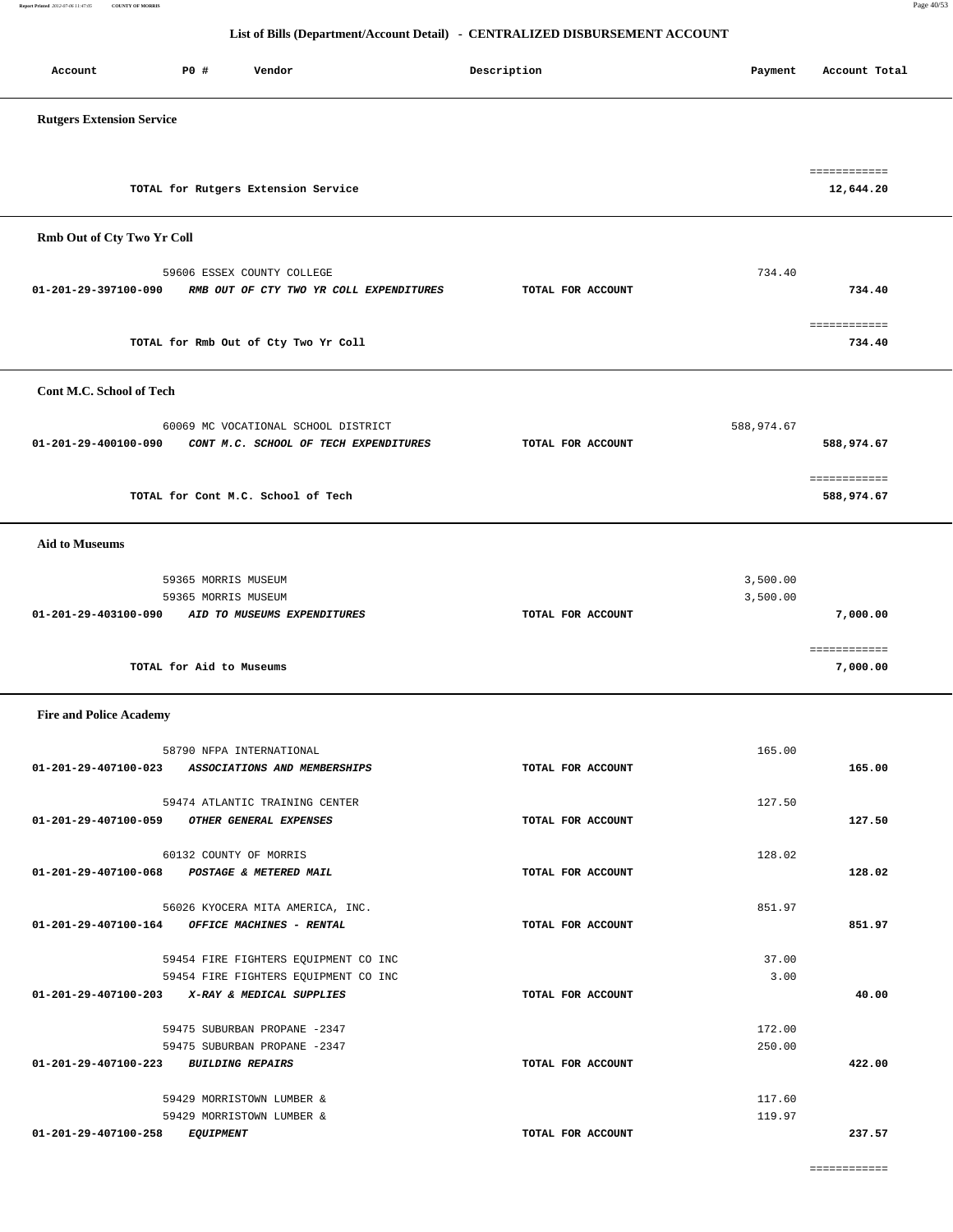|                                            | TOTAL for Fire and Police Academy                                              |                   |                       | 1,972.06  |
|--------------------------------------------|--------------------------------------------------------------------------------|-------------------|-----------------------|-----------|
| <b>Utilities</b>                           |                                                                                |                   |                       |           |
|                                            | 59241 JERSEY CENTRAL POWER & LIGHT                                             |                   | 64.03                 |           |
|                                            | 59790 JERSEY CENTRAL POWER & LIGHT                                             |                   | 38.66                 |           |
|                                            | 59422 JERSEY CENTRAL POWER & LIGHT                                             |                   | 55.36                 |           |
|                                            | 59423 JERSEY CENTRAL POWER & LIGHT                                             |                   | 384.83                |           |
|                                            | 59425 JERSEY CENTRAL POWER & LIGHT                                             |                   | 739.15                |           |
|                                            | 58875 TIOGA SOLAR MORRIS COUNTY 1 LLC<br>58875 TIOGA SOLAR MORRIS COUNTY 1 LLC |                   | 1,319.99<br>564.40    |           |
|                                            | 58875 TIOGA SOLAR MORRIS COUNTY 1 LLC                                          |                   | 846.60                |           |
|                                            | 57437 TIOGA SOLAR MORRIS COUNTY 1 LLC                                          |                   | 1,586.50              |           |
|                                            | 57437 TIOGA SOLAR MORRIS COUNTY 1 LLC                                          |                   | 669.37                |           |
|                                            | 57437 TIOGA SOLAR MORRIS COUNTY 1 LLC                                          |                   | 1,004.00              |           |
| 01-201-31-430100-137<br>ELECTRICITY        |                                                                                | TOTAL FOR ACCOUNT |                       | 7,272.89  |
|                                            | 58095 GREYSTONE PARK PSYCHIATRIC HOSPITAL                                      |                   | 1,478.75              |           |
|                                            | 56028 SUBURBAN PROPANE -2347                                                   |                   | 1,491.12              |           |
|                                            | 56028 SUBURBAN PROPANE -2347                                                   |                   | 1.75                  |           |
|                                            | 56028 SUBURBAN PROPANE -2347                                                   |                   | 9.62                  |           |
| 01-201-31-430100-141<br><i>NATURAL GAS</i> |                                                                                | TOTAL FOR ACCOUNT |                       | 2,981.24  |
| 59687 AT&T                                 |                                                                                |                   | 1,640.46              |           |
| 58627 CENTURYLINK                          |                                                                                |                   | 416.52                |           |
| 57874 CABLEVISION                          |                                                                                |                   | 719.40                |           |
| 58806 PTS                                  |                                                                                |                   | 675.00                |           |
| 59672 SPRINT-NEXTEL                        |                                                                                |                   | 2,183.35              |           |
| 59499 VERIZON                              |                                                                                |                   | 29.72                 |           |
| 59233 VERIZON<br>59500 VERIZON             |                                                                                |                   | 4,275.00<br>65.17     |           |
| 58931 VERIZON                              |                                                                                |                   | 866.00                |           |
| 58745 VERIZON                              |                                                                                |                   | 68.82                 |           |
| 58745 VERIZON                              |                                                                                |                   | 26.95                 |           |
| 58745 VERIZON                              |                                                                                |                   | 68.55                 |           |
| 58745 VERIZON                              |                                                                                |                   | 26.84                 |           |
| 58745 VERIZON                              |                                                                                |                   | 68.58                 |           |
| 58745 VERIZON                              |                                                                                |                   | 26.88                 |           |
| 59272 VERIZON                              |                                                                                |                   | 12,712.62             |           |
| 59685 VERIZON<br>58713 VERIZON CABS        |                                                                                |                   | 27,370.06<br>2,254.08 |           |
| 59087 VERIZON                              |                                                                                |                   | 110.24                |           |
| 59087 VERIZON                              |                                                                                |                   | 105.94                |           |
| 59087 VERIZON                              |                                                                                |                   | 30.58                 |           |
| 59087 VERIZON                              |                                                                                |                   | 26.88                 |           |
| 59087 VERIZON                              |                                                                                |                   | 30.58                 |           |
| 59087 VERIZON                              |                                                                                |                   | 64.88                 |           |
| 59087 VERIZON                              |                                                                                |                   | 26.88                 |           |
| 59336 VERIZON                              |                                                                                |                   | 1,631.50              |           |
| 59677 VERIZON                              |                                                                                |                   | 65.20                 |           |
|                                            | 59088 VERIZON BUSINESS<br>59093 VERIZON BUSINESS                               |                   | 449.00<br>1,553.02    |           |
| 01-201-31-430100-146<br><b>TELEPHONE</b>   |                                                                                | TOTAL FOR ACCOUNT |                       | 57,588.70 |
|                                            | 58095 GREYSTONE PARK PSYCHIATRIC HOSPITAL                                      |                   | 3,822.08              |           |
| 01-203-31-430100-141 (2011) NATURAL GAS    |                                                                                | TOTAL FOR ACCOUNT |                       | 3,822.08  |
|                                            |                                                                                |                   |                       |           |
|                                            | TOTAL for Utilities                                                            |                   |                       | 71,664.91 |

Account P0 **#** Vendor **Description** Description Payment Account Total